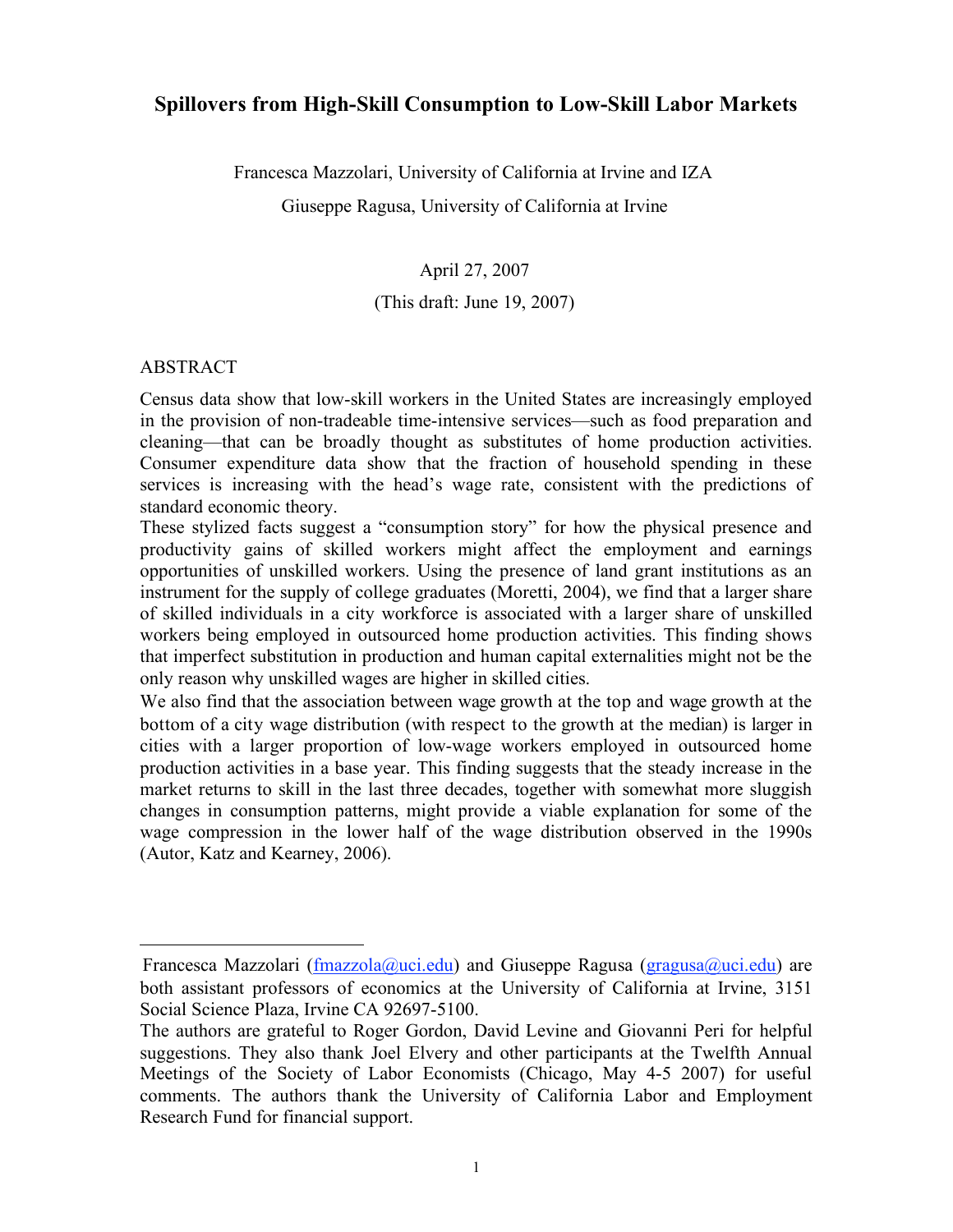# **I. Introduction**

Many influential papers have documented a large and ubiquitous widening of the U.S. wage distribution in the 1980s (Bound and Johnson, 1992; Katz and Murphy 1992; Juhn, Murphy and Pierce, 1993). Early consensus was that this phenomenon reflected a secular rise in the demand for skills attributable to skill-biased technological change. <sup>1</sup> As documented in Autor, Katz and Kearney (2006, 2007), wage inequality has continued to increase in the last fifteen years, this time in an asymmetric way: as in the past, wage growth has been the fastest for top earners, while—in stark contrast with previous trends—it has been higher (or at least not lower) at the bottom than in the middle of the wage distribution. Over the same period, employment shares in both the highest and lowest skill occupations increased, while employment shares in middling occupations contracted. This evidence is hard to reconcile with a simple skill-biased technological change model.

Autor, Katz and Kearney (2006, 2007) argue that wage growth polarization is consistent with the more nuanced form of technological change proposed by Autor, Levy and Murnane (2003; ALM henceforth), in which information technology has nonmonotone impacts on the demand for skill throughout the earnings distribution: it raises demand for the non-routine "abstract tasks" used by educated professionals and managers; it reduces demand for the "routine tasks" performed by moderately skilled workers; and it has little direct impact on the non-routine "manual tasks" used in many low-skill jobs. In this framework the secularly declining price of computer capital is the exogenous force that shocks the economy. This is in turn implicitly assumed to produce one aggregate output using a technology in three tasks that can be shown not to be distributed uniformly across the wage distribution.<sup>2</sup>

<sup>&</sup>lt;sup>1</sup> See Katz and Autor (1999) and Acemoglu (2002) for reviews of the large literature on the causes of wage inequality; Krueger (1993) and Berman, Bound and Griliches (1994) for more details on the SBTC hypothesis and Card and DiNardo (2002) for a discussion of problems and puzzles associated with this hypothesis.

 $2$  The intuition that jobs that can be routinized are not distributed uniformly across the wage distribution is developed in Goos and Manning (2007). They show that, with this extension, the ALM "routinization" hypothesis is a good explanation for the phenomenon of "job polarization" observed in the United Kingdom since 1975. In this framework, the fact that computerization causes manual tasks to grow as a share of labor input can be interpreted as a form of Baumol's disease (1967), arising from the fact that productivity growth is low for non-routine manual tasks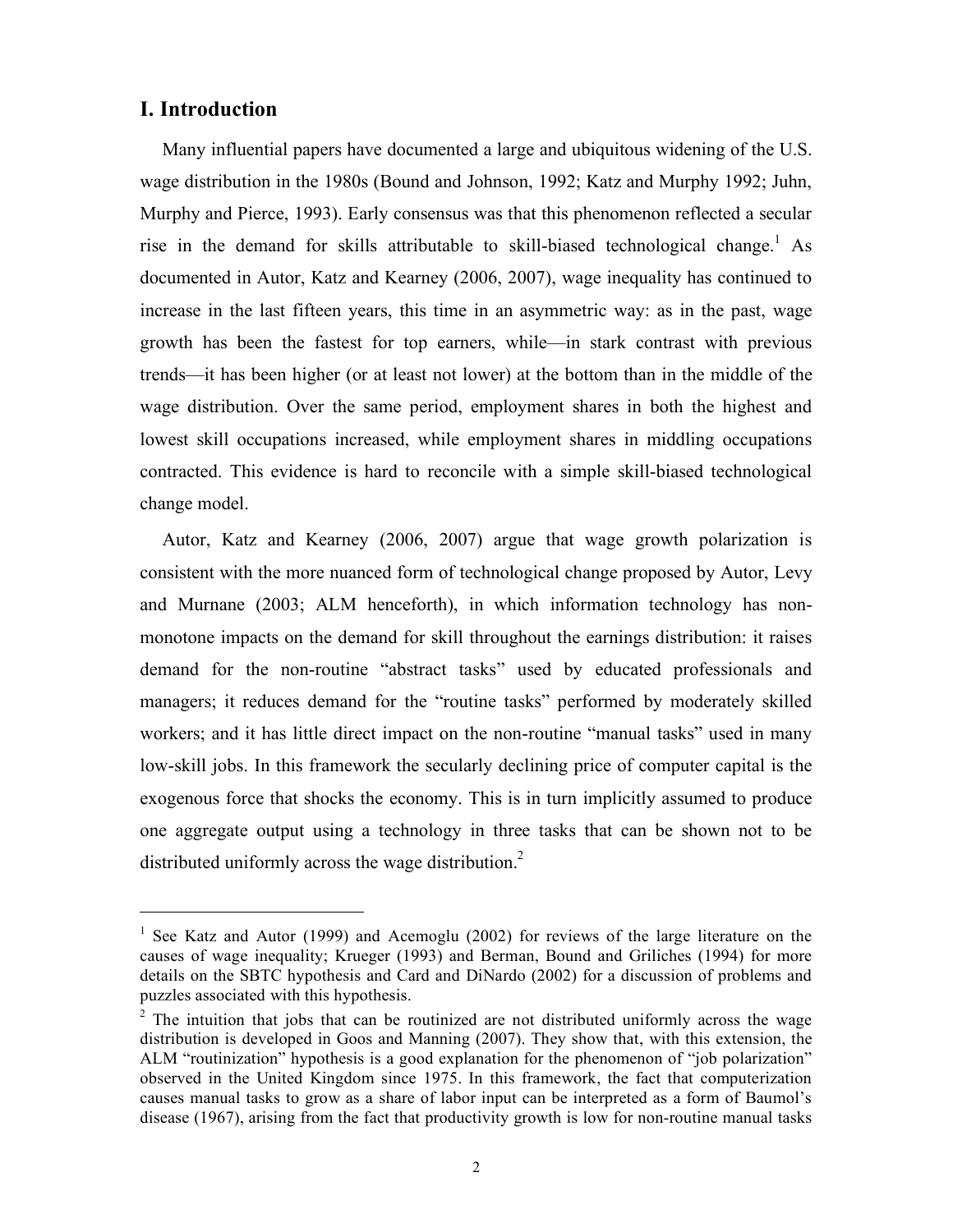Census data suggest that the manual tasks performed by unskilled individuals in the United States, besides being complements in production in industries where skilled individuals are also employed, can be reasonably modeled as the primary input in a sector that includes time-intensive services like food preparation, cleaning, repair and delivery, which can be broadly defined as market-substitutes for home production activities. Skilled workers (with their high opportunity cost of time) are expected to be net buyers of these services. Consumer expenditure data show that, consistent with this prediction, consumption of these services, as a fraction of total expenditure, increases in an individual's wage rate. These facts suggest that wage gains for skilled workers (and the shifts they induce in individual allocation of time) might affect low-skill labor markets through "consumption spillovers". In particular, the steady growth of wage inequality at the top of the wage distribution in the last three decades (due to some form of skill-biased technological progress, among other forces 3 ) might have induced a rise in the consumption of outsourced home production tasks that explains some of the increase in relative demand for unskilled work.

This paper investigates the claim that the employment and earnings opportunities of unskilled workers in the United States depend on the consumption choices of skilled workers through their demand of outsourced home production activities. In Section II we discuss a simple theoretical framework that illustrates this "consumption hypothesis". We then provide several pieces of evidence consistent with this framework. In Section III we show that the jobs that can be thought as providing services that substitute for home production activities are concentrated at the bottom of the wage distribution, and that these jobs absorb an increasing share of the employment of low-skill workers in the United States. For instance, using either industry of work or occupation to identify jobs that substitute for home production (e.g., personal and repair services), we find that between 1980 and 2005 the share of U.S. wage earners in the lowest tenth percentile of the wage distribution who are employed in these jobs has increased from twenty to thirty

 $\overline{a}$ 

because technology is not applied there. Spitz-Oener (2006) applies and develops the ALM hypothesis in her study of the process of job polarization in Germany.<br><sup>3</sup> There is mounting evidence that the growth in wage inequality is increasingly concentrated at

the top of the wage distribution (Autor, Katz and Kearney, 2006; Lemieux, 2006b), and that there is a marked increase in the convexity of the relationship between earnings and schooling (Mincer, 1998). The literature has been exploring various explanations, besides technology, for this phenomenon (Piketty and Saez, 2003) and ways to model it (Dechênes, 2006; Lemieux, 2006a).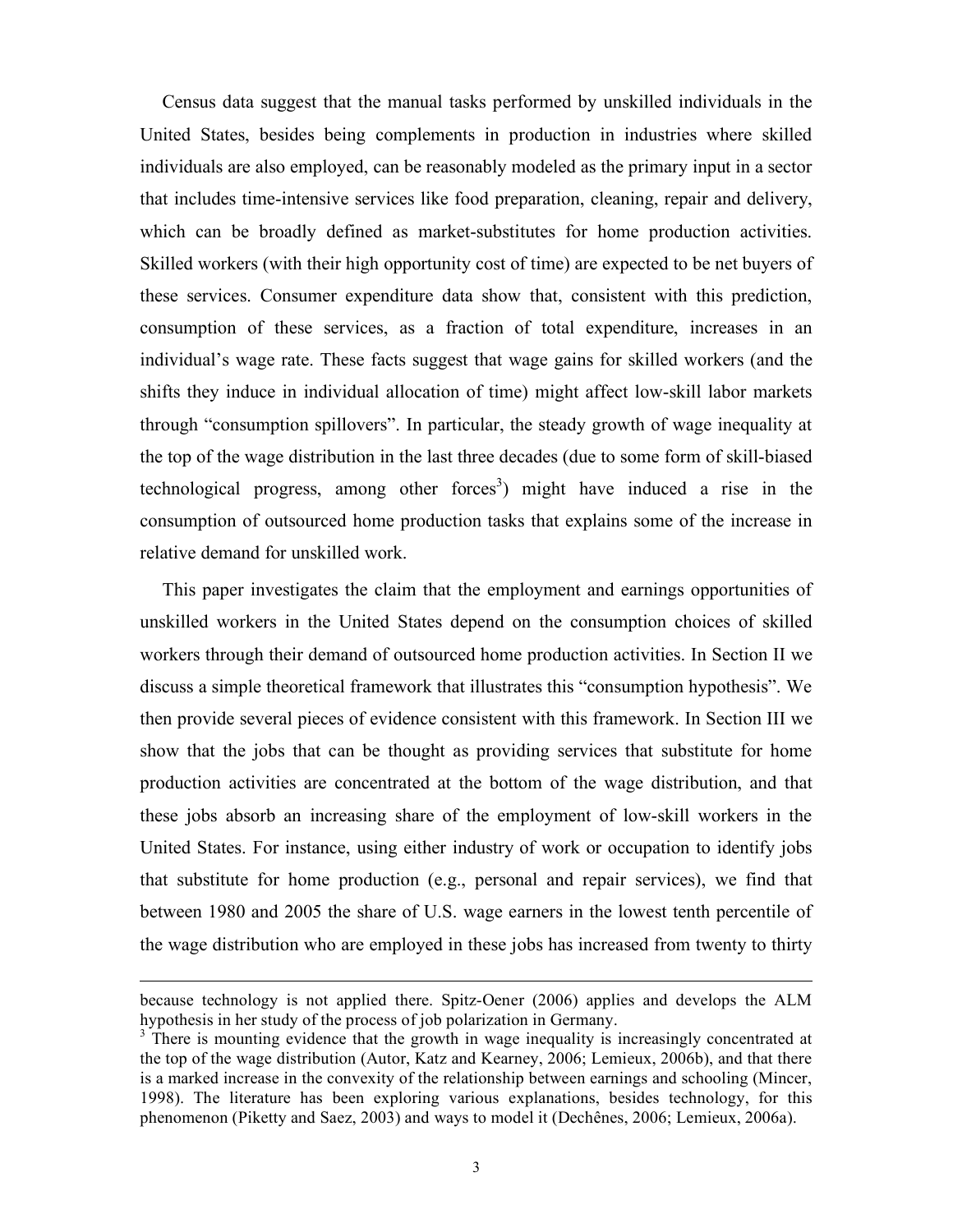percent. Over the same period, the corresponding figures in the highest tenth percentile have remained below three percent.

Section IV provides additional stylized facts, this time on the consumers of the services increasingly performed by low-skill workers. An analysis of data from the Consumer Expenditure Surveys show that the expenditure share of services that substitute for home production activities is increasing with both the education and the hourly wage of the head of the household. This evidence suggests that outsourced home production services are superior goods, consistent with the notion that skilled workers have a comparative advantage in other sectors. A possibility—inconsistent with our hypothesis of feedback between wage growth for top earners and demand for low-skill service tasks—is that beyond a certain earnings threshold, consumption of "home services" may level off. Importantly, the data reveal that the wage-income elasticity of consumption of home services is very high (around one) among households in the top half of the wage-income distribution.

The findings in Section III and Section IV are complementary in characterizing the supply and demand forces in the market of home services. Consumers and providers tend to belong to different skill groups: consumers are predominantly high-skill workers; providers are predominantly low-skill workers. Given that these services cannot be traded outside of a local market, we turn in the final sections to test the predictions of our consumption hypothesis on the city-level relationship between labor outcomes of highskill and low-skill workers. In Section V, we find that a higher share of college graduates in the workforce of a city (as predicted by the presence of a land grant institution) is associated with a higher fraction of low-skill workers employed in outsourced home production activities. While this finding is consistent with the consumption effects we hypothesize, it is not peculiar to (and potentially contradictory to) explanations for the link between concentration of human capital in a city and (low-skill) labor outcomes based on production complementarities and (within-sector) human capital externalities. To the extent that skilled and unskilled workers are imperfect substitutes in production, then a higher share of college graduates in the workforce of a city should be associated with higher productivity of unskilled workers. If there are human capital spillovers, then the productivity of unskilled workers would be expected to be even higher (Moretti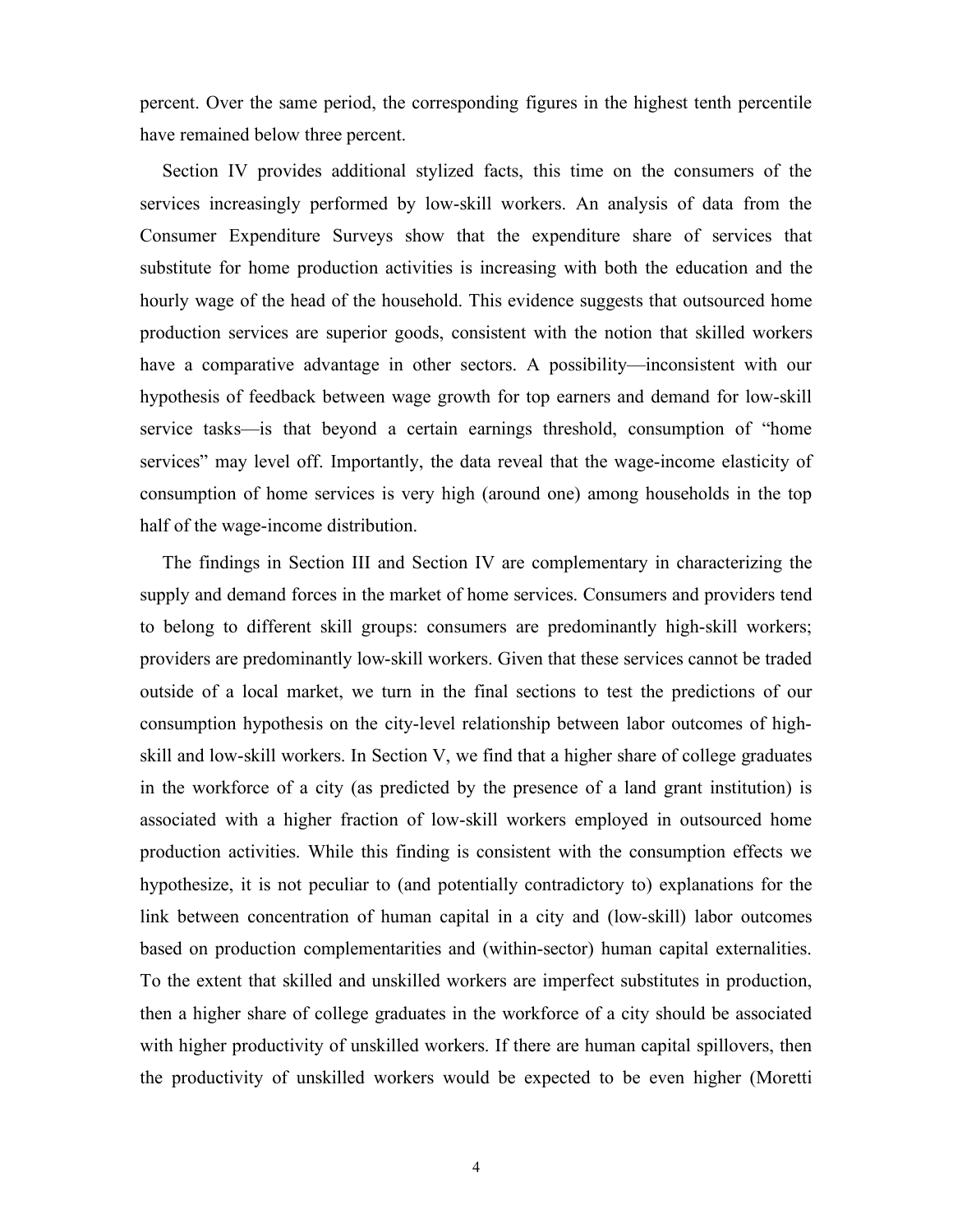2004a, 2004b). Assuming that spillovers are stronger within sectors,<sup>4</sup> both production complementarities and human capital spillovers predict that uneducated workers should be more productive (and more likely to be employed) in those industries where the skilled workers are also more likely to be employed. On the contrary, as shown in Section III, outsourced home production activities are the sector with the lowest concentration of skilled workers.

Finally, Section VI estimates the relationship across cities between relative wage growth at the top of the wage distribution and relative wage growth at the bottom (both with respect to the growth at median) over the period 1980-2005. The consumption hypothesis illustrated in Section II predicts that where and when wage growth is the highest for high-skilled workers, the demand for market substitutes of the output of home production should increase the most, exerting an upward pressure on the wages of the workers—predominantly low-skilled—that deliver these services. Consistent with our story, we find that the association between relative wage growth at the top and relative wage growth at the bottom of a city wage distribution is larger in cities with a larger proportion of low-skilled workers employed in outsourced home production activities in a base year. For example, in a city where this proportion is 20 percent, then a 10 percent increase in the relative wage growth at the  $85<sup>th</sup>$  percentile is associated with a 4.8 percent increase in the relative wage growth at the  $15<sup>th</sup>$  percentile; in a city where the proportion is 30 percent, instead, a 10 percent increase in the relative wage growth at the  $85<sup>th</sup>$  percentile is associated with a 9.2 percent increase in the relative wage growth at the  $15<sup>th</sup>$  percentile. The strength of the association, on the contrary, does not vary with the share of college graduates in the workforce of a city. We take this as evidence that human capital externalities do not have an effect on unskilled wage growth similar to the one that our story generates.

Based on these different pieces of evidence, we argue that the consumption-driven explanation for low-skill labor outcomes we explore in this paper might contribute to the

 $4$  In favor of this notion, Moretti (2004c) finds evidence that human capital spillovers between manufacturing plants that belong to similar industries are larger than spillovers between manufacturing plants that belong to industries that are different; also, he finds that spillovers between industries that are in the same city and are economically close are larger than spillovers between industries that are in the same city but are economically distant.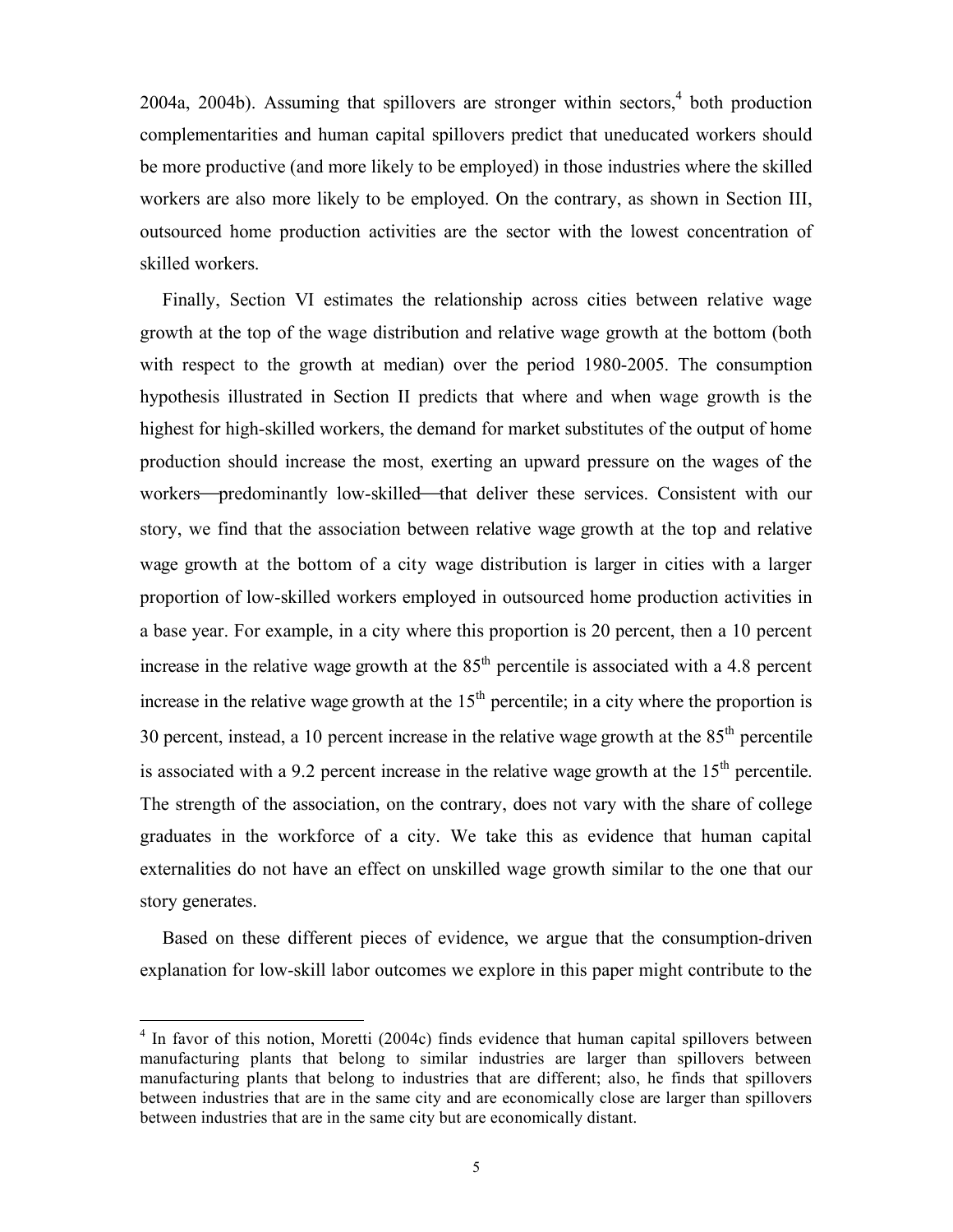recent debate in the literature on wage inequality. Our framework unveils a mechanism through which relative wage gains at the top of the distribution might feedback into more wage compression at the bottom. Given a secular rise in the demand for the cognitive and interpersonal tasks performed by highly educated wage-earners, this approach might contribute an explanation for the recent twisting in wage growth at the bottom of the distribution that is complementary with those based on the non-monotone impact of technological progress. <sup>5</sup> If we let changes in consumption patterns, or specialization habits within the family, to be somewhat more sluggish than changes in the market returns to skills, then we would expect consumption spillovers to slowly grow over time. This would in turn predict a lag between relative wage growth for skilled workers and induced rise in the demand for low-skill work, which is consistent with wage growth polarization only arising since the early 1990s (Autor, Katz and Kearney, 2006). 6

Our paper relates to recent findings in the literature that measures changes in the allocation of time. Aguiar and Hurst (2007) document trends in the allocation of time within the United States and find that home production work hours have decreased between 1985 and 2003, predominantly for women—that spent more time in these activities to start with. This is broadly consistent with our intuition, and points to potential extensions to the present analysis. The role of consumption spillovers might be amplified in an analysis that incorporates compositional effects, both in the workforce (e.g., by gender and educational attainment) and in the overall population (by age, for instance).

Our work also relates to the immigration literature. Borjas and Friedberg (2007) show that, as opposed to the continuous decline in the relative earnings of new immigrants observed since the 1960s, the trend reversed in the 1990s, with newcomers doing as well in 2000, relative to natives, as they had twenty years earlier. The turnaround in the relative earnings of new arrivals is found to have occurred primarily at the top and the bottom ends of the skill distribution. As documented in Section III, the low-skill services

 $<sup>5</sup>$  Cleaning, restaurant work and the other low-skill jobs that are the focus of this paper all involve</sup> tasks that machines cannot (yet) perform, so that they represent a subset of those jobs that are expected to absorb an increasing share of labor input because technology has little impact on them (Baumol, 1967).

 $6$  Explanations based exclusively on the impact of technological change, on the contrary, seem to require that the effects of technological progress on the relative demand for skill changed over time (from monotone in the 1980s to non-monotone in the 1990s).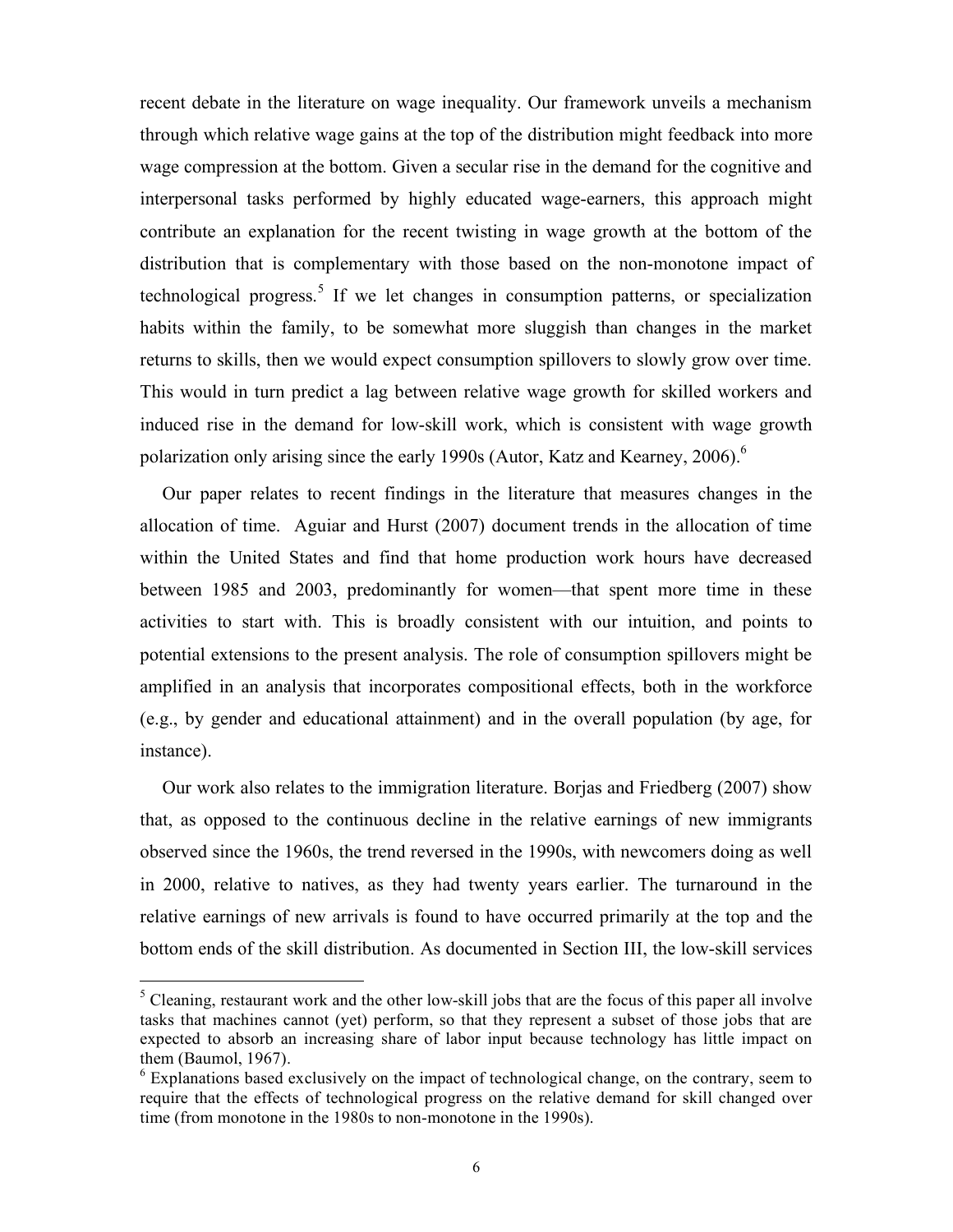that are the focus of this paper are immigrant-intensive sectors. Positive demand shifts for unskilled work driven by consumption spillovers might then partly explain the drop in the immigrant-native wage gap observed at the bottom of the distribution. It is well known, however, that immigration greatly increased the supply of high-school dropouts in recent decades (Borjas, 2003), so this explanation might appear to be at variance with the conclusion of Cortes (2006) that immigrant-induced shifts in low-skill labor force decrease the price of immigrant-intensive services, with lower wages being a likely channel through which these effects take place. Cortes' result, however, holds in specifications that use the tendency of immigrants to move to the same areas in which previous immigrants from their country live, to instrument for the endogenous location choices of immigrants (Card, 2001). The cross-sectional correlation between immigrants' concentration and prices is instead positive, consistent with immigrants choosing their location based on the economic opportunities that the city offers, and with the immigrantinduced shifts in labor supply not being large enough to offset positive price (and wage) pressures.

# **II. Conceptual framework**

The objective of this section is to illustrate the "consumption hypothesis" we put forward in this paper. Following Manning (2004), we describe the cross-sectional implications of the equilibrium conditions of an economy made up of many cities, each of which has two sectors (a production and a "housework" sector) and two types of workers ("skilled" or "unskilled"). The goal is to show how differences in the share and productivity of skilled workers across local economies can lead to differences in low-skill labor outcomes through consumption as well as production effects.

Suppose that workers have identical preferences defined on the consumption of two composite goods,  $y$  and  $x$ : the first is produced by firms using a technology in both skilled and unskilled labor; the second includes time-intensive services (such as cooking and cleaning) that the individual can either produce domestically (using her own time), or purchase in the local market (by buying-in someone else's time). As long as skilled workers have a comparative advantage at producing *y*, then housework services traded in the local market can be characterized as a superior good in consumption, but low-skill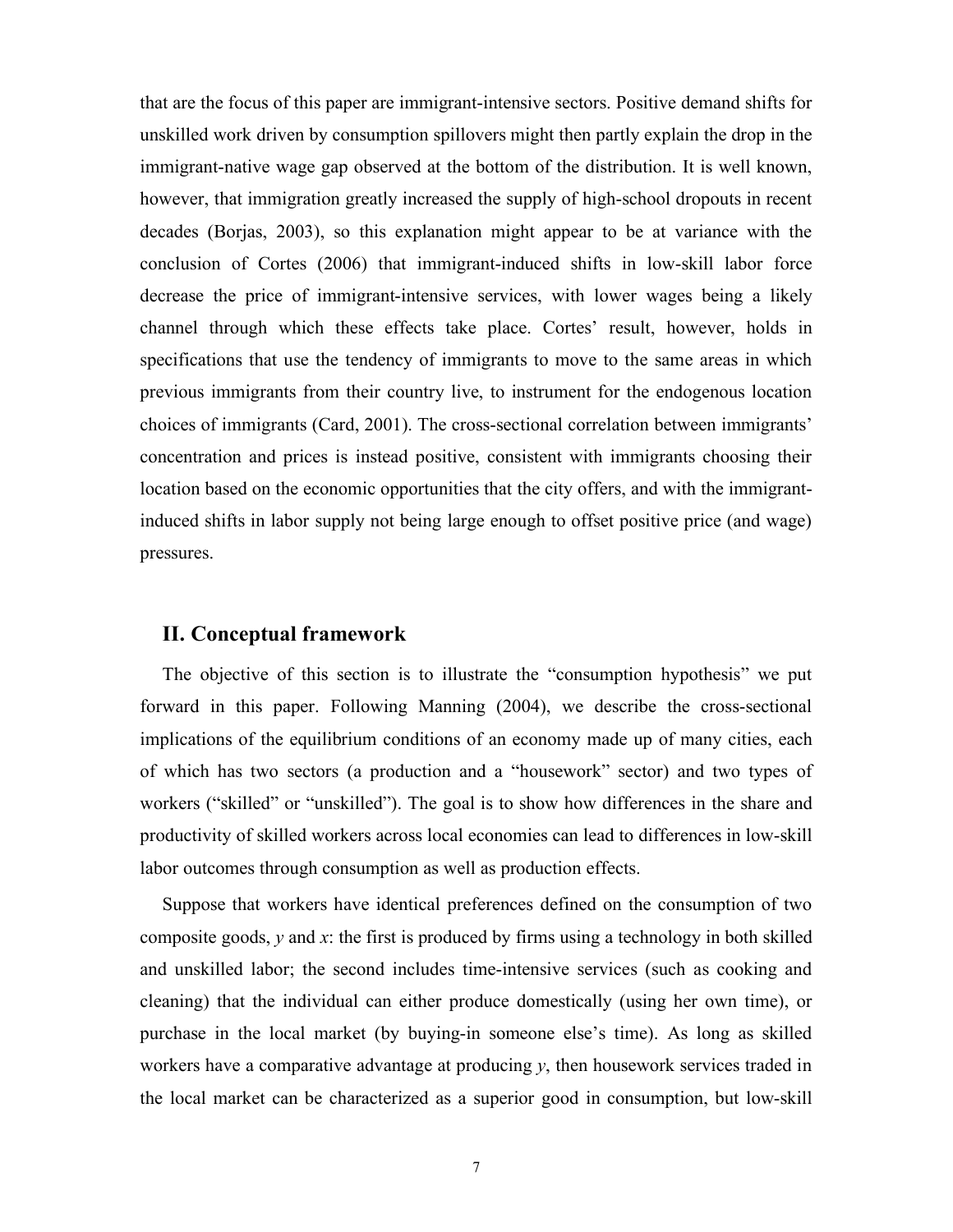labor-intensive in production. It follows that part of the demand for low-skilled labor in a city comes from the consumption of housework services by high-skill individuals living in the same area. If these "consumption effects" dominate the human capital spillover effects that might exist in the *y*-sector, then low-skill workers in cities with more skilled workers should be more likely to be employed in the *x*-sector. In case of frictions (e.g., not perfect labor mobility), low-skill wage differences might also arise.

The equilibrium conditions hold equally well in a dynamic context. If a city experiences growth in the productivity of skilled workers, then the "consumption channel" predicts an increase in the demand for housework services (performed by lowskill workers) that might lead to a rise in the unskilled wage.

#### *Setup*

Consider an economy with a set of locations ("cities"). Firms produce a good *y* (that can be sold on the national economy) using a Cobb-Douglas production function  $y = A N_{uY}^{\sigma_u} N_{sY}^{\sigma_s}$ , where  $N_{jY}$  is the number of workers of skill  $j=u,s$  working in the *y*sector.<sup>7</sup> Labor markets are competitive. Cities might differ in the productivity of labor (as measured by the  $\sigma$ 's) because of technological differences or pre-existing advantages such as natural resources, proximity to infrastructures or universities. For example, consider the case of two cities,  $C_1$  and  $C_2$ , and suppose that skilled workers are particularly productive in  $C_1$ , so that demand for them is high. Then, the share of skilled workers is higher in city  $C_1$  than in city  $C_2$ , skilled wages  $w_s$  are higher because skilled workers are more productive, and unskilled wages *wu* are higher as well, because of complementarity. If in addition we allow for the existence of human capital externalities, then wages of both skilled and unskilled workers will be higher in  $C_1$  than  $C_2$  also because of spillovers.<sup>8</sup> If workers are assumed to be perfectly mobile, in order for them to

$$
S = \frac{N_s}{N_u + N_s}, \text{ and } \delta a / \delta S \ge 0.
$$

 $<sup>7</sup>$  The Cobb-Douglas technology is chosen to show that unskilled and skilled labor inputs are</sup> complements in production in the *y*-sector, but the results hold in the more general case of CES function. Also, inclusion of physical capital would not affect the results, because it is reasonable to assume that physical capital moves to equalize its rate of return across cities.<br><sup>8</sup> Following Moretti (2004a, 2004b and 2004c), we can introduce the possibility of human capital

spillovers by allowing *A* to depend on the fraction of skilled workers in the city:  $A = a(S)$ , where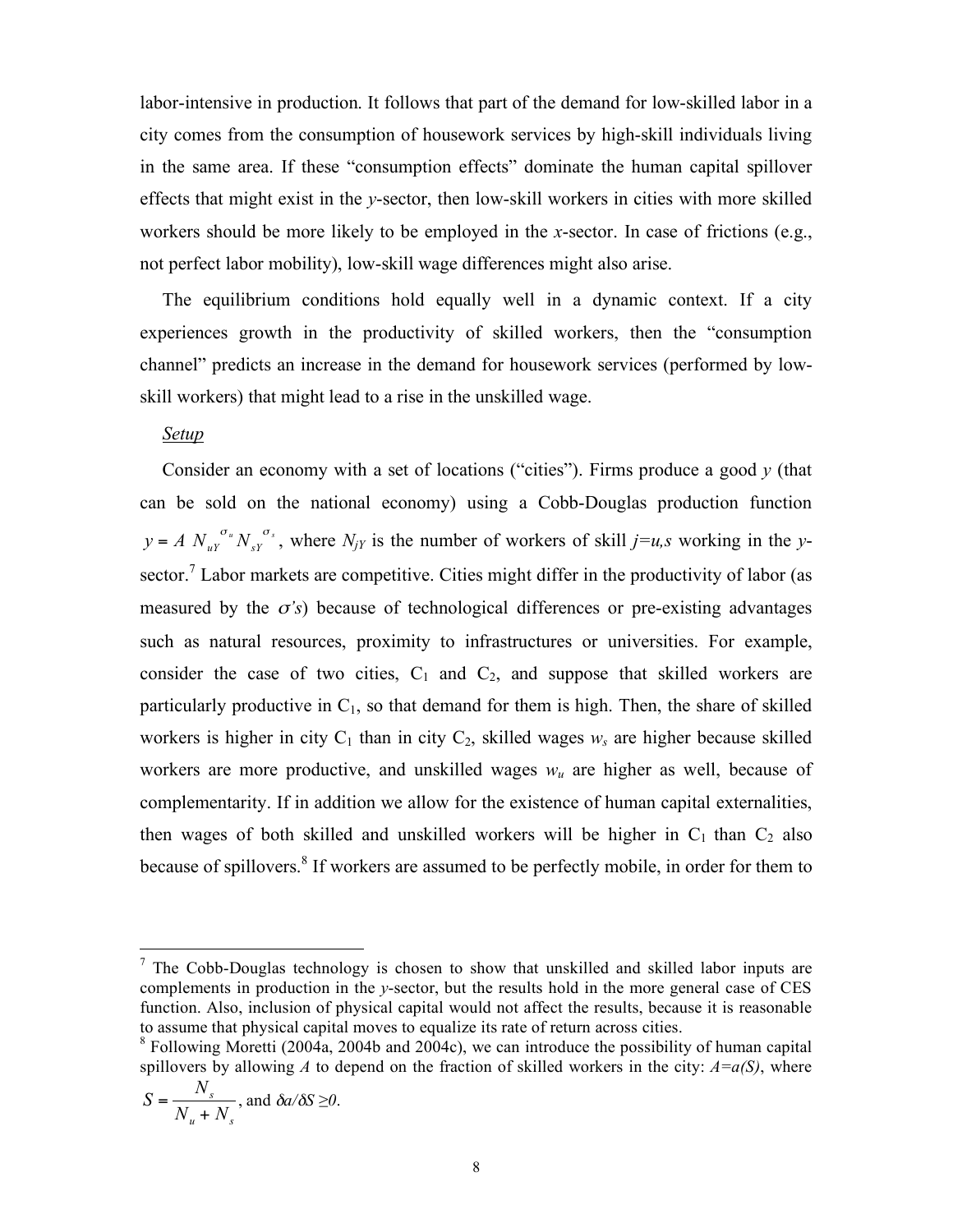be indifferent between more and less productive locations, land prices must be higher in more productive places.

In each city there is also assumed to be a "housework" sector, the output of which can only be locally traded. In this sector workers are assumed to (i) be equally productive, across types and cities, and to (ii) have the choice to either produce the good domestically using their own time  $(x_h)$ , or to purchase it in the local market from private household workers  $(x_m)$ . In the latter case, they might incur an "agency" cost  $c \ge 0$  per unit purchased.<sup>9</sup> Individuals maximize their utility  $V(y,x,L)$ —where  $x=x_m+x_h$ , and L is leisure—under two constraints: the budget constraint  $p_y y + p_{xm} x_m = w_j T_m + V_j$ , where  $w_j$  and  $V_i$  are the wage rate and non-labor income for individuals of skill  $j$ ; and the time constraint  $T_m + T_h + L = I$ , where  $T_m$  is market time and  $T_h$  is work at home time.<sup>10</sup> In this framework, the choice of the optimal bundle *(y,x,L)* is governed by preferences and relative prices prevailing in the market. The allocation of work time between home and market (and the composition of x between  $x_h$  and  $x_m$ ) is determined instead by an individual's productivity in home production relative to her shadow price of time, represented by the wage rate  $w_i$ ,  $j=u$ ,  $s$ . Given that  $w_s > w_u$  (from productivity differences in the *y*-sector), skilled workers are predicted to do less home production than unskilled workers, and consume more  $x_m$  relative to  $x_h$ . In particular, in this setting a market sector for *x* will exist if and only if no skilled worker performs paid work in it, because if they did, then it would always be convenient for both types of workers to do the housework themselves. The unskilled workers, on the contrary, might be employed in both sectors, so that the wage at which domestic help can be hired is the unskilled wage  $w_u$ .

If for simplicity we assume that the "agency" cost *c* is such that  $\overline{c}_u < c < \overline{c}_s$ , where  $\overline{c}_j$  is the threshold above which workers of skill  $j=u,s$  find it optimal not to purchase any

<sup>&</sup>lt;sup>9</sup> The cost might arise from a standard principal-agent problem, or it might simply reflect tax wedges.<br><sup>10</sup> As in Gronau (1977), we are assuming perfect substitutability between market goods and home

products, and between work in the market and work at home. The assumption is needed to guarantee a solution to the model, but it is unrealistic in ruling out the possibility that an individual may attach extra value to goods produced by herself rather than someone else, and that some housework activities provide extra benefits beyond the consumption value of household production. These shortcomings are clear in the case of childcare. See Graham and Green (1984) and Kerkhofs and Kooreman (2003) for attempts to address them. These problems do not affect our basic results, however, as long as there is a nontrivial number of activities for which the assumptions are plausible. This is likely to be the case for activities like cleaning the house, doing the laundry, maintenance and repair services and waste management.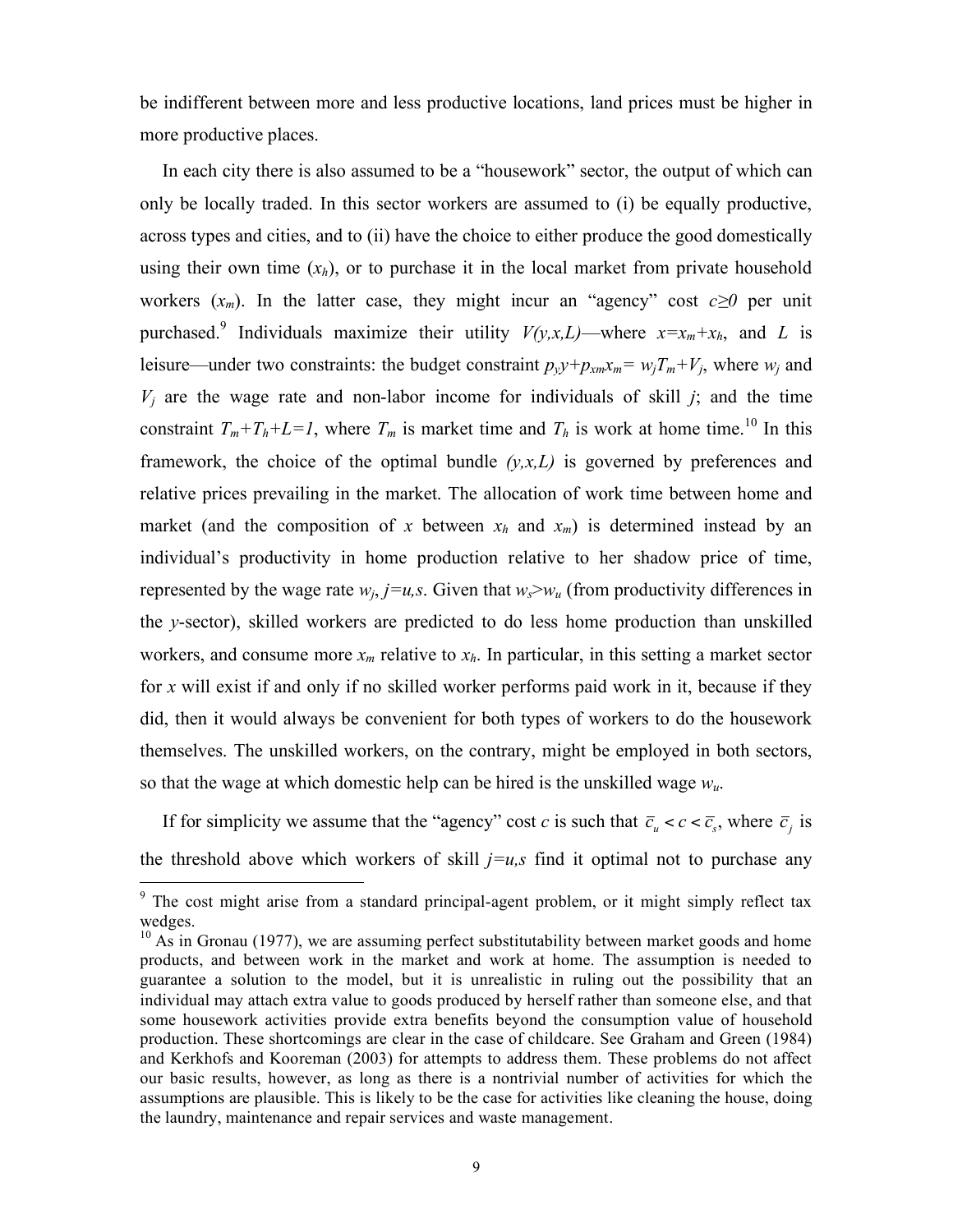service in the market, then the market demand for household services  $X_m^D$  is given by the sum of the individual demand schedules of skilled individuals,  $x_m^d$ . This, in turn, is an increasing function of a worker's opportunity cost of household production (that is, her own wage *ws*) and a decreasing function of the cost of purchasing the services in the  $\max$ **ket**:  $X_m^D = N_s x_m^d = N_s f(w_s, w_u, c)$ ,  $\delta f / \delta w_s > 0$ ,  $\delta f / \delta w_u < 0$ ,  $\delta f / \delta c < 0$ .

### *Cross-sectional predictions*

In equilibrium workers are indifferent between working in different sectors, so wages are equalized. If *y* is nationally traded and firms are perfectly mobile, then the unskilled wage will be equal to the marginal productivity of the unskilled workers in the *y*-sector. The number working in the non-traded household sector will depend on the demand for home goods by the skilled workers at this wage,  $X_m^D$ . So, the consumption mechanism highlighted in this model delivers the following prediction:

*Prediction 1: the fraction of unskilled workers employed in the non-traded housework sector is increasing in the share of skilled workers in the city.*

Even if the model is very stylized (in assuming that (i) skilled and unskilled workers are equally effective in the housework sector, and that (ii) only skilled workers buy-in time), Prediction 1 would arise from the consumption mechanism we have described under weaker assumptions, as long as housework services are items that make up a larger proportion of consumption as income rises. In Section IV we analyze consumption expenditure data and provide evidence in favor of these services being, indeed, superior goods.

While Prediction 1 follows from the consumption mechanism we highlight in this paper, it does not necessarily arise from the effects of the skilled share coming through the production of the composite good *y*. On one hand, if the share of skilled workers is higher in city  $C_1$  than in city  $C_2$  because in  $C_1$  skilled workers are particularly productive at producing *y*, then this sector will be high-skill intensive, and Prediction 1 might arise from this channel as well. On the other hand, however, if production complementarities and human capital spillovers are strong enough, then they might predict the opposite. To test Prediction 1, in Section V we study the cross-sectional association between skilled share and employment shares of unskilled workers across sectors. To rule out the potential bias in favor of Prediction 1 that arises when cross-city variation in the skilled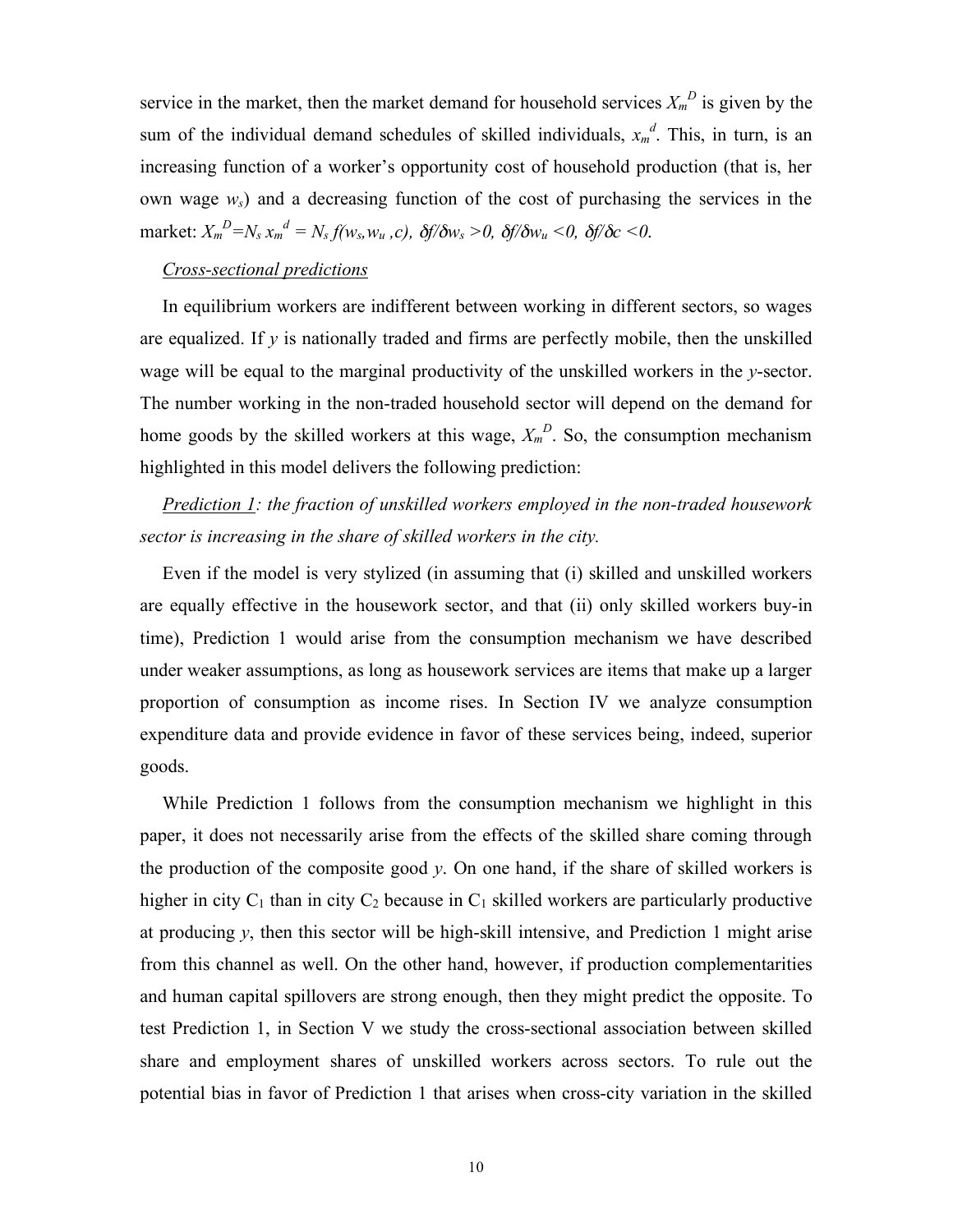share is driven by unobserved demand factors, we use the location of land-grant institutions as a shifter of the supply of skilled workers across cities (Moretti, 2004b).

If we allow frictions in the model, the consumption mechanism we have described might also explain cross-city differences in unskilled wages. Firms might not be perfectly mobile.<sup>11</sup> Importantly, empirical evidence shows that it is reasonable to assume limited labor mobility among the low-skill workforce (Bound and Holzer, 2000). Then, larger demand for low-skill services consumed by skilled workers might result in higher unskilled wages:

*Prediction 2: the wage of the unskilled is non-decreasing in the share of skilled workers in the city.*

The same prediction, however, would arise from production complementarities and human capital externalities in the production sector, so that Prediction 2 alone cannot serve as a way to separate between consumption and production effects. It is nevertheless important in showing how some of the positive association between skilled share and (unskilled) wages across cities—that has been traditionally attributed to production complementarities and human capital spillovers—might potentially arise from a consumption channel, the more so over time.

### *Dynamic predictions*

We have discussed so far the cross-sectional implications of our stylized theoretical setting. We now use it to derive the predicted effects of changes in skilled wages on the employment and earnings opportunities of unskilled workers. These changes might be due to skilled-biased technological progress or any other factor that enhances the marginal productivity of skilled workers.

Nation-wide skill-biased changes in the production goods sector (Δσ*s>*Δσ*u*) raise the wage differential between skilled and unskilled workers payable by the production goods sector. In our framework, this will increase the demand (by skilled workers) for unskilled work in the housework sector, leading to the following prediction:

 $11$  Berry and Glaser (2005) present a model of urban agglomeration in which the fixed nature of firms might arise if entrepreneurs want to stay in their cities for consumption reasons or if the innovation makes use of unique aspects of their own urban environment.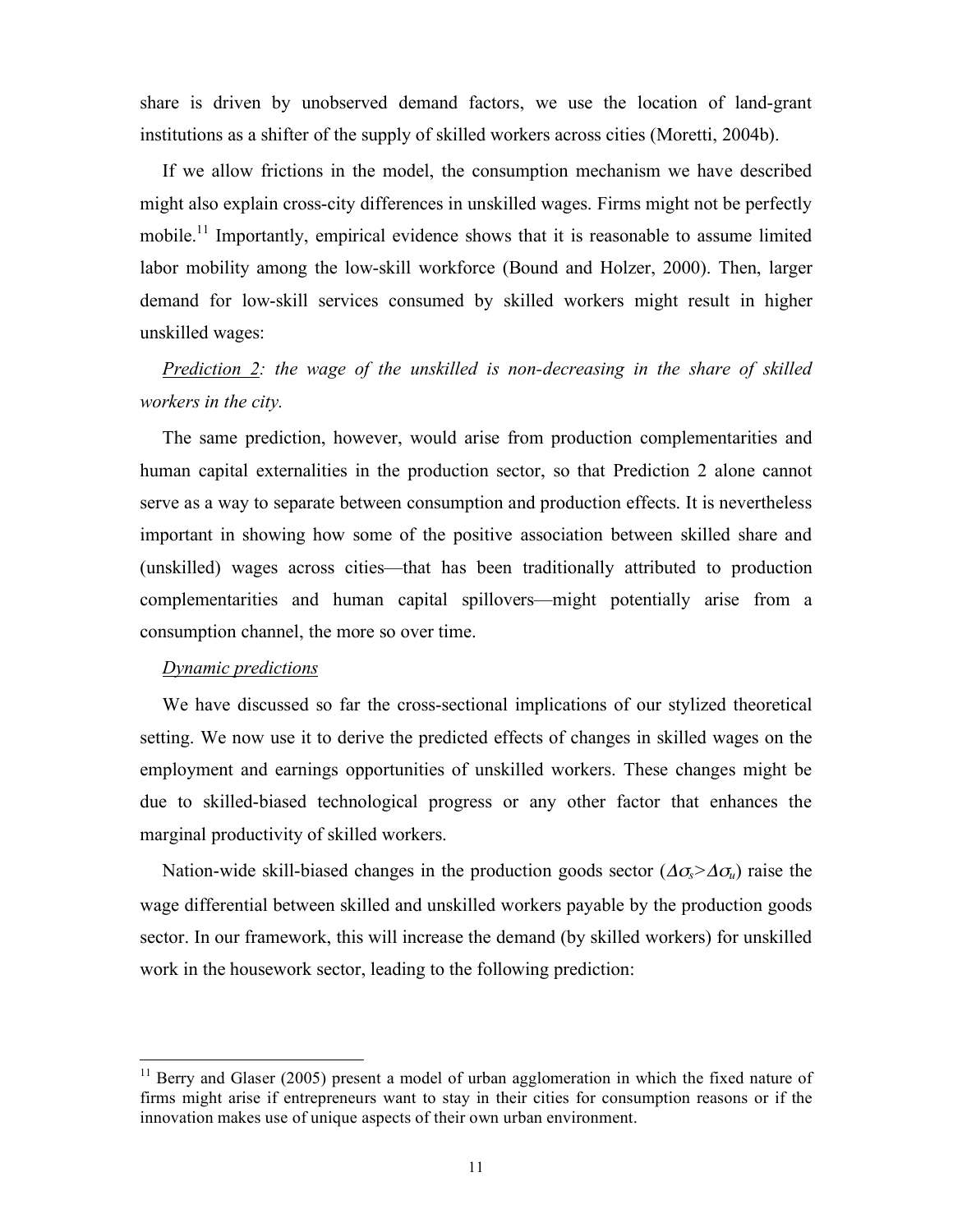*Prediction 3: skilled workers are increasingly employed in the (traded) production sector, while unskilled workers are increasingly employed in the (non-traded) housework sector.*

In Section III we test this prediction by studying changes in the distribution across sectors of the workforce with different skills. We also study the evolution of relative wages across sectors, to test whether the (unskilled) relative wage payable by the housework sector has increased over time, as our framework would predict.

In cross-city comparisons, the dynamic prediction of the consumption hypothesis is that where wage growth is the highest for high-skilled workers, the demand for market substitutes for home production should increase the most, potentially exerting an upward pressure on the wages of the workers—predominantly low-skilled—that deliver these services. In Section VI we use cross-city variation in the growth of wages at different points of the wage distribution to test the following prediction:

*Prediction 4: the relative wage growth experienced by unskilled workers is nondecreasing in the relative wage growth experienced by skilled workers in the city.*

# **III. Jobs that deliver services that substitute for home production activities: data and stylized facts**

In taking the stylized model of the previous section to the data, decisions need to be made about the empirical counterpart of the theoretical constructs. We define skills either in terms of educational achievement (high-school drop-outs, high-school graduates, individuals with some college education but no degree, and college graduates) or of relative position in the wage distribution (wage-earners at different percentiles of the wage distribution).

We use either industry of work or occupation to identify those jobs that can be thought as delivering goods and services that substitute for home production. Table A1 (in Appendix) provides details on the mapping between industrial classification and nine categories of employment. The first category refers to the jobs that are the focus of our analysis ("home services" from now on) and includes personal, repair, entertainment, protective, cleaning and child care services. We also identify: other clearly non-traded jobs (e.g., retail trade, except eating and drinking places that belongs to the first group;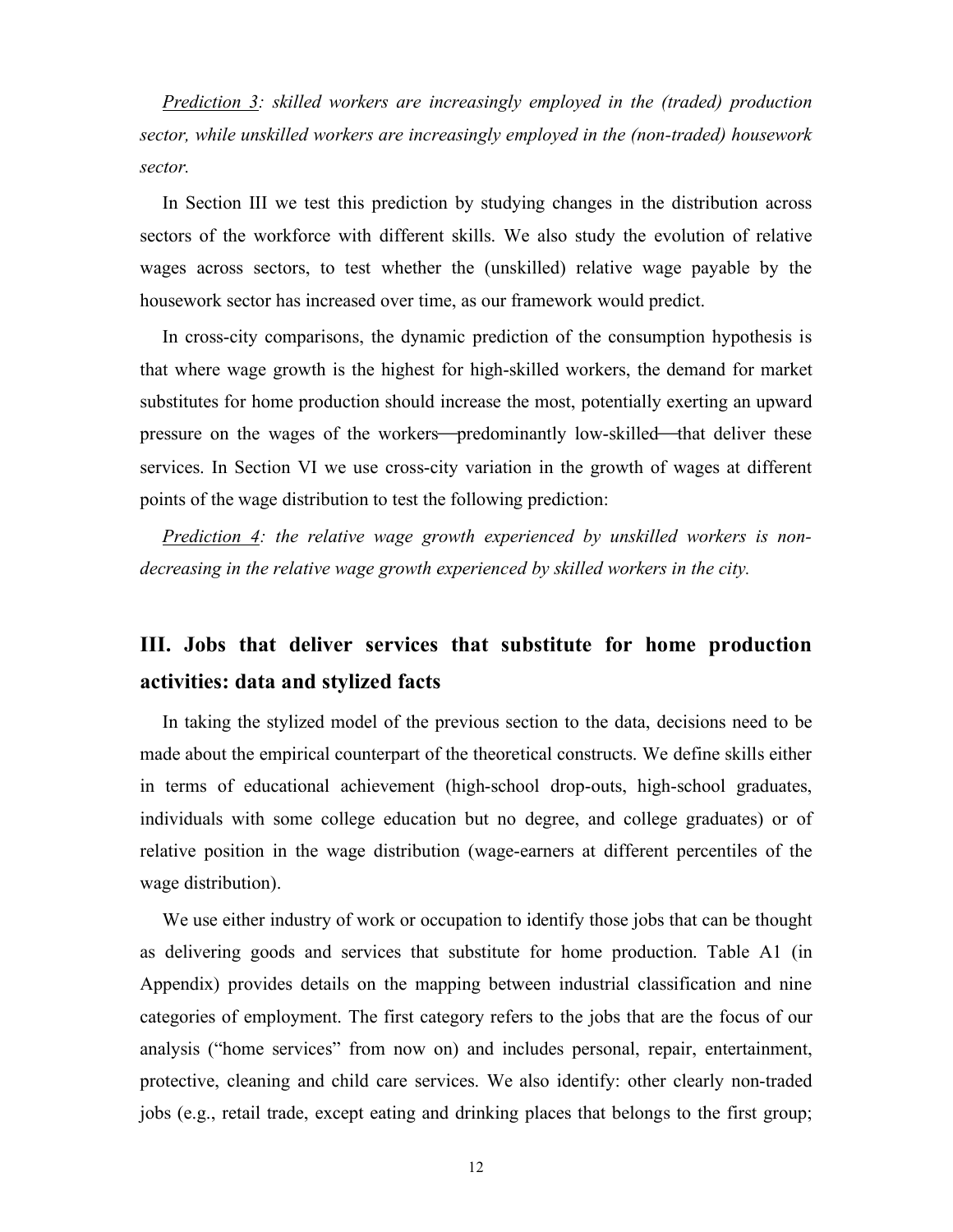health and social services); clearly traded jobs (agriculture, mining and manufacturing); construction; wholesale, transport and utilities; financial services; business services; public administration; and education.<sup>12</sup>

We alternatively use the occupational classification to identify home services as opposed to other non-tradeable services. As shown in Table A2, home services include private household, food preparation, cleaning and personal service occupations, while other non-tradeable jobs include sales and health service occupations.

Table 1 and Table 2 report employment shares in different sectors/occupations by education and wage percentile, respectively.<sup>13</sup> Data come from the IPUMS extracts of the 1980, 1990 and 2000 decennial censuses and the 2005 American Community Survey. (Ruggles et al., 2004). There are substantial differences in the employment distributions by skill groups, and these differences have grown over time. Reflecting the sharp employment drops in manufacturing, employment in traded sectors has declined for all skill levels between 1980 and 2005. Among those who have not completed high school, there has been a pronounced shift towards non-traded activities, entirely driven by the growth of employment in home services. Among more educated groups, on the contrary, there has been some growth in other non-traded activities as well, and among college graduates a pronounced shift towards financial and business services. Table 2 shows that occupational differences across skill groups over time are even more marked when skills are identified by a worker's relative position in the wage distribution. Between 1980 and 2005 the fraction of U.S. wage earners in the lowest tenth percentile of the wage distribution employed in home services has increased from 23 to 30 percent, while the fraction employed in business and financial services has remained approximately 8

<sup>&</sup>lt;sup>12</sup> The basic criterion of assignment of non-traded status consists in whether the producer of a good or service has to be located in physical proximity to the consumer for the job to be done. In some cases there is considerable ambiguity in applying the criterion of physical proximity. For instance, many financial and business services are increasingly performed and delivered electronically. While residential construction jobs surely satisfy the proximity requirement, some other construction jobs (e.g., production plants, infrastructures) may fail the proximity requirement, because those financing, or ultimately using the construction projects, are not necessarily local residents. See Manning (2004) for a discussion of more issues related to assigning non-traded status to different industries.<br><sup>13</sup> The analysis is restricted to respondents aged 16 through 65 who were employed in the civilian

labor force at the time of the survey, were not unpaid family workers, and did not live in group quarters. For consistency with later analyses, the sample is also restricted to respondents who resided in census-defined metropolitan areas.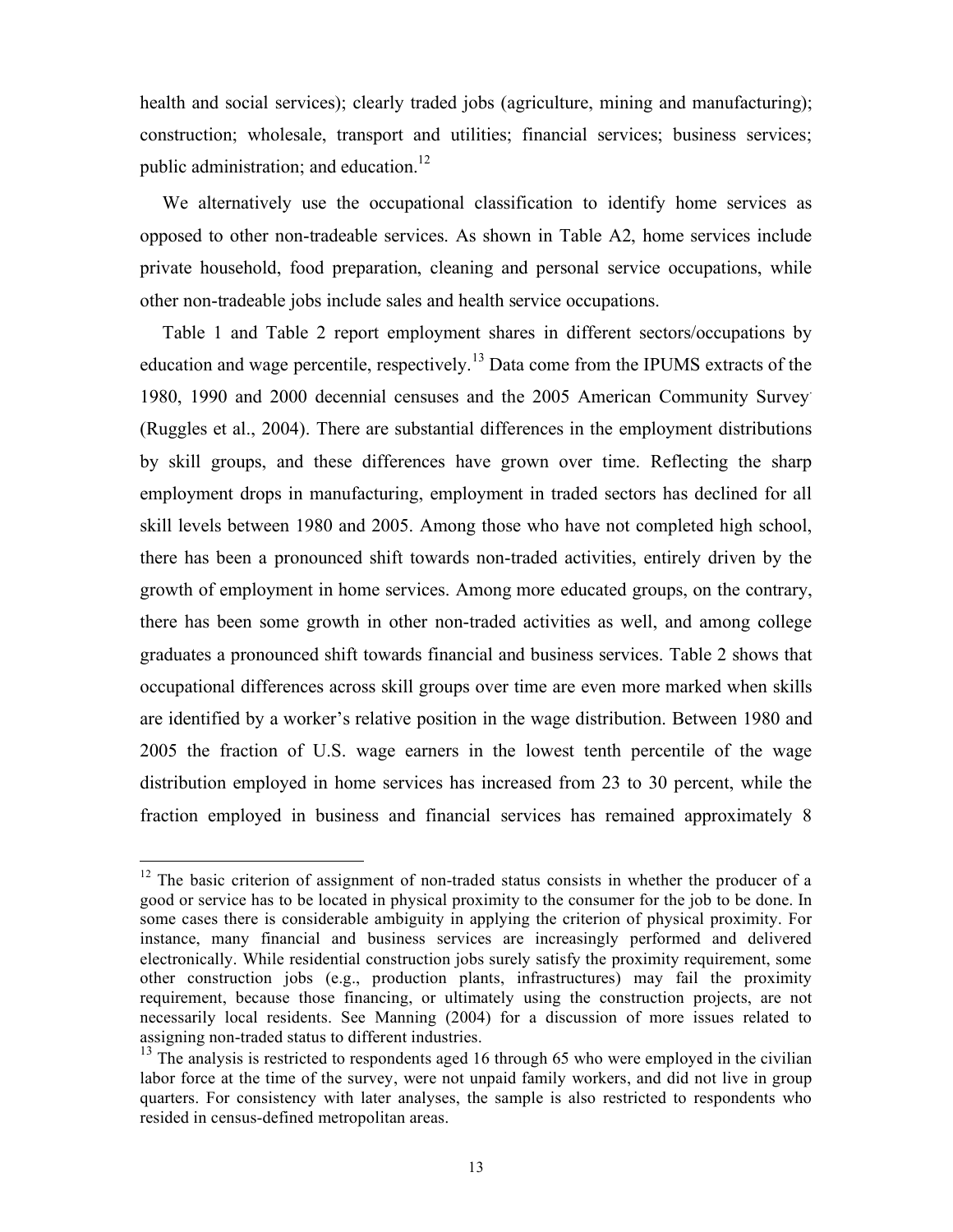percent. Over the same period, the fraction of U.S. wage earners in the highest tenth percentile of the wage distribution employed in home services has remained at 3 percent, while the fraction employed in business and financial services has increased from 8 to 32 percent.

Figure 1 shows the educational distribution of the workforce in different sectors as of 2000. Home services are the sector with the highest concentration of workers without a high school degree (28 percent of the workforce) and the lowest concentration of college graduates (12 percent). Only the workforce in the construction sector has a similar skill composition (25 percent are high school dropouts and 10 percent are college graduates), while in other sectors high-school dropouts are heavily underrepresented and college graduates overrepresented.

Overall, these stylized facts support Prediction 3: unskilled work in the United States is increasingly concentrated in low-skill intensive home services, while skilled work is increasingly concentrated in high-skill intensive sectors. Similar conclusions arise when using occupation instead of industry to identify workers employed in activities that substitute for home production.

Figure 2 shows that home services, together with traded and construction sectors, employ a higher-than-average share of immigrants. Whereas immigrants represented 16 percent of the labor force in 2000, they represented more than 25 percent of the workers in home services. Not surprisingly, the low-skilled immigrants' share in these services is particularly large (equal to 10 percent, that is two times larger than their share in the total labor force).

Table 3 reports different statistics (mean, median,  $10<sup>th</sup>$  percentile and  $90<sup>th</sup>$  percentile) for hourly wages by education and sector from 1980 to 2005. The last two columns report the gap (defined as the ratio) between hourly wages paid in home services and other sectors, at the beginning and the end of the period respectively. For the entire period and for all educational levels, wages in home services are lower than wages in other sectors. This evidence is consistent regardless of the summary statistic we look at, and confirm the well-known fact that home services are traditionally low-paid jobs. The wage gap, however, has declined significantly among low-educated workers (that is, the group that experienced the highest relative increase in employment in home services) while it has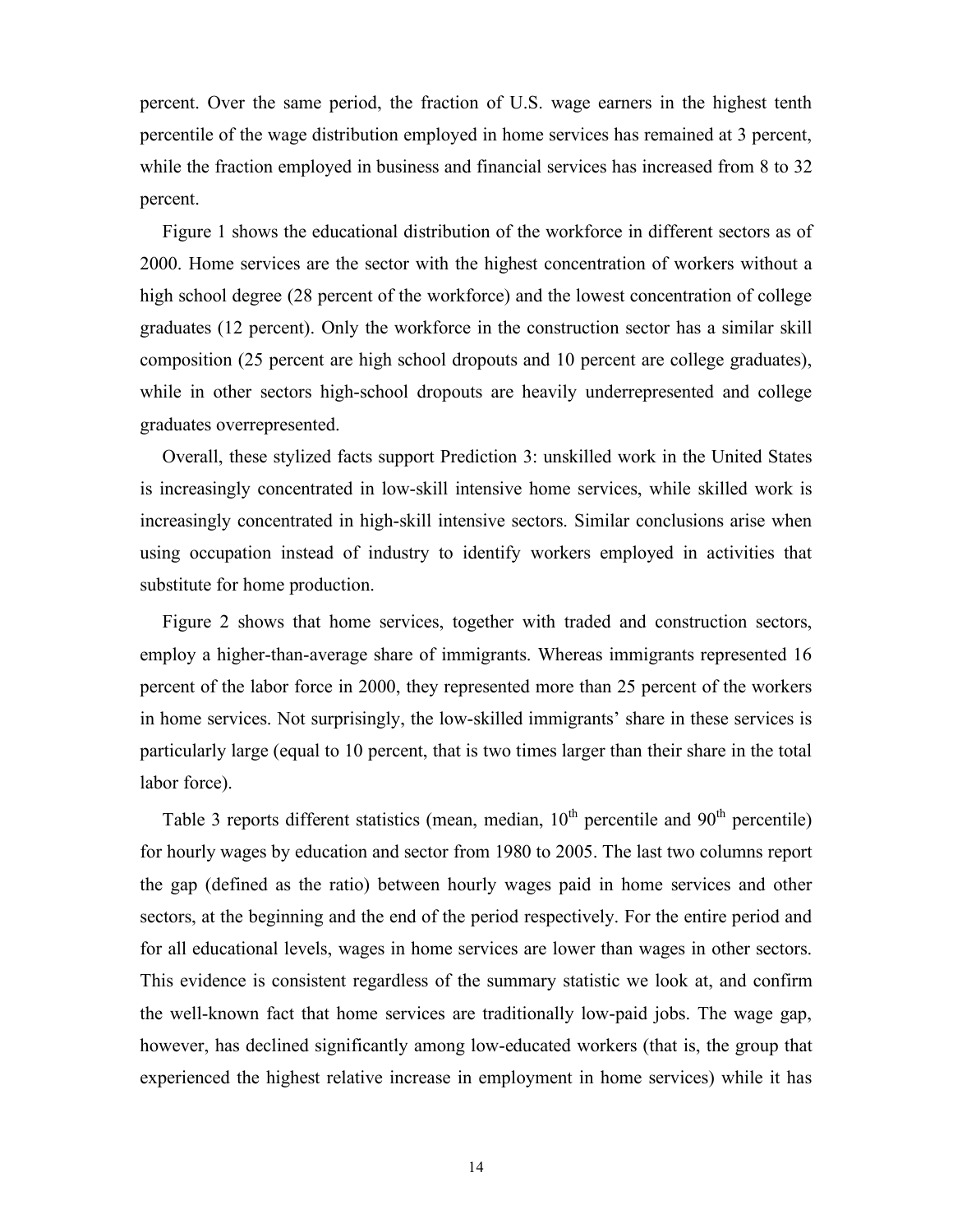remained stable or increased in other groups. The positive correlation between wage and employment changes points to the importance of demand shifts.

# **IV. Consumption items that correspond to services that substitute for home production activities: data and stylized facts**

Who are the customers for the non-traded tasks that represent an increasing share of the employment opportunities of low-skill individuals in the United States? To the extent that these non-traded activities substitute for goods and services that could otherwise be produced at home, the simple model presented in Section II predicts that the consumers should predominantly be high-wage earners, because of their high opportunity cost of time. In this section we test this prediction using data on consumption expenditures of households in the United States.

### *The Consumer Expenditure Survey (CEX)*

The CEX is currently the only micro-level data reporting comprehensive measures of consumption expenditures for large cross-sections of households in the United States.<sup>14</sup> It consists of two separate surveys, one based on retrospective interviews about expenditures in the previous twelve months (the Interview Survey, IS thereafter) and one based on weekly diaries (the Diary Survey, DS). The surveys are independent nationally representative samples of the U.S. population. In this paper we use data drawn from the DS samples, because weekly record keeping should more accurately account for the kind of expenditures that we want to focus on. Services that are substitutes for home production activities are likely to constitute small and frequent purchases, difficult to recall over longer periods of time. Some of them (e.g. housekeeping and personal care services) are indeed exclusively surveyed in the DS.<sup>15</sup>

 $14$  The CEX is collected by the Bureau of Labor Statistics mainly to compute weights for the Consumer Price Index (CPI), but it has also been used for studying the evolution of consumption inequality (Cutler and Katz, 1991; Attanasio and Davis, 1996; Krueger and Perri, 2003; Attanasio, 2003; Battistin, 2003; Attanasio, Battistin, Ichimura, 2004).

 $15$  According to the Bureau of Labor Statistics (2003), even if in principle since 1986 both surveys are almost exhaustive, neither of them is expected to measure accurately all components of consumption. Large and infrequent expenditure items are expected to be better measured in the IS, while frequently purchased and small items are expected to be better measured in the DS (that, until 1986, only collected information on these items).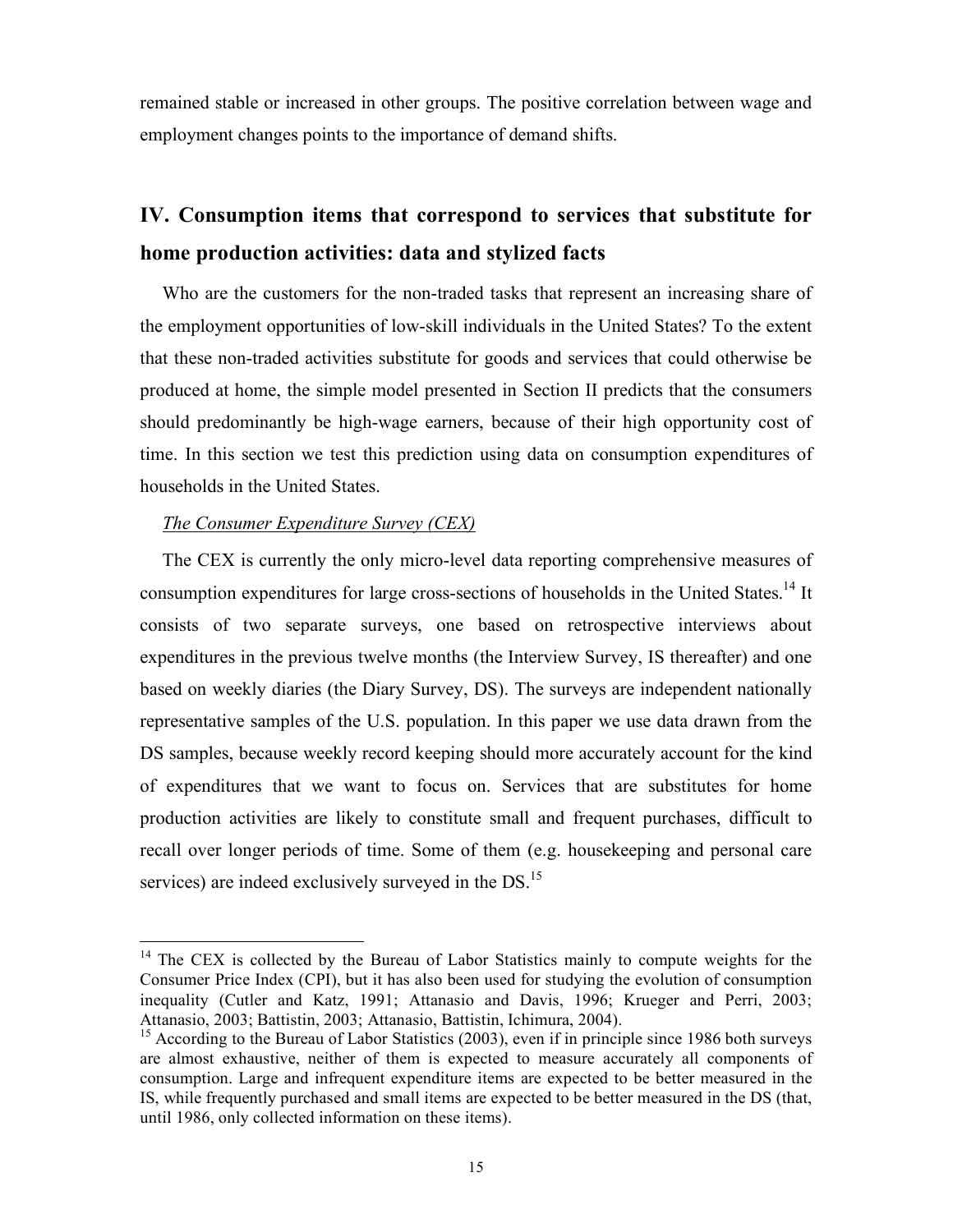In the DS, consumer units (that are households) self-report their purchases over two consecutive one-week periods using product-oriented diaries. Individual commodities are identified by several hundreds of Universal Classification Codes (UCC). For each household we calculate a measure of monthly total expenditure.<sup>16</sup> We identify seven categories of consumption items that are likely to correspond to services that substitute for home production ("home services"): food away from home; drinks away from home; repair and maintenance, delivery, babysitting, housekeeping and personal care services. Table A3 provides details on the way in which UCC's are mapped into these seven categories.

The DS also includes information on household characteristics (e.g. family size and composition) and numerous characteristics for each member in the household (e.g., age, gender, relationship to the reference person, education, employment and wage income in the twelve months before the interview).

#### *Findings*

We report findings from an analysis of the 1996 and 2004 Diary Surveys.<sup>17</sup> We focus on households headed by individuals at least 18 and no more than 65 who worked for salary in the twelve months before the interview. The family head is conventionally fixed to be the male in all husband/wife families.

In the two years of observation, home services represent a fairly stable fraction of total household expenditures (13 and 14 percent in 1996 and 2004 respectively). Figure 3 shows that in both years the budget share in home services monotonically increases with the education of the head. In 1996, for example, home services represented 9 percent of the total expenditures of households headed by high-school dropouts, but 14 percent of those of households headed by college graduates. This finding supports that the services under analysis are superior goods, that make up a larger proportion of consumption as income rises.

 $16$  Monthly expenditures are defined as 2.16 times the expenditures observed over two weeks (or, for the small fraction of households that only fill one weekly diary, 4.33 the expenditure observed over one week).<br><sup>17</sup> Yearly diary surveys are available since 1990. Two earlier years (1980 and 1981) are also

available, but the UCC's in these surveys do not include items of interest such as housekeeping or babysitting services.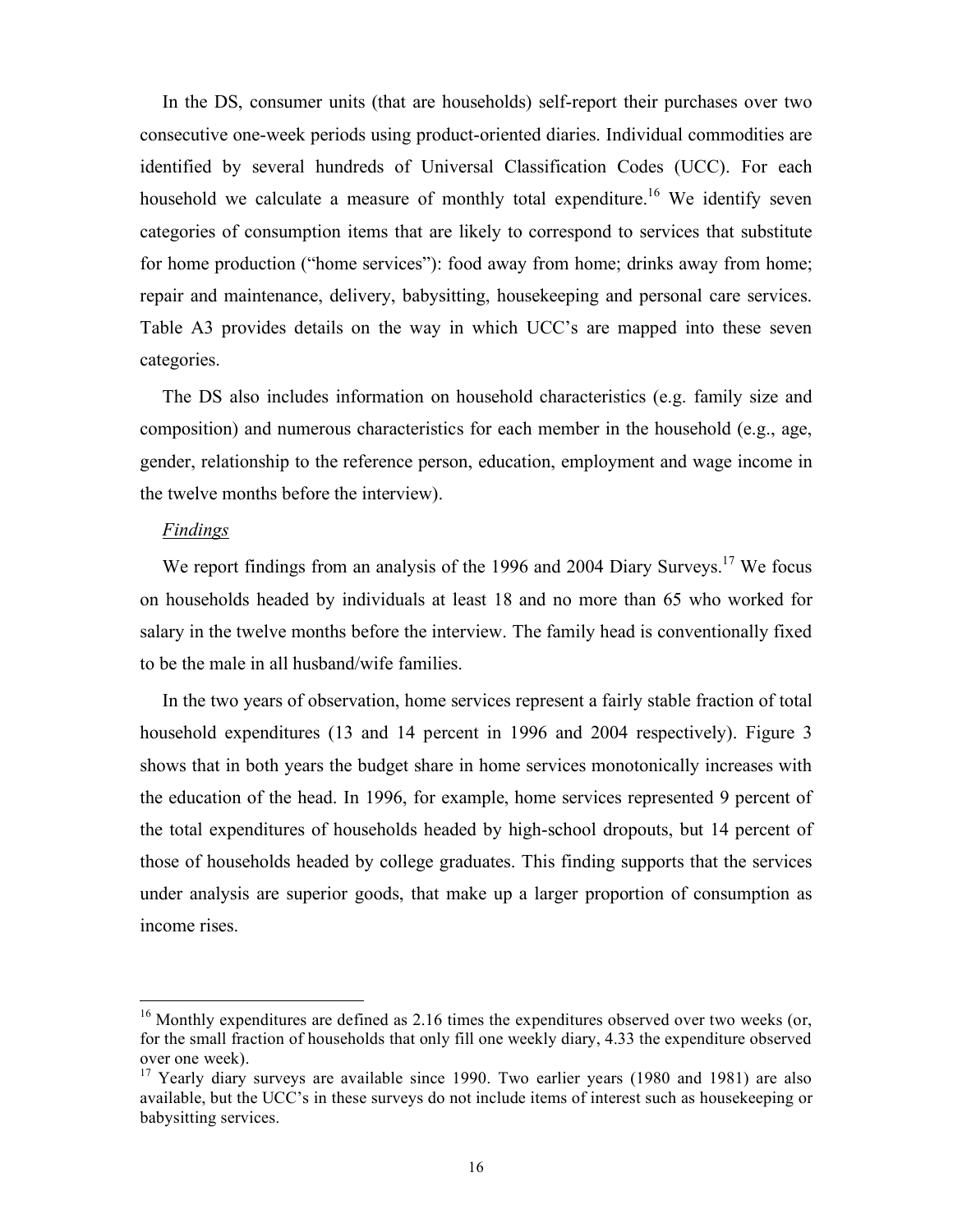Our theoretical model considers the individual as the utility maximizing agent, while in a husband/wife household each member's allocation of time stems from a bargaining process that might result in some degree of specialization. To shed light on the potential differences across family types, we separately calculate budget shares in husband/wife families where only the head works, husband/wife families where both spouses work and other households (most of which are represented by single adult families). Figure 4 reports these figures for 1996. As expected, our model applies better to single-adult families: even if in all family types the budget share of home services increases with the education of the head, differences across educational groups are more marked in singleadult families.

We also use consumption expenditure data to indirectly test the specific micro-level prediction of our model, that is, higher wage rates, by increasing the shadow price of time, should be associated with less hours of home production. To this purpose we study whether consumption of those services that are market substitutes for the output of home production is positively correlated with hourly wages. An issue in implementing this test is that, while the survey provides information on expenditures in a specific and defined period (over two weeks), it does not include information on individual hourly wage rates *at a point in time*. Hourly wages can only be computed by dividing annual earnings by annual hours (that is, the product of weeks worked and weekly hours), so they depend on the labor supply decision. With this caveat in mind, we calculate the association between the budget share in home services and log hourly wages. Figure 5 plots the fitted values from OLS regressions of the budget share on the head's log hourly wage, in the full working samples for 1996 and 2004. In both years, we find evidence of a statistically significant positive relationship, even if steeper in 1996. Table 4 reports the estimated coefficients, also from regressions separately run for different types of families. In 1996, a ten percent increase in the head's hourly wage is associated with a 0.1 percentage point increase in the budget share of home services in both husband/wife families where the woman does not work (column 2) and in other single-earner families (column 5). While the association between head's hourly wage and budget share is smaller in husband/wife families where the woman does work (column 3), the association is of similar magnitude when evaluated relative to the woman's wage (column 4). This suggests that when the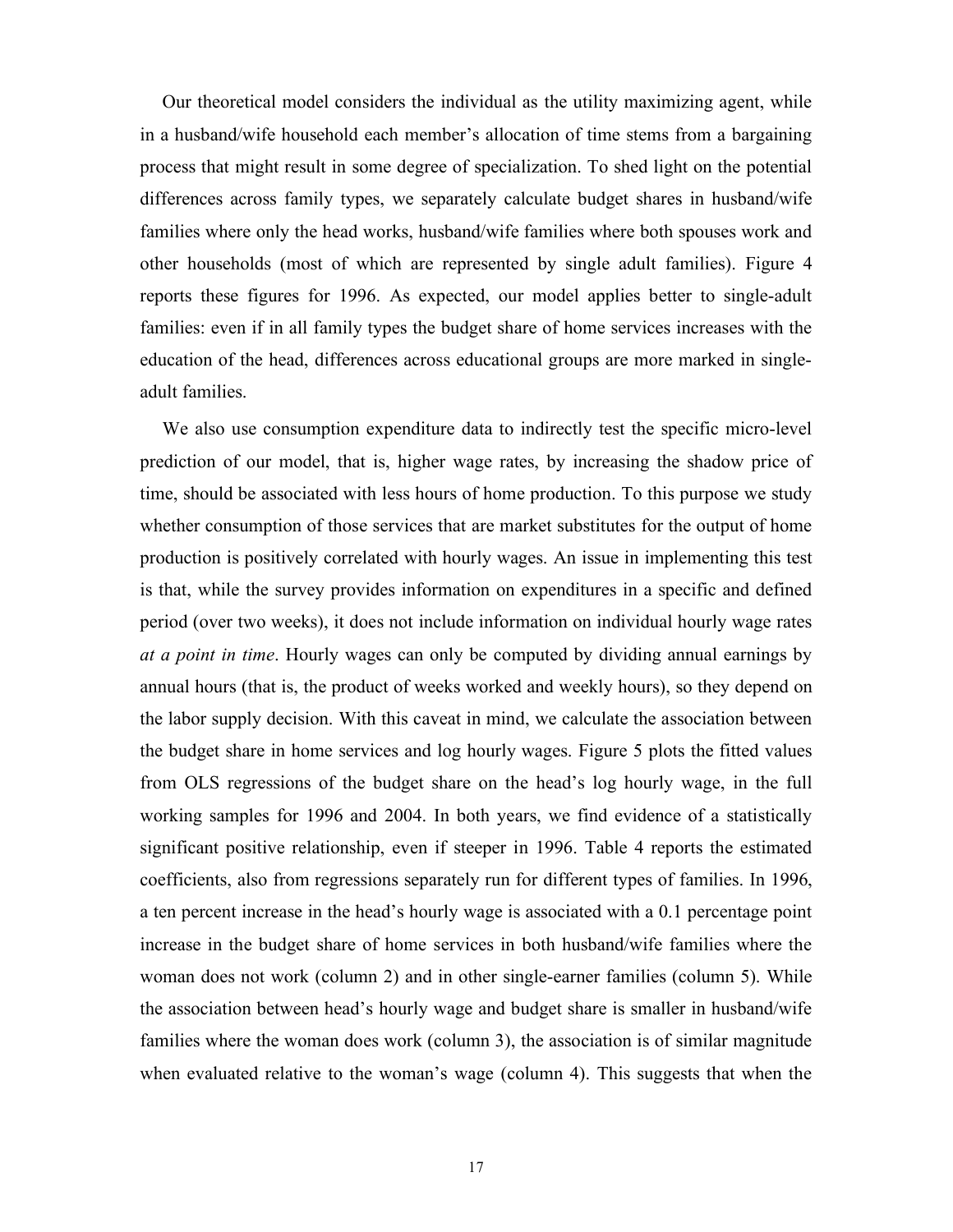woman works, the opportunity cost of home production is more closely tied to her wage than the head's wage.

Finally, we calculate earned income elasticities of the consumption of non-traded goods, by regressing the logarithm of household expenditures in home services on the logarithm of total household income from wages (Table 5). In the full 1996 and 2004 samples, a 1 percent increase in household wage income is associated respectively with a .45 and a .42 percent increase in expenditures in home services (column 1). When calculating income elasticities for households from each fourth of the wage income distribution, we find that they are substantially higher for households in the higher portion of the distribution (columns 2 through 5). When restricting the analysis to an older working sample (the head at least 35 years old)—which should guarantee that current income is a better proxy for permanent income— $18$  we still find that the elasticity is substantially higher for higher income groups (second panel of Table 5). This finding shows that consumption of home services does not level off beyond a certain earnings threshold, but, on the contrary, it is very responsive to income increases especially for higher income groups. In light of this result, in Section V we study the association across cities between wage growth at the top of the wage distribution and wage growth at the bottom, and we speculate whether some of the association can be interpreted as the result of the consumption mechanism we put forward in this paper.

# **V. Cross-city analysis: The relationship between college share and lowskill employment distribution by sectors**

To this point we have shown that consumers and providers in the market of services that substitute for home production activities tend to belong to different skill groups: consumers are disproportionally high-skill workers, while providers are disproportionally low-skill workers. This finding is consistent with our theoretical framework. We now turn to test its predictions on differences in low-skill employment and wage opportunities across local labor markets. In this section we study the relationship between the share of

 $18$  The less accurately current income proxies for permanent income, the larger is the noise in the estimates of the income elasticities (and so, the larger the downward bias from measurement error). So, we might be worried that some of the differences across income groups arise from current income being a better or worse proxy of permanent income in different groups.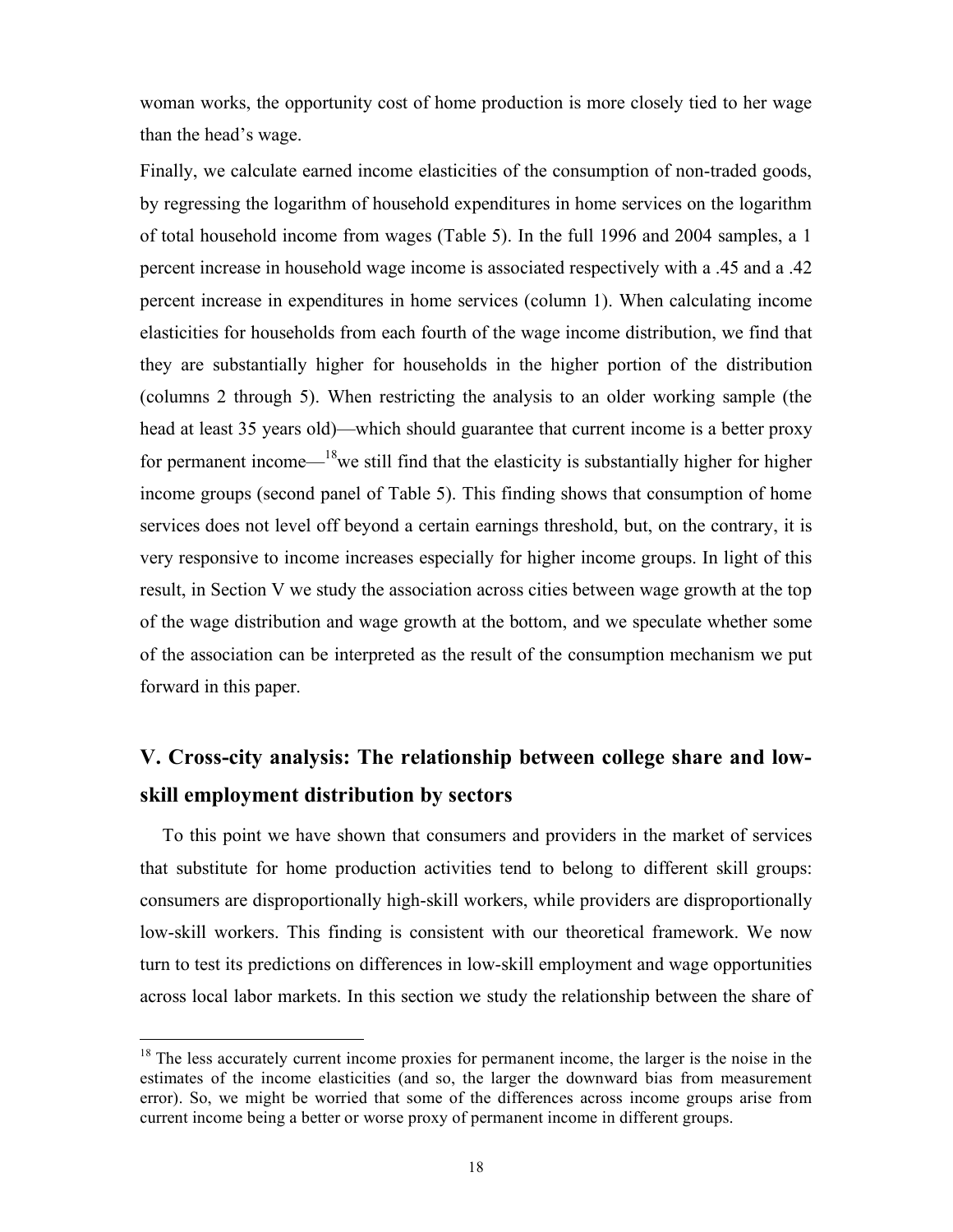skilled workers in a city and the sector of employment of low-skill workers (Prediction 1). In the next section we focus on the relationship between wage growth at the top and at the bottom of a city's wage distribution (Prediction 5).

To form a panel of cities, we define average measures for workers 16-65 years old residing in Census-defined metropolitan areas in the years 1980, 1990, 2000 and 2005.<sup>19</sup> Metropolitan Statistical Areas (MSA's) are counties or combinations of counties centering on a substantial urban area. There are between 290 and 300 MSAs in each year.<sup>20</sup> For unskilled individuals (high-school dropouts, HSD), we define average employment shares in each sector *s*, in a given city *c* and year *t*, and we estimate the following model:

(1) 
$$
Emp\_Share^{HSD,s}_{ct} = \alpha + \beta (CollegeShare)_{ct} + \gamma_t + \gamma_c + \delta X_{ct} + \varepsilon_{ct}
$$

where *CollegeShare* is the fraction of college graduates in the workforce,<sup>21</sup>  $\gamma_t$  and  $\gamma_c$  are year and city fixed effects, and  $X_{ct}$  is a vector of city characteristics that vary over time: the proportion of women, blacks and Hispanics in the total workforce of the city, and the fraction of the unskilled workforce that is foreign-born, aged 16-24, 25-34, 35-44 and 44- 55. Ordinary Least Square (OLS) estimates of  $\beta$  are reported in column 1 of Table 6. In each row the dependent variable is the fraction of the unskilled workforce that is employed in one of the sectors (or occupations) that we have defined in Section III (see table A1 and A2 for details).

As the consumption hypothesis predicts (Prediction 1), the presence of more skilled workers in a city is associated with a higher fraction of unskilled workers in home services. It is also associated with a higher employment share in the other sectors that we have coded as non-tradeable, and in education, but with a sharp drop in the employment

<sup>&</sup>lt;sup>19</sup> The sample is further restricted to wage and salary earners in the civilian labor force who did not live in group quarters. All figures are obtained weighting individual observations by the product between the census frequency weight and a measure of labor supply (weeks worked x hours usually worked per week).

<sup>&</sup>lt;sup>20</sup> In some cases the set of counties that make up an area changes over time. Also, as population grows and people migrate to urban areas, new metropolitan areas emerge, so the number of metropolitan areas has increased from 288 in 1980 to 299 in 2005. Even if we do not correct for potential inconsistencies over time, other work suggests that results should not be significantly affected by this issue. For example, in his analysis of the correlation between employment growth and growth in the share of college graduates across MSA's, Shapiro (2006) shows that his results are robust to examining only those areas whose definitions did not change over time.

<sup>&</sup>lt;sup>21</sup> The average college share across cities and years is 0.24, with a standard deviation of 0.08.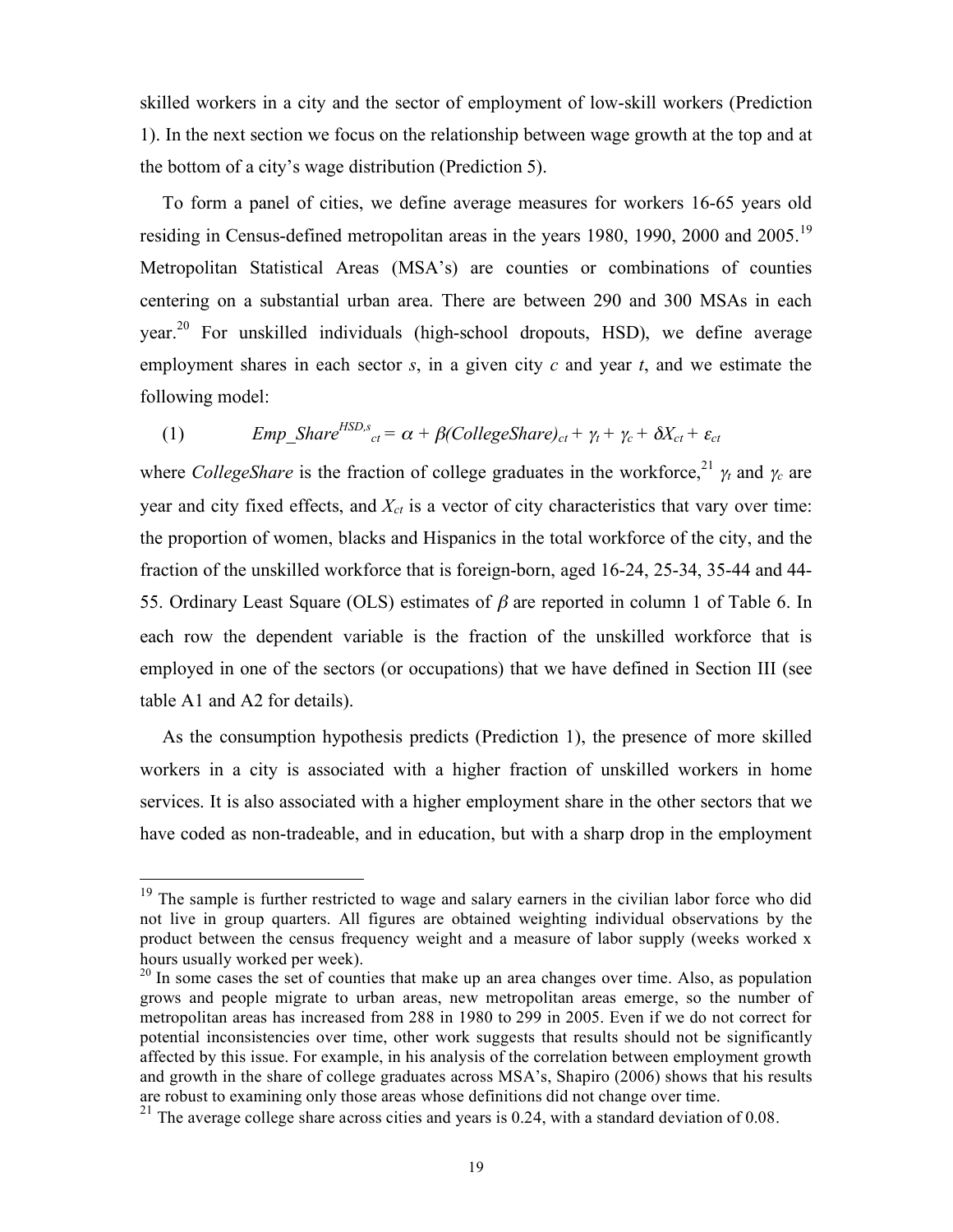share in traditionally traded sectors (agriculture and manufacturing). When estimating the same associations among the skilled group instead of the unskilled (column 2) we find very different results: college graduates in cities with a higher concentration of workers of their educational level are largely more likely to be employed in financial and business services, somewhat more likely to work in the construction sector and less in public administration. The associations estimated for the "intermediate" skill groups (high school graduates and college dropouts) are in between those estimated for the unskilled and the skilled (lower employment share in traded sectors, higher in education, construction, business and financial services). The marked differences between unskilled and skilled groups are potentially inconsistent with the effects of human capital spillovers. If spillovers mainly arise within sectors, then we would expect cities with a higher share of skilled workers to have a comparative advantage in those sectors where the skilled are more heavily employed, and these should be the sectors where the workforce of any skill tends to concentrate. However, the fact that the unskilled workforce in a skilled city tends to concentrate in different sectors than those where the skilled are employed might be spurious. As already pointed out in Section II, of primary concern is the case when variation in college share across cities is driven by unobserved demand factors. City fixed effects in Equation (1) control for any permanent city specific characteristics (technology or production amenities) that might attract highly educated workers and also directly explain why some sectors are high-skill intensive. However, first-differenced models might still be biased by the presence of time-varying factors (a transitory skilled-biased technological shock) that are correlated with the college share and the employment and industrial structure of a city.

To address this concern, we adopt an instrumental variable strategy that uses the presence of a land grant college in a metropolitan area as a predictor of the share of college educated in it (Moretti, 2004b). Land grant colleges were established in the late 19<sup>th</sup> century as a result of a movement to provide accessible higher education to people in each U.S. state. Consistent with the intention, the geographic distribution of land-grant universities is quite even. Moretti also reports that the demographic characteristics of metropolitan areas with and without land-grant colleges are similar in most respects. In favor of the relevance of the instrument, we find that in 1980 the average college share in cities with a land-grant school was 26 percent, versus 19 percent in areas without a land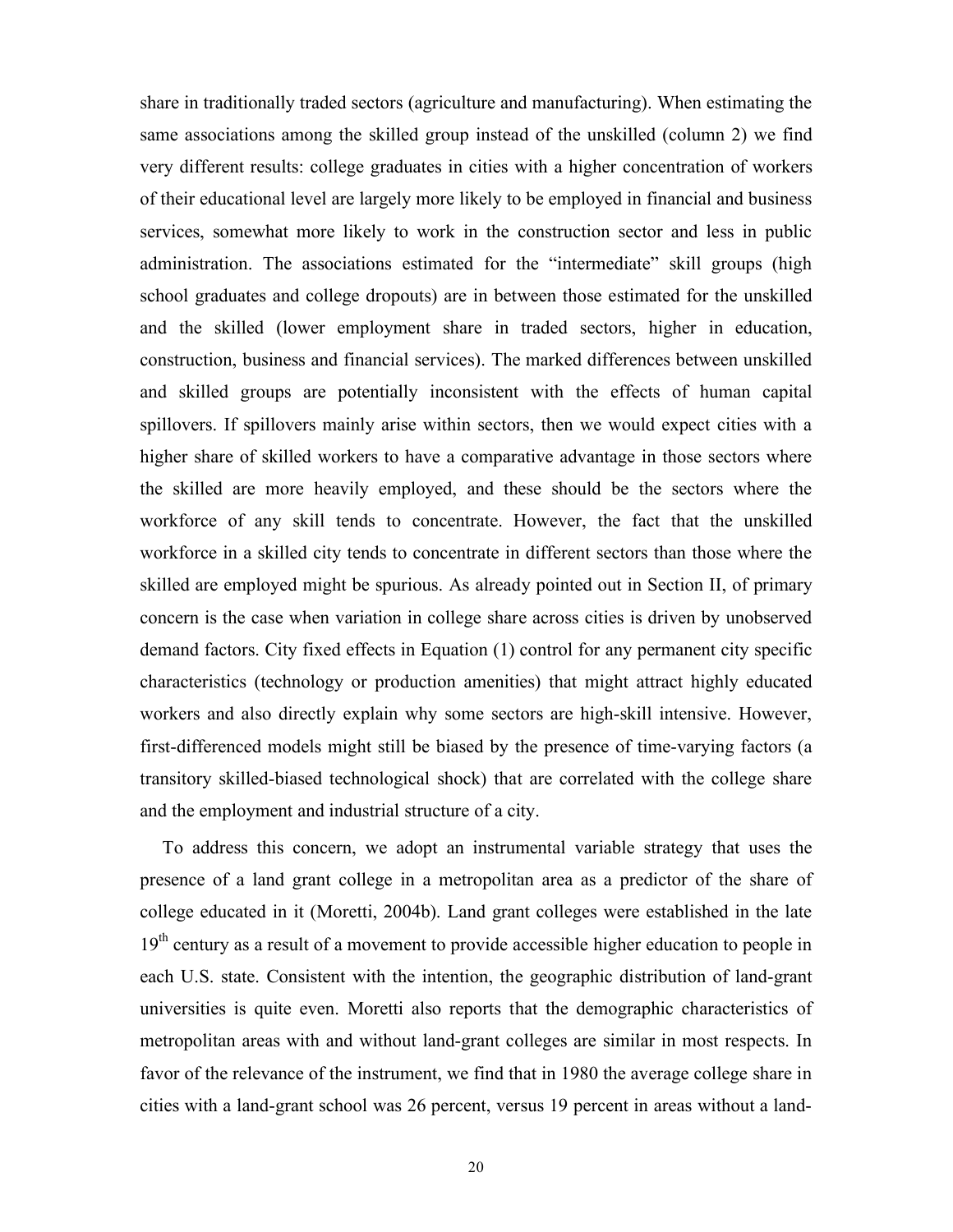grant school. Evidence in favor of the validity of the instrument is provided in Shapiro (2006), who shows that the correlation between human capital distribution and the presence of a land-grant college is essentially zero in the late 1800's, moderate in the early 1900's and the largest between 1940 and 1980. The fact that the correlation arose only after these institutions could have played a significant causal role supports the exogeneity of land-grant status with respect to preexisting differences among metropolitan areas.

We code a binary variable (*Land grant<sub>c</sub>*) indicating whether a metropolitan area contains a land-grant institution.<sup>22</sup> We use a full set of interactions between this variable and year dummies as an instrument for *CollegeShare<sub>ct</sub>* in specifications like Equation (1) that do not include city fixed effects. The first-stage estimates for this specification (first panel in Table 6) show that the presence of a land-grant institution raises the share of the workforce who are college graduates by around 4 percentage points in 1980, 5 percentage points in 1990 and 6 percentage points in 2000 and 2005. Columns 3 and 4 report twostep efficient Generalized Method of Moments (GMM) estimates of the coefficient of college share on the employment share in different sectors of high-school dropouts and college graduates, respectively. The GMM estimates confirm Prediction 1: a one-standard deviation (8 percentage points) increase in the share of college graduates is associated with one-fourth of a standard deviation (1.6 percentage-point) increase in the fraction of high-school dropouts employed in home services. OLS and GMM estimates are very close in magnitude, and they are both statistically significantly different from zero, even if the latter only at the 10 percent significance level.

As opposed to OLS, GMM estimates the effect of college share on the fraction of high-school dropouts employed in other non-traded activities to be both economically

<sup>&</sup>lt;sup>22</sup> The following MSA's have one or more land-grant colleges (Nevins, 1962): Albany-Schenectady-Troy, NY; Athens, GA; Baton Rouge, LA; Boston, MA; Champaign-Urbana-Rantoul, IL; Columbia, MO; Columbia, SC; Columbus, OH; Des Moines, IA; Fargo-Moorhead, ND-MN; Fayetteville-Springdale, AR; Fort Collins-Loveland, CO; Gainesville, FL; Greensboro-Winston-Salem-High Pt., NC; Hartford, CT; Honolulu, HI; Knoxville, TN; Lafayette-West Lafayette, IN; Lansing-East Lansing, MI; Lexington-Fayette, KY; Lincoln, NE; Macon-Warner Robins, GA; Madison, WI; Minneapolis-St. Paul, MN-WI; Nashville, TN; Pine Bluff, AR; Portsmouth-Dover-Rochester, NH-ME; Providence, RI; Raleigh-Durham, NC; Reno, NV; Richmond-Petersburg, VA; Riverside-San Bernardino, CA; Sacramento, CA; San Francisco, CA; State College, PA; Tallahassee, FL; Tucson, AZ; Washington, DC-MD-VA and Wilmington, DE-MD.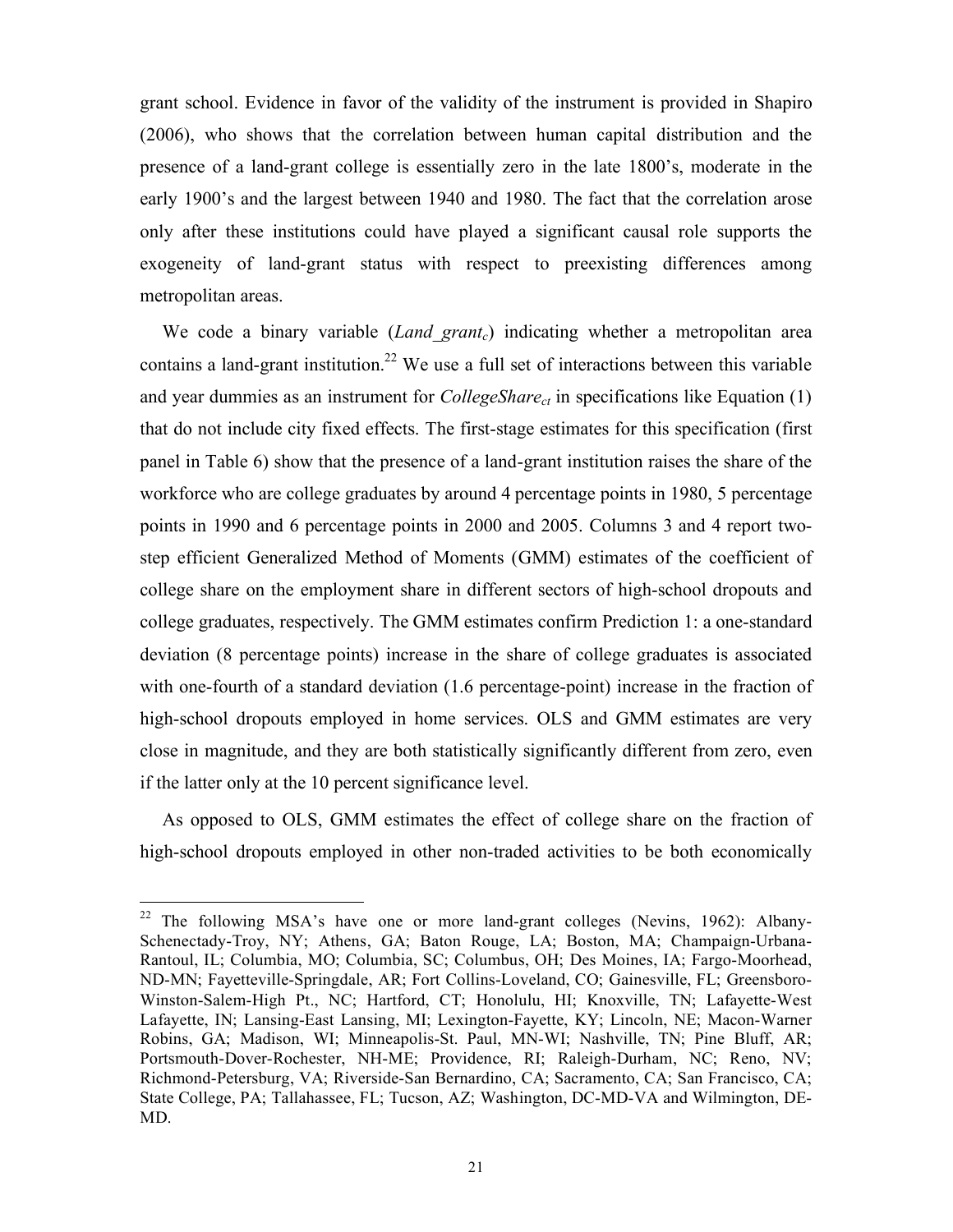and statistically insignificant. This result helps us separate the consumption hypothesis we have formulated from the predictions of a model in which employment shifts reflect general spillovers into non-tradeable sectors, simply due to the fact that the higher skilled workers have more income to spend on locally produced non-traded goods.

# **VI. Cross-city analysis: The relationship between wage growth at the top and at the bottom of the wage distribution**

In the previous section we have established that cities with a higher fraction of skilled individuals in the workforce have a higher share of unskilled workers employed in home services, consistent with a model in which skilled workers, with their high opportunity cost of time, outsource home production activities by buying low-skill intensive services. This framework has also implications for the distribution of wages. In particular, it unveils a mechanism through which rising wage inequality at the top of the distribution might feedback into lower wage inequality at the bottom: where and when wage growth is the highest for high-skilled workers, the demand for home services should increase the most, exerting an upward pressure on the wages of the workers that perform these jobs, who are predominantly low-skilled.

We explore this implication by examining the relationship between relative wage growth at the top of the wage distribution and relative wage growth at the bottom (both with respect to the growth at median) across cities: the larger the share of low-wage earners employed in outsourced home production activities, the larger the association should be. We use data from the 1980, 1990 and 2000 censuses and the 2005 American Community Survey to calculate changes in log real hourly wages (*lw*) by percentile from 1980 to 1990, from 1990 to 2000 and from 2000 to  $2005<sup>23</sup>$  Earnings growth figures are calculated by city.<sup>24</sup> Let  $Q_{ct}(\tau)$  for  $\tau \in (0,1)$  denote the  $100\tau$ -quantile of the distribution of log wages (*lw*) in city *c* and year *t*. We calculate earnings growth at percentile  $100\tau$  in city *c* between *t-1* and *t* ( $\Delta Q_{ct}(\tau)$ ) by estimating the coefficient  $\beta(c,\tau)$  of the following linear quantile specification:

 $^{23}$  Hourly wages are calculated by dividing wage and salary income by annual hours worked (the product between weeks worked and hours usually worked per week). We obtain real wages (in 1989 dollars) using the national level CPI as the deflator.

 $24$  We restrict the analysis to the 242 MSAs that are defined in the entire period.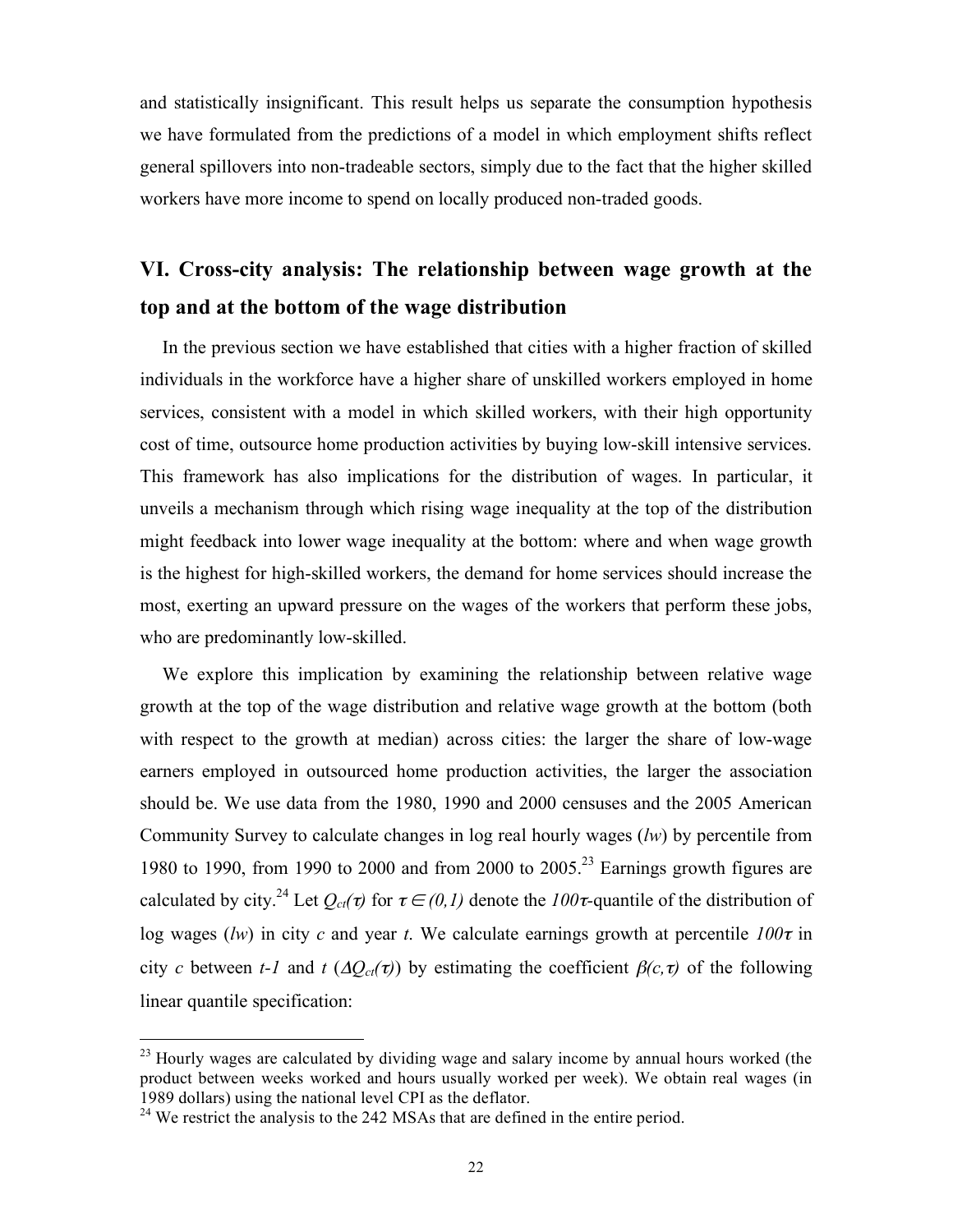(2) *Quantile(lw|c, τ)* =  $\alpha$ (*c, τ)* +  $\beta$ (*c, τ) year<sub>t</sub>* 

where *year<sub>t</sub>* is an indicator that equals 1 if the observation refers to year  $t$ , and zero otherwise. Individual hourly wages are weighted by the product of IPUMS frequency weights and the number of hours worked in the previous year.

Let  $\Delta \underline{Q}_{ct} = \Delta \underline{Q}_{ct}(\underline{\tau}) - \Delta \underline{Q}_{ct}(\underline{\tau})$  and  $\Delta \underline{Q}_{ct} = \Delta \underline{Q}_{ct}(\overline{\tau}) - \Delta \underline{Q}_{ct}(\underline{\tau})$ , for  $\underline{\tau} < 0.5 < \overline{\tau}$ . to changes in the median log wage.  $\Delta \mathcal{Q}_{ct}$  and  $\Delta \mathcal{Q}_{ct}$  represent respectively changes in log wages at percentiles  $\tau$  and  $\bar{\tau}$  relative

A positive correlation between  $\Delta \mathcal{Q}_{ct}$  and  $\Delta \mathcal{Q}_{ct}$  is an indication that in cities and years !~<br>! where relative earnings growth has been higher at the top, it has also been higher at the bottom. The consumption hypothesis we want to test for suggests that this positive relationship, if any, should arise where a higher fraction of low-skill workers is employed in home services. We explore this mechanism by specifying a model for  $\Delta \underline{Q}_{ct}$  where the effect of  $\Delta Q_{ct}$  is allowed to vary with the share of low-skill workers employed in home services in city *c* in a base year (*Home Share<sub>c(t-1)</sub>*).

Table 7 reports OLS estimates for the coefficients on  $\Delta Q_{ct}$ , *Home\_Share<sub>c(t-1)</sub>* and the ! calculated as the fraction of wage-earners employed in home services among those with interaction between these two variables for the case  $\underline{\tau} = .15$ ,  $\overline{\tau} = .85$ . *Home\_Share<sub>c(t-1)</sub>* is hourly wages below the 15<sup>th</sup> quantile. Employment shares refer to the base year for each period. Home services are identified either on the base of industry (column 2) or occupation (column 3). To ensure that the results are not confounded by differences across cities and over time in the composition of the workforce, we calculate wage growth for hourly wages at different percentiles after the effect of observable personal characteristics is controlled for. This amounts to estimating log wage percentiles from equation (2) augmented for a set of individual characteristics: gender, race (white or else), Hispanic origin, foreign-born status, age (quartic specification) and education (less than a high school degree, high school degree, some college education, college degree).

While the raw correlation between relative wage growth at the top and the bottom of the distribution is found to be positive but not statistically significantly different from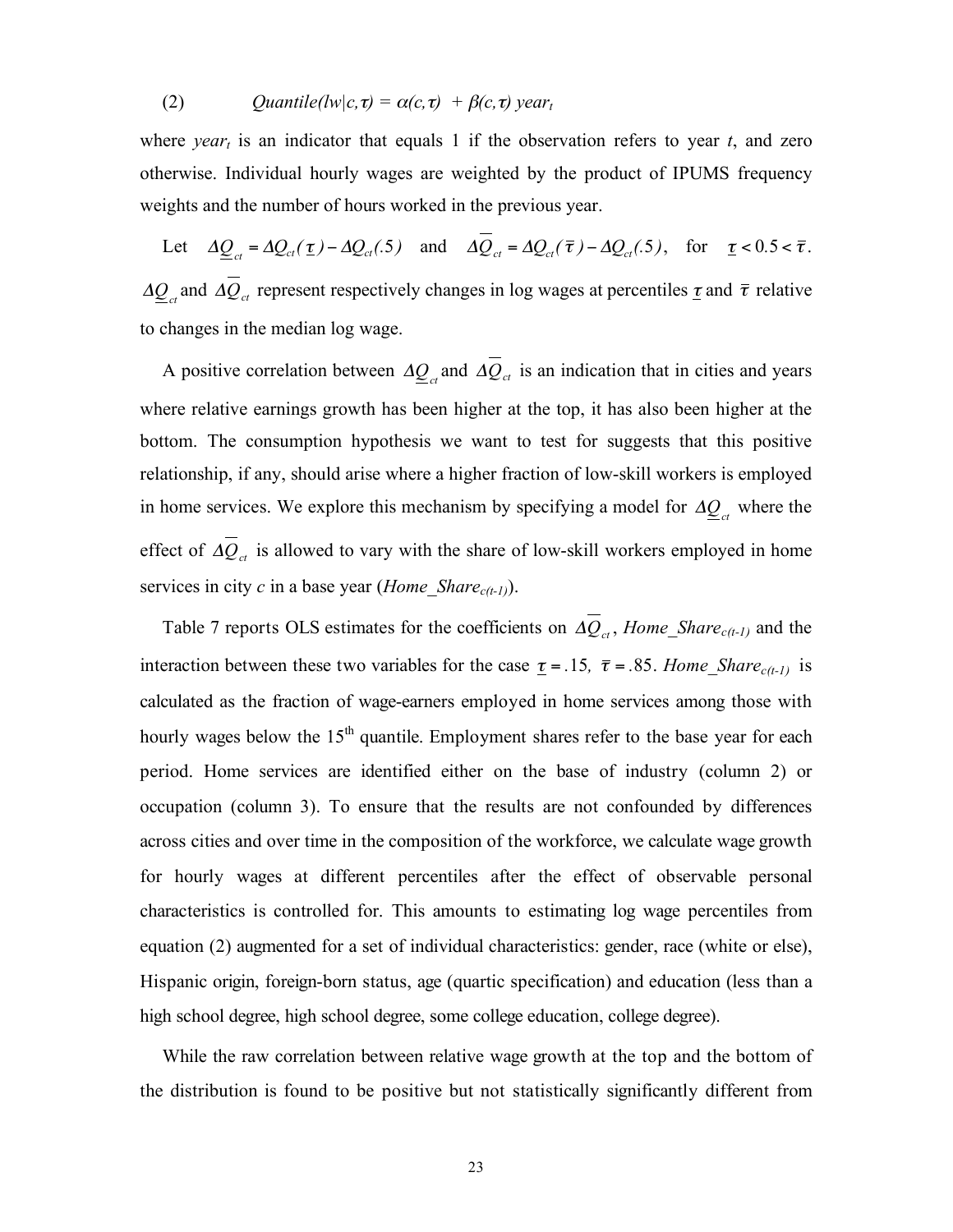zero (column 1), when we expand the specification to include the interaction between  $\Delta Q_{ct}$  and *Home\_Share<sub>c(t-1)</sub>* (columns 2 and 3), we find the relationship to be strongly positively increasing in the proportion of low-wage workers employed in home services. In particular, in a city where *Home* share is equal to .2, a 10 percent increase in the relative wage growth at the  $85<sup>th</sup>$  percentile with respect to the median is associated with a 4.8 percent increase in the relative wage growth at the  $15<sup>th</sup>$  percentile with respect to the median. In a city where *Home\_share* is equal to .3, a 10 percent increase in the relative wage growth at the  $85<sup>th</sup>$  percentile with respect to the median is associated with a 9.2 percent increase in the relative wage growth at the  $15<sup>th</sup>$  percentile with respect to the median. The magnitude of the estimated association is very similar when employment shares in home services are calculated on the base of a worker's occupation (column 3), while it does not vary with the share of low-wage earners employed in other nontradeable activities (column 4). This last finding suggests that the spillover from skilled workers' consumption to unskilled earnings opportunities does not arise from general "income" effects (that is, simply because skilled workers have higher income to spend on locally produced non-traded goods). It appears that the feedback between wage growth for the skilled and wage growth for the unskilled crucially depends on the size of the sector of outsourced home production activities.

An alternative explanation to the consumption mechanism we are interested in detecting is an association between high-skill and low-skill workers' wage growth that is due to production complementarities or human capital externalities. Column 5 of Table 7 presents a piece of information relevant to distinguish between the two hypotheses. When interacting the top-end relative wage growth with the share of college graduates in the base year, we do not find evidence of a positive relationship between wage growth at the two ends of the distribution.

In our analysis, we study nominal wages, that is wages unadjusted for cost of living. Some of the observed differences in wage levels (and wage growth) across cities, however, are likely to reflect differences in local prices. Under which conditions would differences in the growth of local prices deliver a non-monotone wage growth along the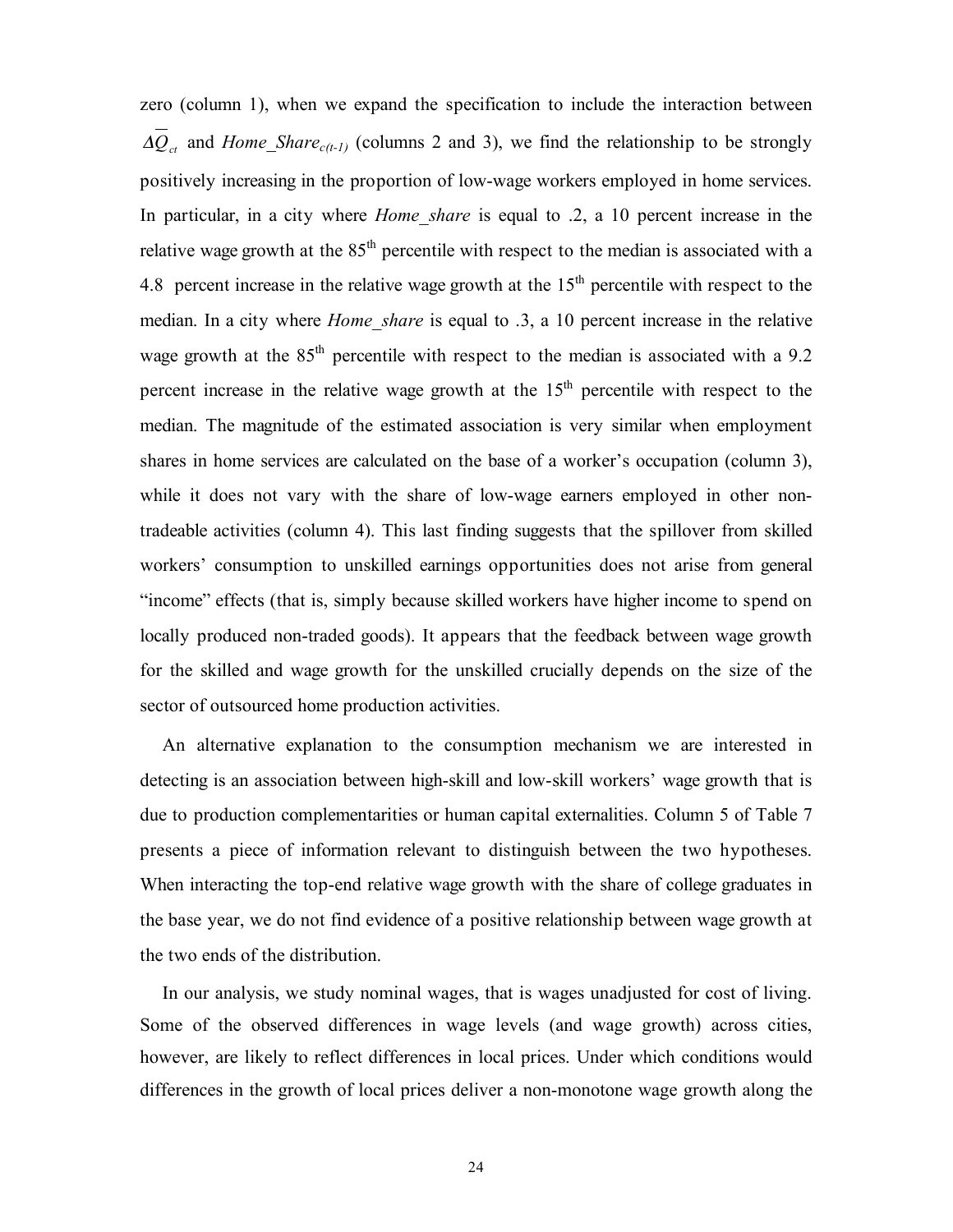earnings distribution? In a setting in which individuals of different skills choose the same consumption bundle, differences in the growth of local prices should not predict a nonmonotone wage growth along the earnings distribution, and so should not contaminate our results. However, our model does allow different skill groups to choose different consumption bundles: in particular, the consumption effects we are interested in detecting arise if skilled workers spend a higher fraction of their budget on the subset of non-traded services that can be thought as substitutes of home production activities. What if, for instance, unskilled workers spend a higher fraction of their budget on housing?<sup>25</sup> Let's consider, for example, the case of two cities, A and B. In A skilled workers experience a higher relative wage growth than in B, because of a city-specific skilled-biased technological shock. On one hand, our framework predicts that consumption spillovers should be larger in A, and this should exert an upward pressure on the unskilled wage. However, land prices are expected to increase more in A than in B (until the point in which workers are indifferent between living in A or B). So, increases in wages in city A will partially represent an increase in the cost of living. If unskilled workers spend a higher fraction of their budget on housing, then they might experience a higher percent increase in wage rates to compensate for higher land prices. This provides an alternative explanation for differential wage growth at different points of the wage distribution that might confound our hypothesis, but that only arises from assuming perfect mobility of workers of any skill and the existence of one housing market. If unskilled workers are not perfectly mobile (Bound and Holzer, 2002), however, their wages might not fully reflect compensating differentials for housing (or other living) costs. On the other hand, heterogeneity in housing markets might partly shield unskilled workers from incurring the costs associated with living in a "skilled city", but might affect their net return from work through high commuting costs, the more so the more their employment opportunities are represented by non-traded service jobs demanded by skilled workers. All of these elements should be taken into account in order to assess the effects on the welfare of unskilled workers arising from living in skilled (and more expensive) cities, but this is beyond the scope of this paper and is left for future research.

 $25$  Polinsky (1979) estimates that the income elasticity for housing was less than one in the 1970s.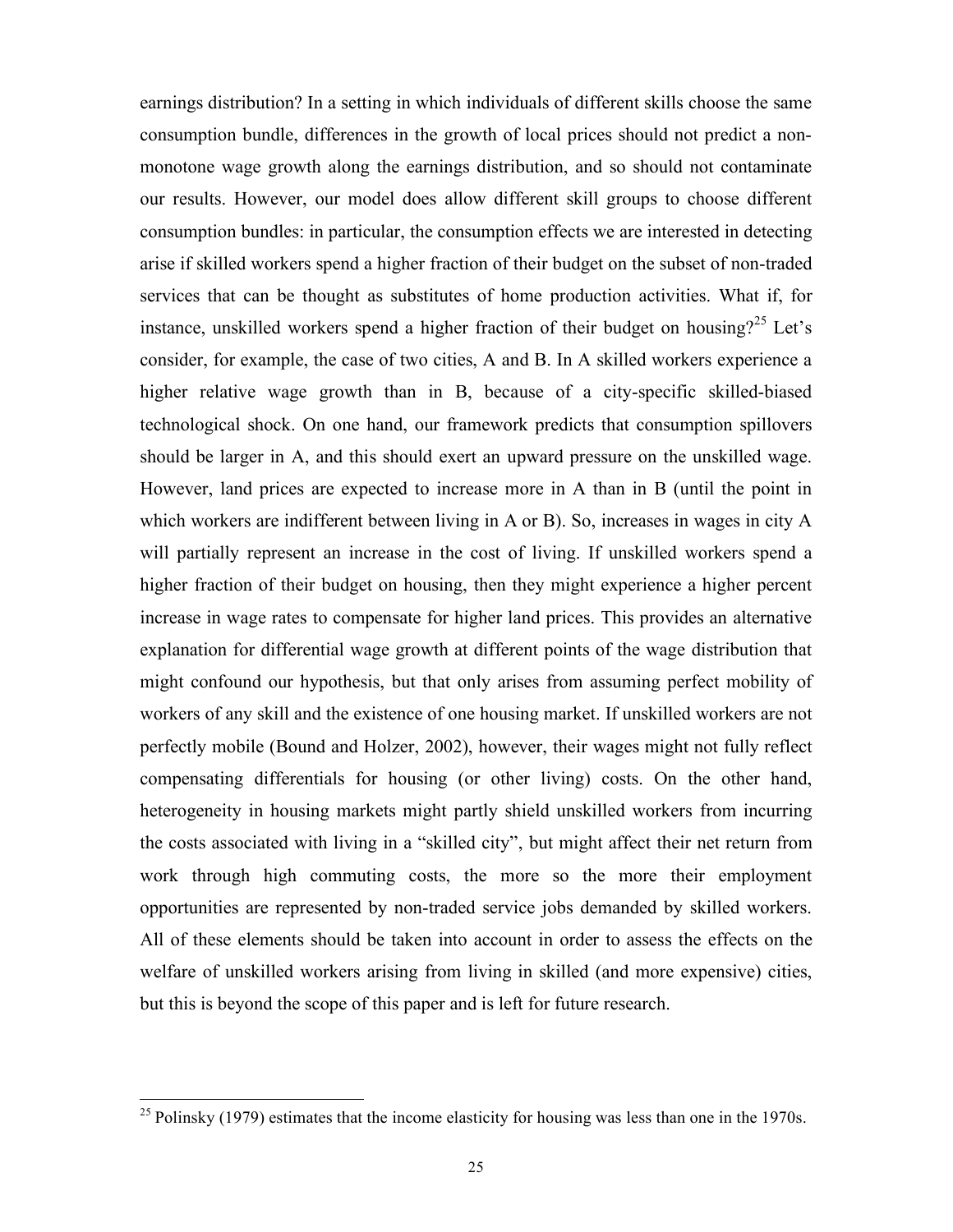## **VII. Conclusions**

Census data show that the unskilled workforce in the United States is increasingly concentrated in a sector that can be broadly defined as providing time-intensive services that substitute for home production activities. A standard utility maximization framework predicts that consumption of these services should increase in an individual's opportunity cost of time. Consumer expenditure data show that the fraction of household spending in these services does increase with the head's wage rate. These facts suggest that some of the demand for unskilled work in the United States (and possibly in other developed economies) should be modeled as arising from the demand for outsourced home production activities by skilled workers. We provide two pieces of evidence consistent with this hypothesis. First, we find that at the city level a higher share of skilled individuals in the workforce is associated with a higher fraction of unskilled workers employed in "home services". Second, we find evidence of a positive association between relative wage growth at the top of the wage distribution and relative wage growth at the bottom, whose magnitude is increasing with the fraction of low-wage workers employed in home services. This is consistent with the existence of a feedback between rising wage inequality at the top of the distribution and lower wage inequality at the bottom, which arises from the consumption of outsourced home production services by high-wage workers. This suggests that our framework might contribute to the recent literature on the evolution of wage inequality in the United States: "consumption spillovers" might be a viable explanation, among others, for the recent observed twisting in the wage growth at the bottom of the wage distribution (Autor et al., 2006, 2007).

Our paper is also related to the voluminous literature that examines the causes of citylevel employment and wage growth. In that literature, strong city performance has been linked to various factors, but two hypotheses are most closely related to our work. First, as already pointed out throughout the paper, we face the challenge of separating our consumption hypothesis from the hypothesis of education externalities. Moretti (2004a, 2004b and 2004c) examines the claim that having a larger proportion of workers in a city being highly educated benefits uneducated workers by raising their productivity because of spillovers, as well as through imperfect substitution. To the extent that spillovers arise primarily within sectors (which is plausible for technological externalities), we propose to separate this hypothesis from ours by comparing changes in the employment distribution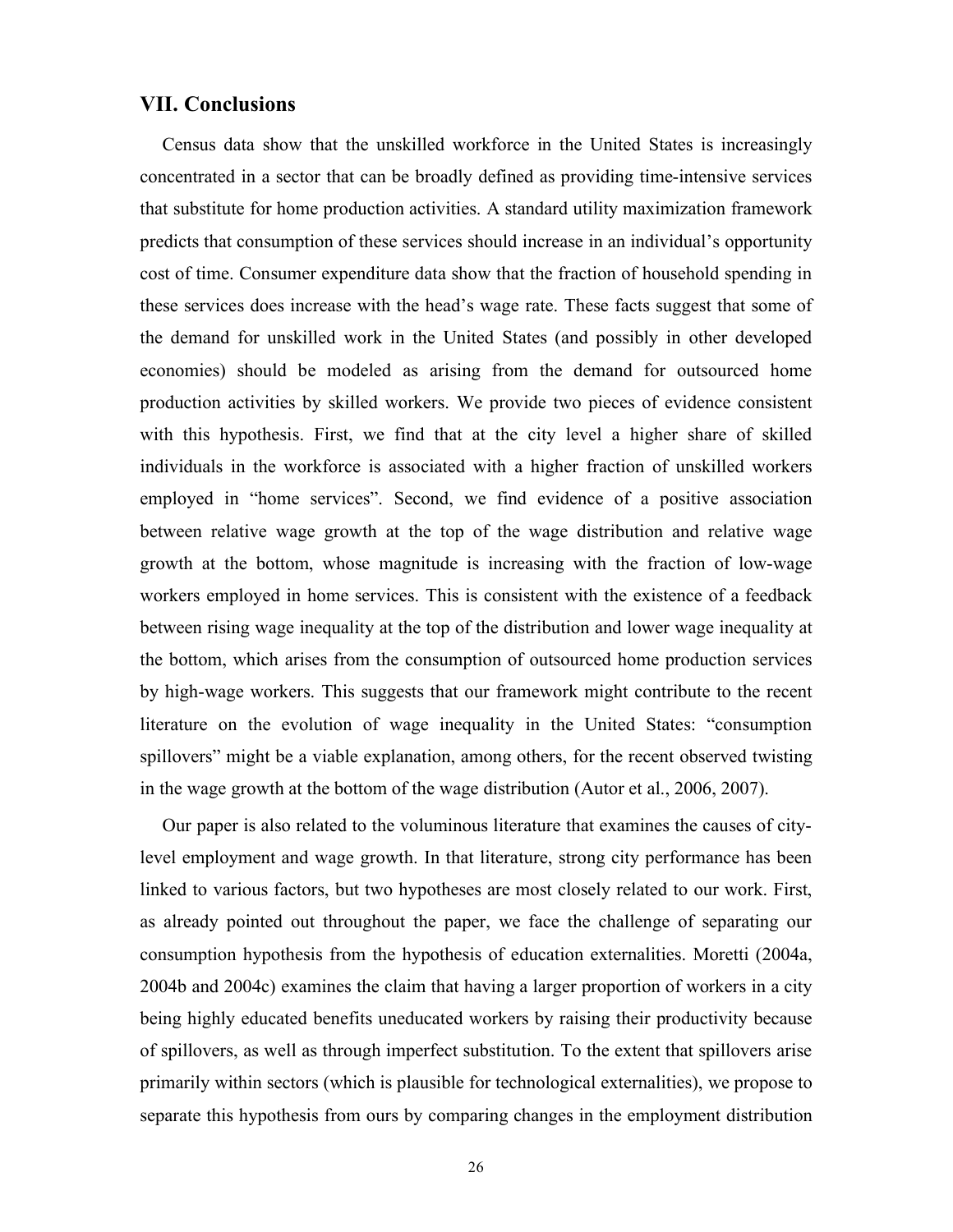across sectors among the unskilled to changes among the skilled. Our hypothesis (that finds support in the data) predicts that, when a city's workforce becomes more skilled, unskilled workers should be more likely to be employed in home services, while the education externality hypothesis predicts that they should be employed in the same sectors where the skilled are.

Second, Beaudry, Green and Sand (2007) show that there are substantial and persistent spillover effects on city-level average wages associated with changes in the fraction of jobs in high paying sectors. Since the effect they measure is not restricted to one educational attainment and is present in almost all industries (and importantly for both tradeable and non-tradeable goods), they conclude that it is consistent with an increase in workers' productivity. This in turn might arise if changes in competitive pressure (through improvements in worker bargaining power) cause a reallocation of employment toward the most efficient firms. Given that those that demand outsourced home production tasks are disproportionally workers in "good jobs", our framework provides a potential explanation for what is driving the spillover effect on unskilled labor markets. Importantly, when evaluating induced changes in the distribution of wages, unskilled labor markets appear to be those most largely affected by the spillover effects from good jobs: Beaudry, Green and Sand (2007) find that cities that experience a change in industrial composition in favor of better paying jobs also experience a decrease in wage inequality that is concentrated in the bottom half of the distribution.

In conclusion, our paper explores (and finds supporting evidence in favor of) an explanation for the employment and wage dynamics of unskilled workers in the United States, which complements (and overlaps with) other explanations provided in the literature, but delivers somewhat different policy implications. We have provided evidence that the earnings prospects of low-skill workers in the United States are dependent on physical proximity to rich workers, because the latter consume timeintensive services that absorb an increasing share of the unskilled workforce. This suggests that regional policies aimed at improving the labor market prospects of the lowskilled in an area should identify high-skill labor, not capital, has the crucial ingredient of regeneration of a local economy. This idea provides a further rationale for policies, such as those on affordable housing, aimed at boosting the socio-economy diversity of local communities.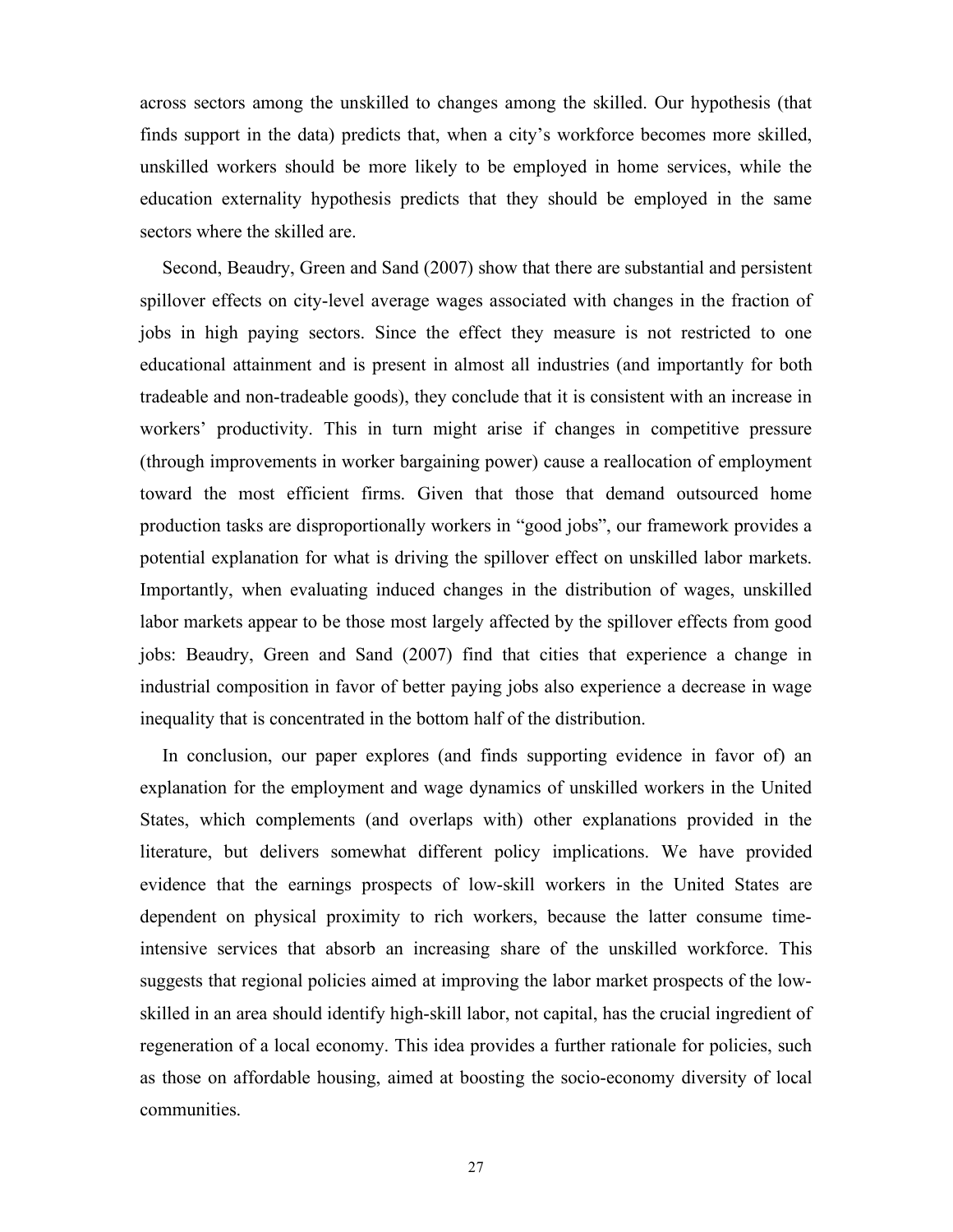## **References**

- Acemoglu, Daron. 2002. "Technical Change, Inequality and the Labor Market." *Journal of Economic Literature,* 40, pp. 7-72.
- Aguiar, Mark and Erik Hurst. 2007. "Measuring Trends in Leisure: The Allocation Of Time over Five Decades," *Quarterly Journal of Economics*, forthcoming
- Autor David, Frank Levy, and Richard P. Murnane. 2003. "The Skill Content of Recent Technological Change: An Empirical Investigation," *Quarterly Journal of Economics*, 118(4), pp. 1279-1333.
- Autor David, Lawrence F. Katz, and Melissa Schettini Kearney. 2006. "The Polarization of the U.S. Labor Market," *American Economic Review Papers and Proceedings*, 96(2), pp. 189-194.
- Autor David, Lawrence F. Katz, and Melissa Schettini Kearney. 2007. "Trends in U.S. Wage Inequality: Revising the Revisionists," Working paper (March 2007, revised from July 2004).
- Beaudry, Paul and David A. Green and Benjamin Sand. 2007. "Spill-overs from Good Jobs." National Bureau of Economic Research, Working Paper no. 13006.
- Baumol, William J. 1967. "Macroeconomics and Unbalanced Growth: The Anatomy of Urban Crisis," *American Economic Review*, 62, pp. 415-426.
- Berman Eli, John Bound and Zvi Griliches, "Changes in the Demand for Skilled Labor within U.S. Manufacturing Industries: Evidence from the Annual Survey of Manufacturing," *Quarterly Journal of Economics*, pp. 367-397.
- Berry, Christopher R. and Edward L. Glaeser. 2005. The Divergence of Human Capital Levels across Cities. Harvard Institute of Economic Research, Discussion Paper n. 2091, September 2005.
- Borjas, George J. and Rachel M. Friedberg. 2007. "The Immigrant Earnings Turnaround of the 1990s," Unpublished manuscript, April 2007.
- Bound, John and Harry Holzer. 2000. "Demand Shifts, Population Adjustments, and Labor Market Outcomes during the 1980s." *Journal of labor Economics*, 18(10), pp. 20-54.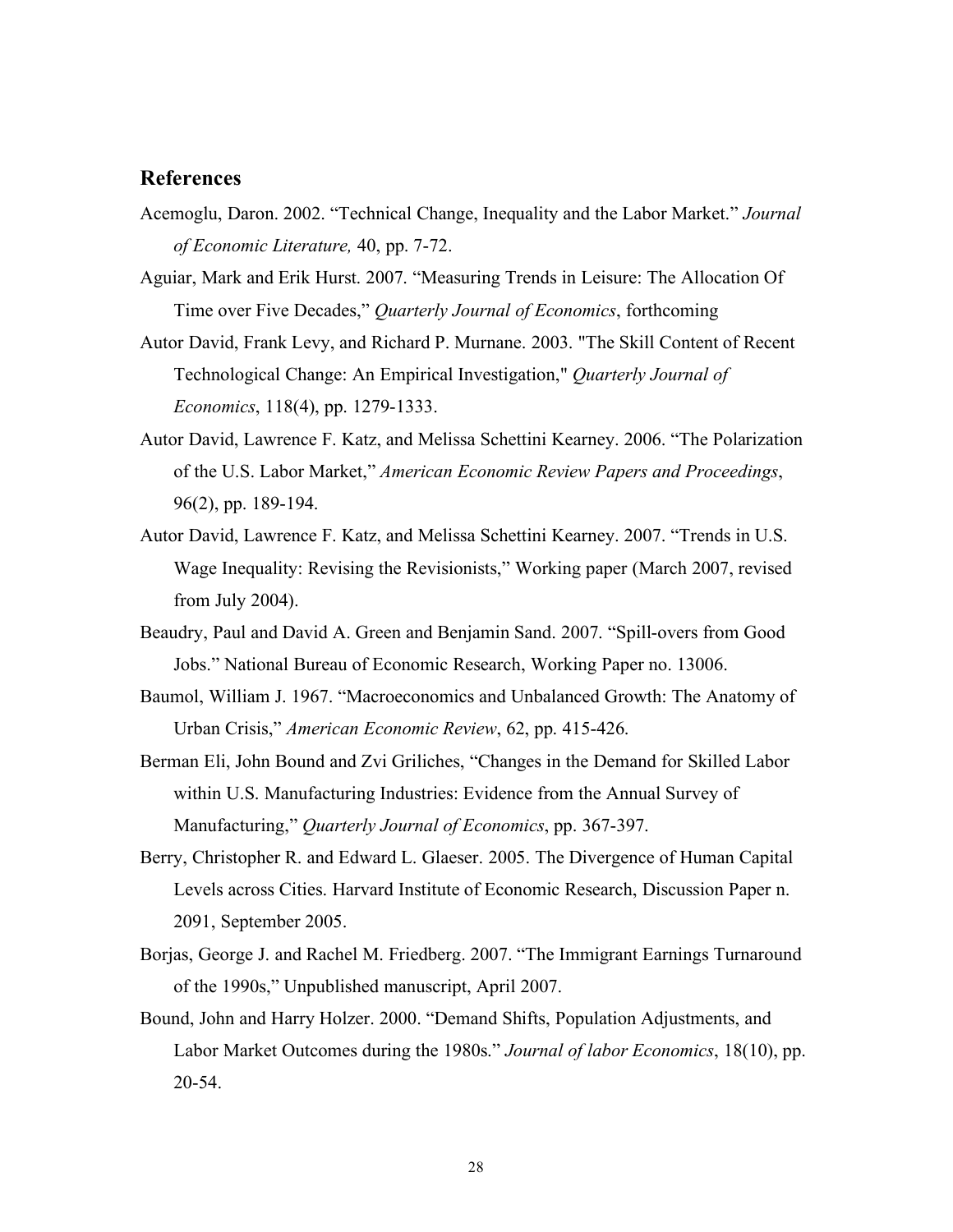- Bound, John and George Johnson. 1992. "Changes in the Structure of Wages During the 1980s: An Evaluation of Alternative Explanations." *American Economic Review*, 82.
- The Bureau of Labor Statistics. 2003. *Handbook of Methods*, Chapter 16, Consumer Expenditures and Income.

(available at http://www.bls.gov/opub/hom/homtoc\_pdf.htm)

- Card, David. 2001. "Immigrant Inflows, Native Outflows, and the Local Labor Market Impacts of Higher Immigration," *Journal of Labor Economics*, 19, pp. 22-64
- Card, David, and John DiNardo (2002), "Skill Biased Technological Change and Rising Wage Inequality: Some Problems and Puzzles," *Journal of Labor Economics*, 20(4), pp. 733-783.
- Cortes, Patricia. 2006. The Effect of Low-Skilled Immigration on US Prices: Evidence from CPI data. Unpublished manuscript (October 2006).
- Dechênes, Olivier. 2006. "Unobserved Ability, Comparative Advantage and the Rising Return to Education in the United States 1979-2002".
- Goos, Maarten and Alan Manning. 2007. "Lousy and Lovely Jobs: the Rising Polarization of Work in Britain." *Review of Economics and Statistics*, 89(1), pp. 277- 282.
- Gronau, Reuben. 1977. "Leisure, Home Production, and Work--the Theory of the Allocation of Time Revisited." *Journal of Political Economy*, 85(6), pp. 1099-1124.
- Graham, J.W. and Green, C.A. 1984. "Estimating the Parameters of the Household Production Function with Joint Products." *Review of Economics and Statistics*, 66(2), pp. 277-282.
- Juhn, Chinhui, Kevin M. Murphy and Brooks Pierce. 1993. "Wage Inequality and the Rise in Returns to Skill." *The Journal of Political Economy*. 101(3), pp. 410-442.
- Katz, Larry and David Autor. 1999. "Changes in the Wage Structure and Earnings Inequality", in *Handbook of Labor Economics*, edited by Orley Ashenfelter and David Card. Vol. 3A, Amsterdam, Netherlands, New York, NY, North-Holland, Netherlands: Elsevier.
- Katz, Larry and Kevin Murphy. 1992. "Changes in Relative Wages, 1963–1987: Supply and Demand Factors." *Quarterly Journal of Economics,* 107, pp. 35-78.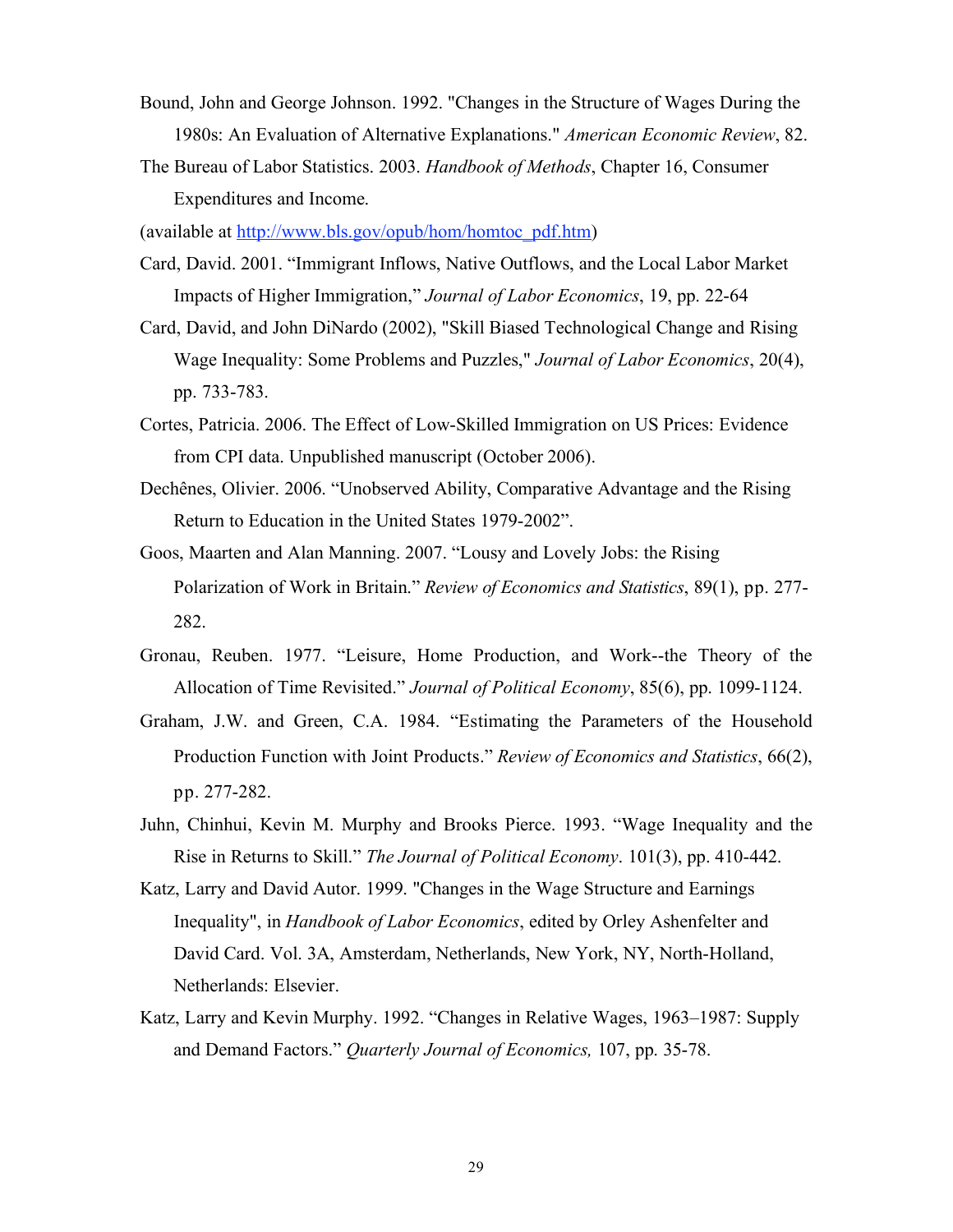- Kerkhofs, Marcel and Kooreman, Peter. 2003. "Identification and Estimation of a Class of Household Production Models." *Journal of Applied Econometrics*, 18(3), pp. 337- 369.
- Lemieux, Thomas. 2006a. "Post-secondary Education and Increasing Wage Inequality." *American Economic Review Papers and Proceedings*, 96(2), pp.195-199.
- Lemieux, Thomas. 2006b. "Increasing Residual Wage Inequality: Composition Effects, Noisy Data, or Rising Demand for Skill?" *American Economic Review*, 96(3), pp. 461-498.
- Manning, Alan. 2004. "We Can Work It Out: The Impact of Technological Change on the Demand for Low-Skill Workers." *Scottish Journal of Political Economy*, 51(5), pp. 581-608.
- Mincer, Jacob. 1997. "Changes in Wage Inequality, 1970-1990." *Research in Labor Economics*, 16, pp. 1-18.
- Moretti, Enrico. 2004a. "Human Capital Externalities in Cities," in *Handbook of Urban and Regional Economics*, V. Henderson and J.F. Thisse (eds.), North Holland-Elsevier.
- Moretti, Enrico. 2004b. "Estimating the Social Return to Higher Education; Evidence from Longitudinal and Repeated Cross-sectional Data." *Journal of Econometrics*, 121, pp. 175-212.
- Moretti, Enrico. 2004c. "Workers' Education, Spillovers and Productivity: Evidence from Plant-Level Production Functions." *American Economic Review*, 94(3).
- Nevins, Allan. 1962. *The State Universities and Democracy*. Urbana, University of Illinois Press.
- Piketty, Thomas and Saez, Emmanuel. 2003. Income Inequality in the United States, 1913-98." *Quarterly Journal of Economics*, 118(1), pp.1-39.
- Ruggles, S., M. Sobek, T. Alexander, C. A. Fitch, R. Goeken, P. K. Hall, M. King, and C. Ronnander. 2004. "Integrated Public Use Microdata Series: Version 3.0." Minneapolis, MN: Minnesota Population Center.
- Shapiro, Jesse M. 2006. "Smart Cities: Quality of Life, Productivity, and the Growth Effects of Human Capital." *Review of Economics and Statistics*, 88(2), pp. 324-335.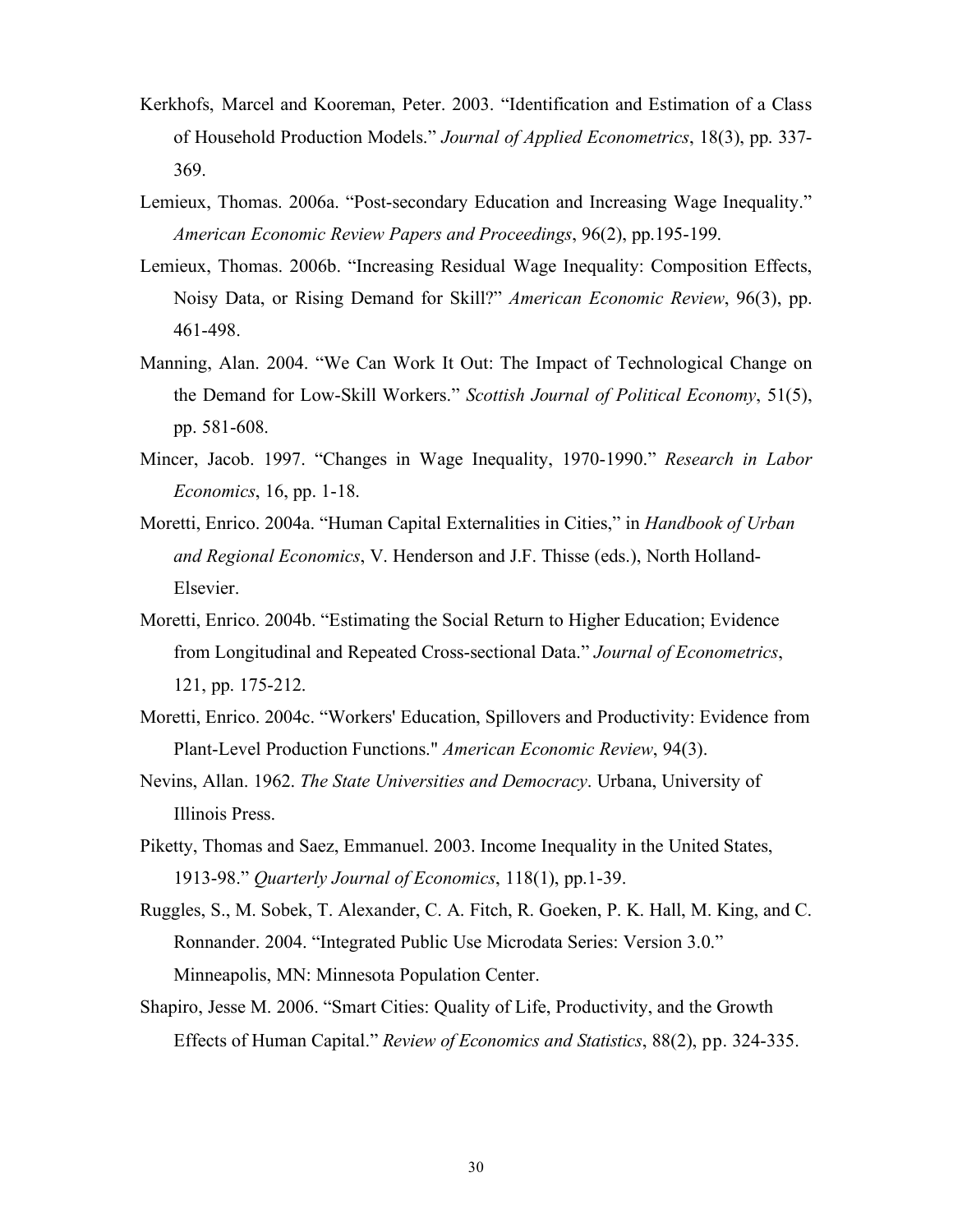*Employment shares in different sectors by education and year, 1980-2005*

|                                         | 1980 | 1990 | 2000 | 2005 | 1980-2005 Change |
|-----------------------------------------|------|------|------|------|------------------|
| <b>High-school drop-outs</b>            |      |      |      |      |                  |
| Non-trade industries                    | 0.33 | 0.40 | 0.42 | 0.42 | 0.09             |
| <b>Home services</b>                    | 0.15 | 0.20 | 0.23 | 0.24 | 0.09             |
| Other non-trade industries              | 0.18 | 0.20 | 0.19 | 0.18 | 0.00             |
| Agriculture, Mining, Manufacturing      | 0.37 | 0.29 | 0.24 | 0.22 | $-0.14$          |
| Construction                            | 0.08 | 0.10 | 0.14 | 0.18 | 0.10             |
| Wholesale t., Transportation, Utilities | 0.12 | 0.11 | 0.10 | 0.10 | $-0.02$          |
| <b>Financial Services</b>               | 0.03 | 0.03 | 0.03 | 0.02 | 0.00             |
| <b>Business Services</b>                | 0.01 | 0.02 | 0.03 | 0.02 | 0.01             |
| Public Administration                   | 0.03 | 0.02 | 0.01 | 0.01 | $-0.02$          |
| Education                               | 0.03 | 0.03 | 0.02 | 0.02 | $-0.01$          |
| Home service occupations                | 0.18 | 0.21 | 0.23 | 0.26 | 0.08             |
| Other non-traded occupations            | 0.16 | 0.18 | 0.17 | 0.16 | 0.00             |
| <b>High-school graduates</b>            |      |      |      |      |                  |
| Non-trade industries                    | 0.30 | 0.35 | 0.38 | 0.40 | 0.10             |
| <b>Home services</b>                    | 0.10 | 0.13 | 0.15 | 0.17 | 0.07             |
| Other non-trade industries              | 0.20 | 0.22 | 0.23 | 0.24 | 0.03             |
| Agriculture, Mining, Manufacturing      | 0.29 | 0.24 | 0.21 | 0.17 | $-0.12$          |
| Construction                            | 0.07 | 0.08 | 0.10 | 0.12 | 0.05             |
| Wholesale t., Transportation, Utilities | 0.15 | 0.15 | 0.14 | 0.13 | $-0.02$          |
| <b>Financial Services</b>               | 0.07 | 0.07 | 0.06 | 0.06 | $-0.01$          |
| <b>Business Services</b>                | 0.03 | 0.04 | 0.04 | 0.04 | 0.01             |
| Public Administration                   | 0.06 | 0.04 | 0.04 | 0.04 | $-0.02$          |
| Education                               | 0.03 | 0.03 | 0.03 | 0.03 | 0.00             |
| Home service occupations                | 0.10 | 0.12 | 0.14 | 0.16 | 0.07             |
| Other non-traded occupations            | 0.16 | 0.19 | 0.18 | 0.20 | 0.04             |
| Some college                            |      |      |      |      |                  |
| Non-trade industries                    | 0.32 | 0.34 | 0.37 | 0.40 | 0.08             |
| <b>Home services</b>                    | 0.09 | 0.11 | 0.12 | 0.13 | 0.04             |
| Other non-trade industries              | 0.23 | 0.24 | 0.25 | 0.27 | 0.03             |
| Agriculture, Mining, Manufacturing      | 0.22 | 0.19 | 0.15 | 0.13 | $-0.09$          |
| Construction                            | 0.05 | 0.06 | 0.06 | 0.07 | 0.02             |
| Wholesale t., Transportation, Utilities | 0.15 | 0.15 | 0.14 | 0.13 | $-0.02$          |
| <b>Financial Services</b>               | 0.09 | 0.09 | 0.09 | 0.09 | 0.00             |
| <b>Business Services</b>                | 0.05 | 0.07 | 0.08 | 0.08 | 0.02             |
| Public Administration                   | 0.08 | 0.07 | 0.06 | 0.07 | $-0.01$          |
| Education                               | 0.04 | 0.04 | 0.04 | 0.04 | 0.00             |
| Home service occupations                | 0.09 | 0.09 | 0.11 | 0.12 | 0.04             |
| Other non-traded occupations            | 0.17 | 0.19 | 0.18 | 0.19 | 0.02             |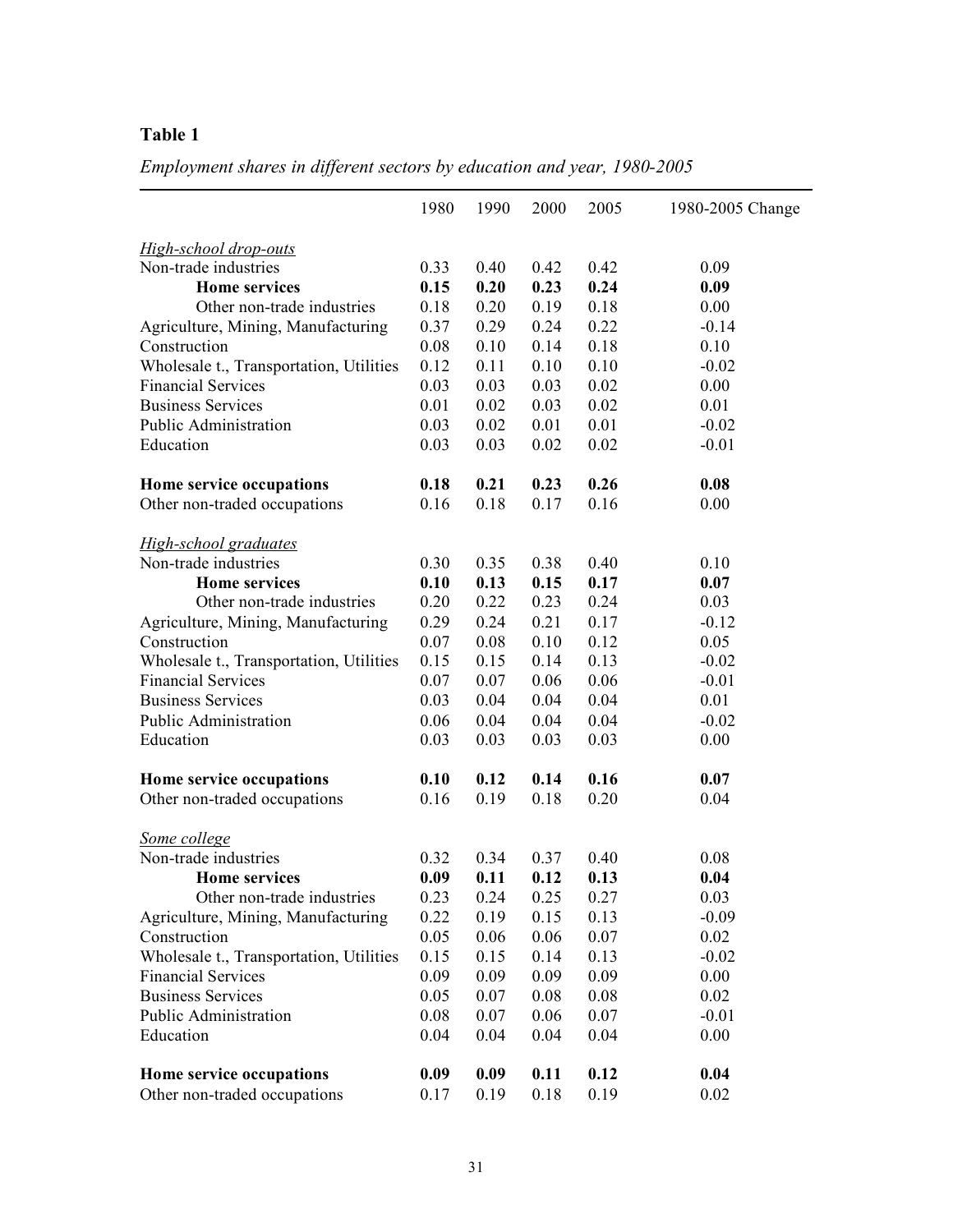#### *(Table 1 continue)*

| College graduates                       |      |      |                 |      |         |
|-----------------------------------------|------|------|-----------------|------|---------|
| Non-trade industries                    | 0.24 | 0.26 | 0.27            | 0.28 | 0.04    |
| <b>Home services</b>                    | 0.04 | 0.05 | 0.05            | 0.06 | 0.02    |
| Other non-trade industries              | 0.20 | 0.21 | 0.22            | 0.22 | 0.02    |
| Agriculture, Mining, Manufacturing      | 0.18 | 0.16 | 0.13            | 0.12 | $-0.06$ |
| Construction                            | 0.03 | 0.03 | 0.02            | 0.03 | 0.00    |
| Wholesale t., Transportation, Utilities | 0.09 | 0.10 | 0.09            | 0.09 | 0.00    |
| <b>Financial Services</b>               | 0.09 | 0.10 | 0.10            | 0.11 | 0.02    |
| <b>Business Services</b>                | 0.10 | 0.13 | 0.16            | 0.16 | 0.05    |
| Public Administration                   | 0.08 | 0.06 | 0.06            | 0.06 | $-0.01$ |
| Education                               | 0.19 | 0.16 | 0.16            | 0.16 | $-0.04$ |
| Home service occupations                | 0.03 | 0.03 | 0.04            | 0.04 | 0.02    |
| Other non-traded occupations            | 0.11 | 0.13 | 0 <sub>12</sub> | 0.13 | 0.01    |

Notes: For each educational group, the first ten rows report the share of the workforce employed in each group of industries (exhaustive categories). The *home service sub-industries* include the threedigit sectors: eating and drinking places, services to buildings, detective and protective services, automotive rental and leasing, taxi and limousine service, other repair services, personal services, entertainment services, child care services. The last two rows report the share of the workforce employed in two groups of non-traded occupations. *Home service occupations* include private household, protective service, food preparation and service and personal service occupations. For a detailed mapping of industry or occupation codes into the above categories, see Tables A1-A2. Sample restricted to individuals aged 16 through 65 who were employed in the civilian labor force at the time of the survey, were not unpaid family workers, who did not live in group quarters and who resided in a Metropolitan Statistical Area (MSA).

Figures are weighted by the product of IPUMS weights and a measure of annual labor supply. Source: IPUMS extracts from 1980-1990-2000 censuses and 2005 American Community Survey file.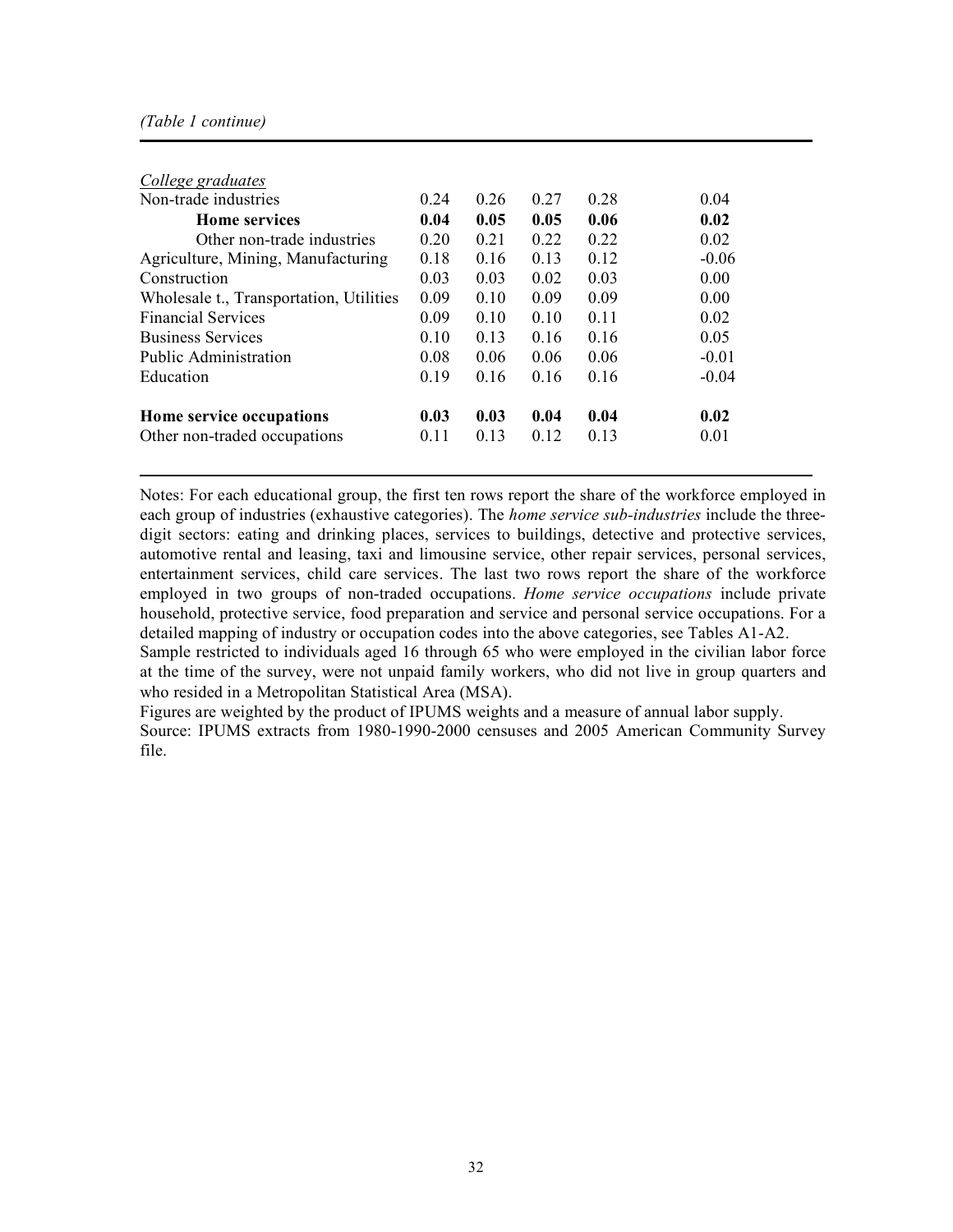|                              | 1980     | 1990              | 2000 | 2005 | 1980              | 1990              | 2000 | 2005 |
|------------------------------|----------|-------------------|------|------|-------------------|-------------------|------|------|
| Wage percentiles             | Below 10 |                   |      |      |                   | Between 10 and 20 |      |      |
| Non-trade industries         | 0.50     | 0.58              | 0.57 | 0.60 | 0.48              | 0.50              | 0.52 | 0.53 |
| Home services 0.23           |          | 0.28              | 0.29 | 0.31 | 0.18              | 0.20              | 0.22 | 0.23 |
| Other non-trade 0.27         |          | 0.30              | 0.28 | 0.29 | 0.30              | 0.30              | 0.30 | 0.30 |
| Trade industries             | 0.20     | 0.15              | 0.14 | 0.12 | 0.21              | 0.18              | 0.15 | 0.14 |
| Construction                 | 0.04     | 0.04              | 0.05 | 0.06 | 0.03              | 0.05              | 0.06 | 0.08 |
| Wholesale trade et al.       | 0.07     | 0.07              | 0.07 | 0.07 | 0.07              | 0.09              | 0.09 | 0.08 |
| <b>Financial Services</b>    | 0.05     | 0.05              | 0.04 | 0.04 | 0.07              | 0.07              | 0.05 | 0.04 |
| <b>Business Services</b>     | 0.03     | 0.04              | 0.05 | 0.04 | 0.03              | 0.04              | 0.05 | 0.04 |
| Public Administration        | 0.03     | 0.02              | 0.02 | 0.02 | 0.03              | 0.03              | 0.02 | 0.02 |
| Education                    | 0.07     | 0.06              | 0.07 | 0.06 | 0.07              | 0.06              | 0.07 | 0.06 |
| Wage percentiles             |          | Between 20 and 30 |      |      | Between 30 and 40 |                   |      |      |
| Non-trade industries         | 0.41     | 0.43              | 0.45 | 0.46 | 0.34              | 0.37              | 0.40 | 0.41 |
| Home services 0.12           |          | 0.14              | 0.16 | 0.17 | 0.09              | 0.11              | 0.13 | 0.12 |
| Other non-trade 0.28         |          | 0.29              | 0.29 | 0.30 | 0.25              | 0.26              | 0.27 | 0.29 |
| Trade industries             | 0.22     | 0.18              | 0.16 | 0.14 | 0.24              | 0.19              | 0.17 | 0.15 |
| Construction                 | 0.04     | 0.05              | 0.06 | 0.08 | 0.04              | 0.05              | 0.06 | 0.08 |
| Wholesale trade et al.       | 0.09     | 0.10              | 0.10 | 0.10 | 0.10              | 0.11              | 0.12 | 0.11 |
| <b>Financial Services</b>    | 0.10     | 0.09              | 0.07 | 0.06 | 0.09              | 0.09              | 0.08 | 0.08 |
| <b>Business Services</b>     | 0.04     | 0.05              | 0.05 | 0.05 | 0.04              | 0.05              | 0.06 | 0.06 |
| <b>Public Administration</b> | 0.05     | 0.04              | 0.03 | 0.03 | 0.06              | 0.05              | 0.05 | 0.05 |
| Education                    | 0.06     | 0.06              | 0.07 | 0.07 | 0.07              | 0.06              | 0.08 | 0.08 |
| Wage percentiles             |          | Between 40 and 50 |      |      |                   | Between 50 and 60 |      |      |
| Non-trade industries         | 0.30     | 0.32              | 0.35 | 0.36 | 0.27              | 0.28              | 0.31 | 0.31 |
| Home services 0.07           |          | 0.08              | 0.10 | 0.10 | 0.06              | 0.07              | 0.08 | 0.08 |
| Other non-trade 0.23         |          | 0.24              | 0.25 | 0.26 | 0.21              | 0.22              | 0.23 | 0.23 |
| Trade industries             | 0.26     | 0.21              | 0.17 | 0.15 | 0.28              | 0.22              | 0.18 | 0.16 |
| Construction                 | 0.05     | 0.06              | 0.06 | 0.07 | 0.05              | 0.06              | 0.07 | 0.07 |
| Wholesale trade et al.       | 0.12     | 0.12              | 0.13 | 0.12 | 0.13              | 0.14              | 0.14 | 0.14 |
| <b>Financial Services</b>    | 0.08     | 0.09              | 0.09 | 0.08 | 0.07              | 0.09              | 0.08 | 0.09 |
| <b>Business Services</b>     | 0.05     | 0.06              | 0.07 | 0.06 | 0.04              | 0.06              | 0.08 | 0.07 |
| Public Administration        | 0.08     | 0.07              | 0.06 | 0.06 | 0.08              | 0.07              | 0.07 | 0.07 |
| Education                    | 0.07     | 0.07              | 0.08 | 0.09 | 0.08              | 0.08              | 0.09 | 0.09 |

# **Table 2** *Employment shares in different sectors by wage percentile and year, 1980-2005*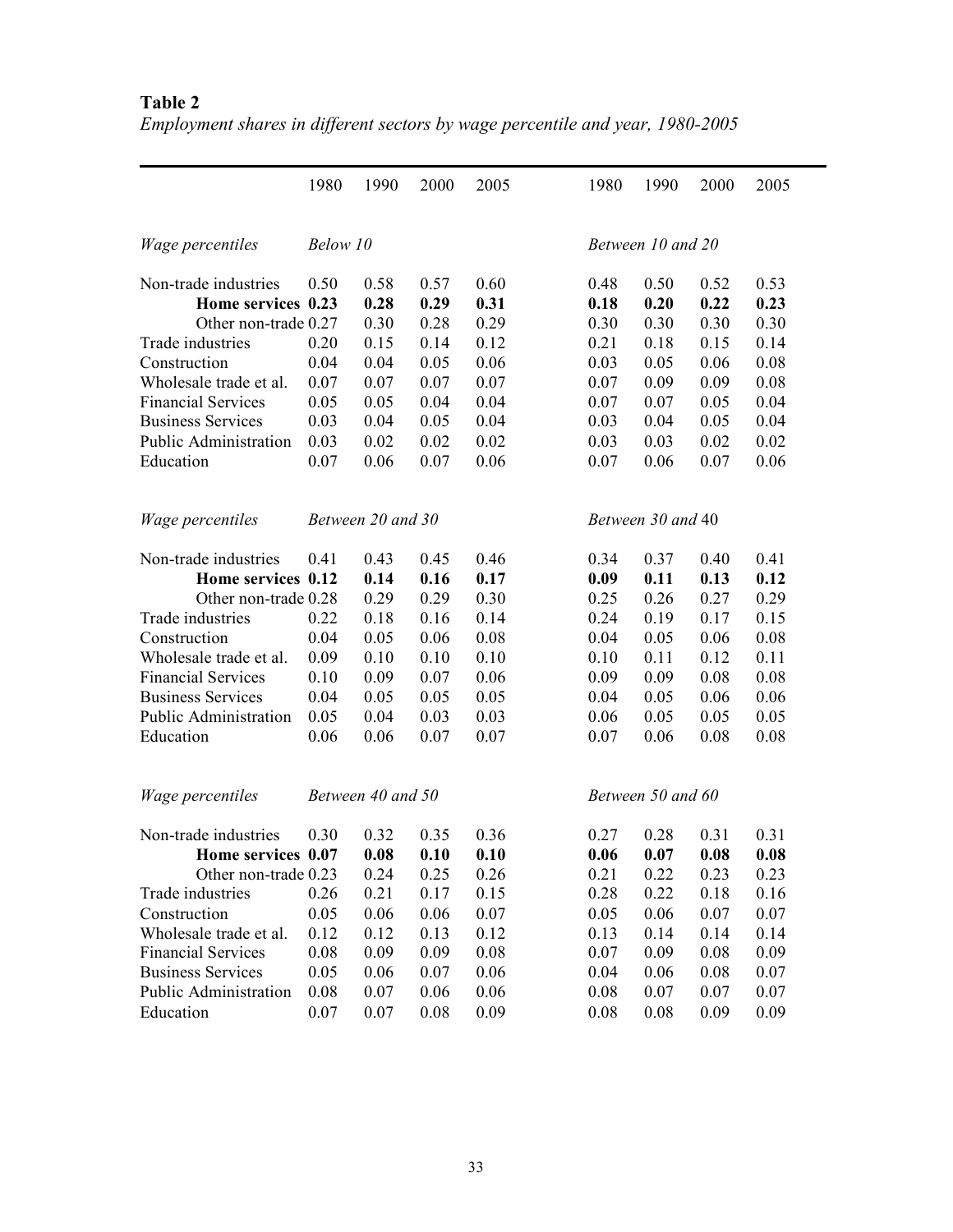| <i>Wage percentiles</i>   |      | Between 60 and 70 |      |      |          | Between 70 and 80 |      |      |
|---------------------------|------|-------------------|------|------|----------|-------------------|------|------|
| Non-trade industries      | 0.22 | 0.24              | 0.27 | 0.27 | 0.17     | 0.21              | 0.24 | 0.24 |
| Home services 0.04        |      | 0.05              | 0.06 | 0.06 | 0.03     | 0.04              | 0.05 | 0.04 |
| Other non-trade 0.18      |      | 0.19              | 0.21 | 0.21 | 0.14     | 0.18              | 0.19 | 0.20 |
| Trade industries          | 0.31 | 0.23              | 0.18 | 0.15 | 0.33     | 0.25              | 0.20 | 0.16 |
| Construction              | 0.05 | 0.06              | 0.06 | 0.07 | 0.05     | 0.06              | 0.06 | 0.07 |
| Wholesale trade et al.    | 0.16 | 0.17              | 0.16 | 0.15 | 0.21     | 0.18              | 0.15 | 0.14 |
| <b>Financial Services</b> | 0.06 | 0.08              | 0.08 | 0.08 | 0.05     | 0.07              | 0.08 | 0.09 |
| <b>Business Services</b>  | 0.04 | 0.07              | 0.09 | 0.09 | 0.04     | 0.07              | 0.10 | 0.10 |
| Public Administration     | 0.08 | 0.07              | 0.07 | 0.08 | 0.08     | 0.08              | 0.08 | 0.09 |
| Education                 | 0.07 | 0.08              | 0.09 | 0.11 | 0.07     | 0.08              | 0.10 | 0.10 |
| <i>Wage percentiles</i>   |      | Between 80 and 90 |      |      | Above 90 |                   |      |      |
| Non-trade industries      | 0.12 | 0.18              | 0.21 | 0.21 | 0.13     | 0.16              | 0.20 | 0.21 |
| Home services 0.02        |      | 0.03              | 0.03 | 0.03 | 0.03     | 0.03              | 0.03 | 0.03 |
| Other non-trade 0.10      |      | 0.15              | 0.17 | 0.18 | 0.10     | 0.13              | 0.17 | 0.18 |
| Trade industries          | 0.34 | 0.26              | 0.21 | 0.18 | 0.32     | 0.25              | 0.20 | 0.19 |
| Construction              | 0.07 | 0.06              | 0.06 | 0.05 | 0.07     | 0.06              | 0.04 | 0.04 |
| Wholesale trade et al.    | 0.20 | 0.17              | 0.13 | 0.13 | 0.16     | 0.15              | 0.13 | 0.12 |
| <b>Financial Services</b> | 0.05 | 0.07              | 0.08 | 0.09 | 0.08     | 0.12              | 0.12 | 0.15 |
| <b>Business Services</b>  | 0.04 | 0.07              | 0.12 | 0.13 | 0.07     | 0.11              | 0.16 | 0.17 |
| Public Administration     | 0.08 | 0.08              | 0.09 | 0.10 | 0.08     | 0.06              | 0.06 | 0.07 |
| Education                 | 0.09 | 0.10              | 0.10 | 0.11 | 0.09     | 0.10              | 0.08 | 0.07 |

Notes: For each educational group, the first ten rows report the share of the workforce employed in each group of industries (exhaustive categories). The *home service sub-industries* include the threedigit sectors: eating and drinking places, services to buildings, detective and protective services, automotive rental and leasing, taxi and limousine service, other repair services, personal services, entertainment services, child care services. Traded industries include agriculture, mining and manufacturing. Wholesale trade et al. include transportation and utilities. For the detailed mapping of three-digit industry codes into the above categories, see Tables A1.

Sample restricted to individuals aged 16 through 65 who were employed in the civilian labor force at the time of the survey, were not unpaid family workers, who did not live in group quarters and who resided in a Metropolitan Statistical Area (MSA). Earnings percentiles based on hourly wages, defined as annual wages divided by annual labor supply (the product between number of weeks worked and usual number of hours worked per week).

Figures are weighted by the product of IPUMS weights and annual labor supply.

Source: IPUMS extracts from 1980-1990-2000 censuses and 2005 American Community Survey file.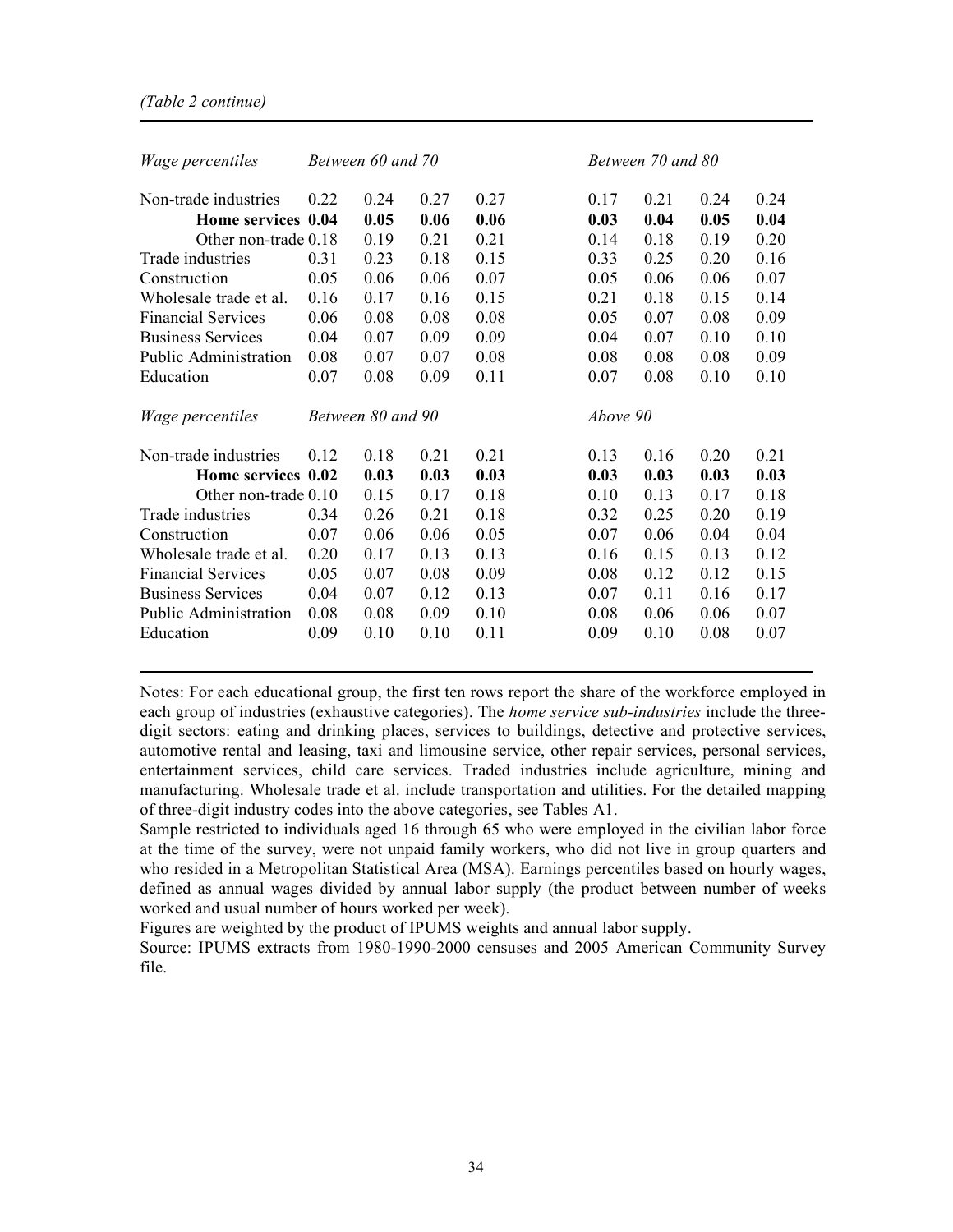|                                               |                                                                 | 1980           | 1990                            | 2000                            | 2005                            |                              | NT/TR wage gap               |
|-----------------------------------------------|-----------------------------------------------------------------|----------------|---------------------------------|---------------------------------|---------------------------------|------------------------------|------------------------------|
| <b>High school dropouts</b>                   | <i>as a fraction</i><br>of the workforce]                       | f0.19          | 0.13                            | 0.11                            | 0.101                           | 1980                         | 2005                         |
| Home services                                 | mean<br>median<br>10th percentile 2.47<br>90th percentile 12.34 | 6.98<br>5.71   | 6.57<br>5.29<br>2.75<br>11.34   | 6.70<br>5.34<br>2.78<br>11.11   | 6.30<br>5.17<br>2.69<br>10.62   | 0.66<br>0.63<br>0.58<br>0.68 | 0.75<br>0.73<br>0.75<br>0.74 |
| Other sectors                                 | mean<br>median<br>10th percentile 4.28<br>90th percentile 18.09 | 10.63<br>9.11  | 9.20<br>7.80<br>3.76<br>15.99   | 8.72<br>7.12<br>3.57<br>14.57   | 8.43<br>7.05<br>3.60<br>14.37   |                              |                              |
| <b>High school graduates</b><br>Home services | mean<br>median<br>10th percentile 3.36<br>90th percentile 13.97 | 8.17<br>6.85   | 7.77<br>6.41<br>3.27<br>13.46   | 8.01<br>6.72<br>3.44<br>13.38   | 7.70<br>6.46<br>3.23<br>12.93   | 0.70<br>0.67<br>0.64<br>0.73 | 0.71<br>0.69<br>0.70<br>0.73 |
| Other sectors                                 | mean<br>median<br>10th percentile 5.26<br>90th percentile 19.24 | 11.62<br>10.21 | 10.77<br>9.62<br>4.81<br>17.93  | 10.73<br>9.25<br>4.73<br>17.79  | 10.78<br>9.37<br>4.61<br>17.78  |                              |                              |
| Some college                                  |                                                                 |                |                                 |                                 |                                 |                              |                              |
| Home services                                 | mean<br>median<br>10th percentile 3.39<br>90th percentile 14.80 | 8.65<br>7.27   | 8.74<br>7.21<br>3.47<br>15.00   | 9.08<br>7.45<br>3.70<br>15.10   | 8.89<br>7.39<br>3.45<br>15.28   | 0.69<br>0.67<br>0.62<br>0.72 | 0.68<br>0.65<br>0.64<br>0.71 |
| Other sectors                                 | mean<br>median<br>10th percentile 5.45<br>90th percentile 20.56 | 12.48<br>10.90 | 12.34<br>10.87<br>5.29<br>20.19 | 12.53<br>10.67<br>5.34<br>20.56 | 13.04<br>11.30<br>5.36<br>21.66 |                              |                              |
| College graduates                             |                                                                 |                |                                 |                                 |                                 |                              |                              |
| Home services                                 | mean<br>median<br>10th percentile 4.51<br>90th percentile 21.93 | 12.25<br>9.41  | 12.57<br>9.71<br>4.55<br>22.44  | 13.53<br>10.30<br>4.80<br>24.55 | 13.50<br>10.06<br>4.36<br>25.21 | 0.70<br>0.62<br>0.62<br>0.76 | 0.64<br>0.59<br>0.55<br>0.61 |
| Other sectors                                 | mean<br>median<br>10th percentile 7.24<br>90th percentile 28.94 | 17.51<br>15.10 | 18.23<br>15.38<br>7.37<br>30.29 | 19.87<br>15.81<br>7.50<br>33.02 | 21.24<br>16.94<br>7.94<br>41.37 |                              |                              |

*Hourly wages (in \$1989) by educational level and sector of employment, 1980-2005*

Note: Sample restricted to individuals employed for salary 16-65 years old residing in an MSA. "*Home Services"*: services that can be thought as substitutes of home production (see Table A1). Figures are weighted. The first row below the heading reports the proportion of the workforce without a high school degree in each year. The last two columns report the ratio between hourly wages paid in home services and other sectors in 1980 and 2005. Source: IPUMS extracts from 1980-1990-2000 censuses and 2005 American Community Survey file.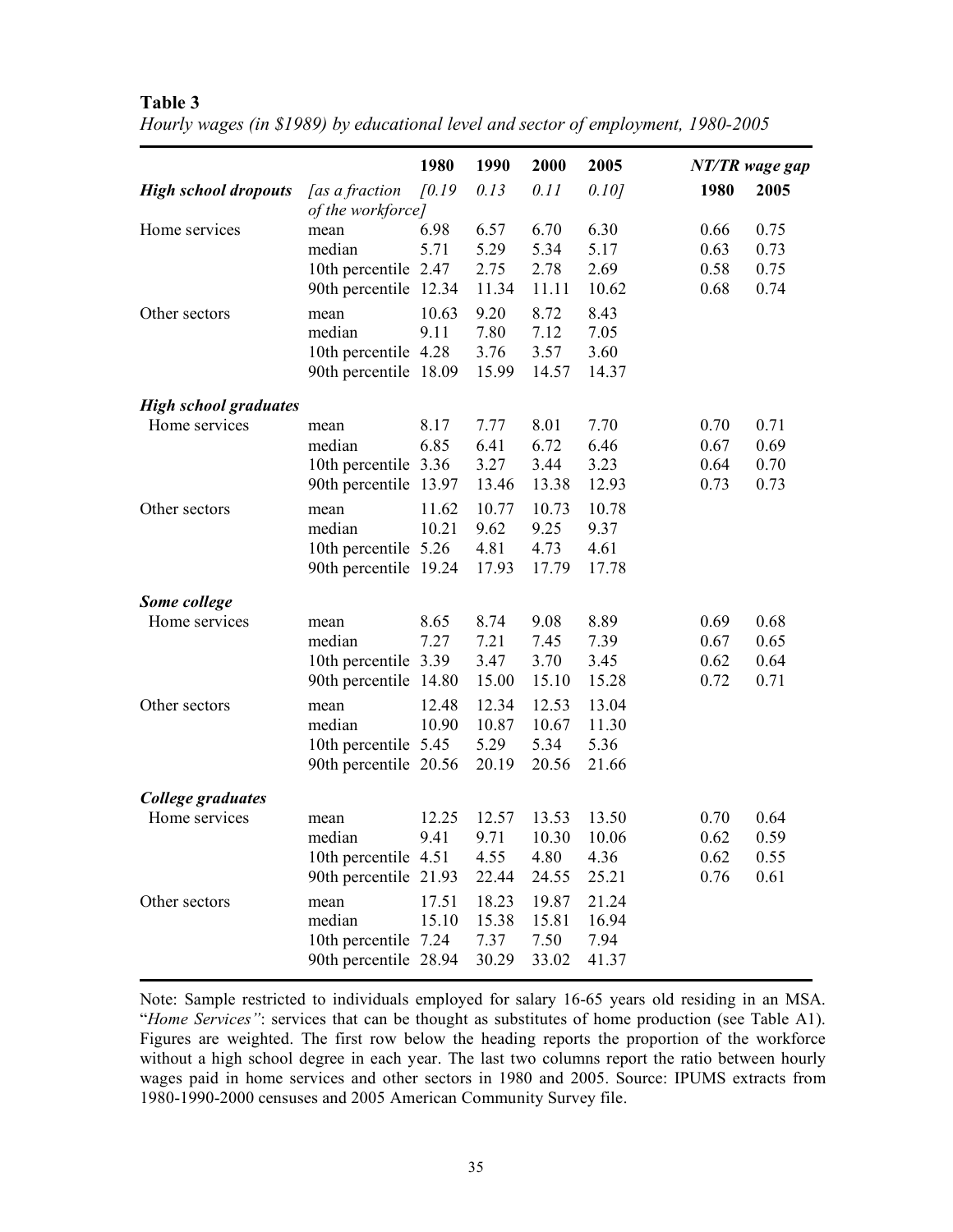| 1996                      | All families          |                        | Husband/Wife Families |                       | Other Families        |
|---------------------------|-----------------------|------------------------|-----------------------|-----------------------|-----------------------|
|                           |                       | Woman does<br>NOT work |                       | Woman works           |                       |
|                           | (1)                   | (2)                    | (3)                   | (4)                   | (5)                   |
| Head's log<br>hourly wage | $0.006**$<br>(0.003)  | $0.010*$<br>(0.006)    | $0.007*$<br>(0.004)   | 0.007<br>(0.005)      | $0.012**$<br>(0.005)  |
| Wife's log<br>hourly wage |                       |                        |                       | $0.013***$<br>(0.004) |                       |
| Constant                  | $0.110***$<br>(0.008) | $0.071***$<br>(0.016)  | $0.103***$<br>(0.012) | $0.075***$<br>(0.016) | $0.110***$<br>(0.013) |
| Observations              | 2,976                 | 372                    | 1,345                 | 1,188                 | 1,259                 |
| 2004                      | All families          |                        | Husband/Wife Families |                       | <b>Other Families</b> |
|                           |                       | Woman does<br>NOT work |                       | Woman works           |                       |
|                           | (1)                   | (2)                    | (3)                   | (4)                   | (5)                   |
| Head's log<br>hourly wage | $0.006**$<br>(0.002)  | $0.027***$<br>(0.006)  | 0.006<br>(0.004)      | 0.004<br>(0.004)      | $0.008*$<br>(0.004)   |
| Wife's log<br>hourly wage |                       |                        |                       | $0.006*$<br>(0.003)   |                       |
| Constant                  | $0.121***$<br>(0.007) | $0.037*$<br>(0.019)    | $0.111***$<br>(0.011) | $0.100***$<br>(0.012) | $0.133***$<br>(0.011) |
| Observations              | 5,116                 | 773                    | 2,133                 | 2,068                 | 2,210                 |

*Correlation between hourly wages and budget share of services that are substitutes for home production; CEX Diary Surveys 1996 and 2004*

Note: Sample restricted to household headed by individuals at least 18 and no more than 65 who worked for salary in the 12 months before the interview. The family head is conventionally fixed to be the male in all husband/wife families. "Other families" in column 5 include single-adult families (73% and 72% in 1996 and 2004) and other mixed families (27% and 28% in 1996 and 2004).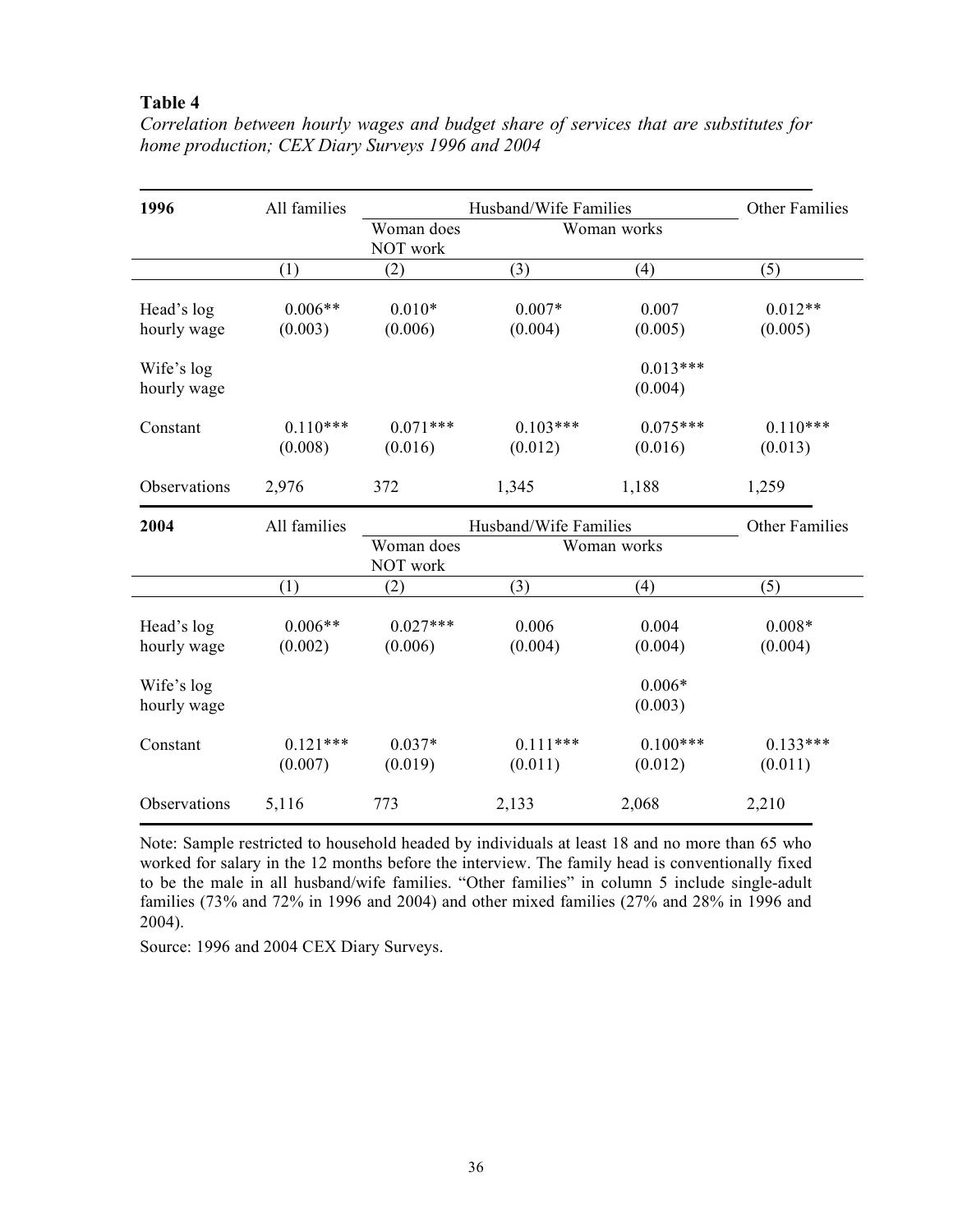| 1996          | All families | Family Wage Income     |                            |                            |                        |  |  |
|---------------|--------------|------------------------|----------------------------|----------------------------|------------------------|--|--|
|               |              | Below $25^{\text{th}}$ | Between $25^{\text{th}}$ - | Between $50^{\text{th}}$ - | Above $75^{\text{th}}$ |  |  |
|               |              | percentile             | $50th$ percentile          | $75th$ percentile          | percentile             |  |  |
|               | (1)          | (2)                    | (3)                        | (4)                        | (5)                    |  |  |
|               |              |                        |                            |                            |                        |  |  |
| Log Household | $0.425***$   | $0.176***$             | $0.864***$                 | $0.462*$                   | $0.814***$             |  |  |
| Wage Income   | (0.020)      | (0.040)                | (0.274)                    | (0.251)                    | (0.105)                |  |  |
| Constant      | $0.634***$   | $2.901***$             | $-4.093$                   | 0.243                      | $-3.603***$            |  |  |
|               | (0.208)      | (0.369)                | (2.818)                    | (2.703)                    | (1.200)                |  |  |
| Observations  | 2,739        | 619                    | 668                        | 733                        | 719                    |  |  |
| Head $35+$    |              |                        |                            |                            |                        |  |  |
| Log Household | $0.435***$   | $0.100**$              | $1.197***$                 | $0.844**$                  | $0.797***$             |  |  |
| Wage Income   | (0.026)      | (0.051)                | (0.361)                    | (0.349)                    | (0.125)                |  |  |
| Constant      | $0.568**$    | $3.623***$             | $-7.548**$                 | $-3.894$                   | $-3.389**$             |  |  |
|               | (0.279)      | (0.478)                | (3.762)                    | (3.808)                    | (1.441)                |  |  |
| Observations  | 1,753        | 399                    | 444                        | 430                        | 480                    |  |  |

*Earned Income Elasticities of Consumption of services that are substitutes for home production; CEX Diary Surveys 1996 and 2004*

| 2004                         | All families          | Family Wage Income     |                            |                            |                        |  |
|------------------------------|-----------------------|------------------------|----------------------------|----------------------------|------------------------|--|
|                              |                       | Below $25^{\text{th}}$ | Between $25^{\text{th}}$ - | Between $50^{\text{th}}$ - | Above $75^{\text{th}}$ |  |
|                              |                       | percentile             | $50th$ percentile          | $75th$ percentile          | percentile             |  |
|                              | (1)                   | (2)                    | (3)                        | (4)                        | (5)                    |  |
| Log Household<br>Wage Income | $0.451***$<br>(0.017) | $0.084**$<br>(0.037)   | $1.102***$<br>(0.218)      | $1.233***$<br>(0.207)      | $0.880***$<br>(0.103)  |  |
| Constant                     | $0.469**$<br>(0.183)  | 3.869***<br>(0.350)    | $-6.528***$<br>(2.297)     | $-8.201***$<br>(2.285)     | $-4.379***$<br>(1.203) |  |
| Observations                 | 4,703                 | 1,032                  | 1,151                      | 1,236                      | 1,284                  |  |
| Head $35+$                   |                       |                        |                            |                            |                        |  |
| Log Household                | $0.536***$            | 0.072                  | 0.429                      | $0.707***$                 | $1.000***$             |  |
| Wage Income                  | (0.024)               | (0.057)                | (0.281)                    | (0.258)                    | (0.134)                |  |
| Constant                     | $-0.473*$<br>(0.264)  | $4.016***$<br>(0.560)  | 0.560<br>(3.008)           | $-2.357$<br>(2.877)        | $-5.795***$<br>(1.582) |  |
| Observations                 | 3,310                 | 759                    | 788                        | 870                        | 893                    |  |

Note: Sample restricted to household headed by individuals at least 18 and no more than 65. The family head is conventionally fixed to be the male in all husband/wife families. Source: 1996 and 2004 CEX Diary Surveys.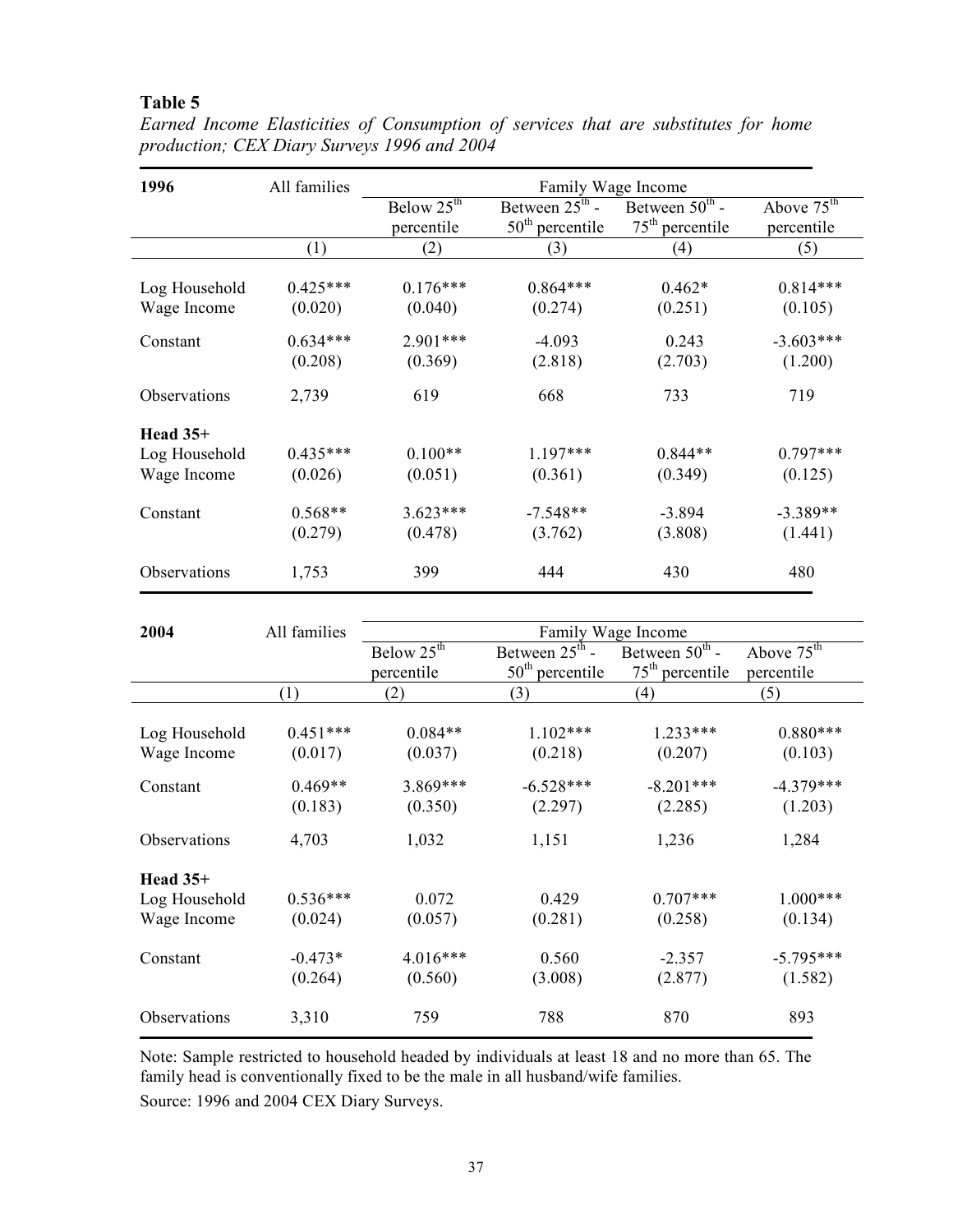|             | <b>Education Group</b>       | High-School<br>Dropouts | College<br>Graduates | High-School<br>Dropouts | College<br>Graduates |
|-------------|------------------------------|-------------------------|----------------------|-------------------------|----------------------|
|             | <b>Estimation</b> method     | <b>OLS</b><br>(1)       | $_{\rm OLS}$<br>(2)  | IV<br>(3)               | IV<br>(4)            |
| Sectors     |                              |                         |                      |                         |                      |
|             | Home services                | $0.248***$              | 0.035                | $0.202*$                | $-0.013$             |
|             |                              | (0.093)                 | (0.033)              | (0.119)                 | (0.042)              |
|             | Other non-traded             | $0.242***$              | $-0.121*$            | 0.068                   | $-0.318***$          |
|             |                              | (0.089)                 | (0.070)              | (0.086)                 | (0.084)              |
|             | Traded                       | $-0.548***$             | $-0.100$             | $-0.813***$             | $-0.581***$          |
|             |                              | (0.127)                 | (0.073)              | (0.164)                 | (0.120)              |
|             | Construction                 | $-0.069$                | $0.056**$            | $0.291***$              | $-0.029$             |
|             |                              | (0.092)                 | (0.027)              | (0.028)                 | (0.022)              |
|             | Wholesale/Transport/         | $-0.012$                | 0.026                | $-0.020$                | $-0.215***$          |
|             | Utilities                    | (0.074)                 | (0.051)              | (0.066)                 | (0.054)              |
|             | <b>Financial Services</b>    | 0.016                   | $0.112**$            | $0.086**$               | 0.059                |
|             |                              | (0.029)                 | (0.054)              | (0.037)                 | (0.090)              |
|             | <b>Business Services</b>     | 0.014                   | $0.195***$           | $-0.081**$              | $0.196***$           |
|             |                              | (0.035)                 | (0.053)              | (0.030)                 | (0.064)              |
|             | <b>Public Administration</b> | 0.032                   | $-0.116**$           | $-0.058$                | $0.472***$           |
|             |                              | (0.038)                 | (0.050)              | (0.039)                 | (0.113)              |
|             | Education                    | $0.078*$                | $-0.048$             | $0.121***$              | $0.344**$            |
|             |                              | (0.040)                 | (0.075)              | (0.037)                 | (0.165)              |
| Occupations |                              |                         |                      |                         |                      |
|             | Home services                | $0.293***$              | $-0.060*$            | $0.360***$              | $-0.016$             |
|             |                              | (0.108)                 | (0.032)              | (0.105)                 | (0.030)              |
|             | Other non-traded             | 0.081                   | 0.079                | $0.145*$                | $-0.161***$          |
|             |                              | (0.085)                 | (0.050)              | (0.081)                 | (0.055)              |

**Table 6** *The effect of the share of college graduates on the structure of employment, 1980-2005*

Notes: Each entry is a separate regression. The dependent variable is the fraction of employment in each sector/occupation among the relevant education group (in a city-year cell). Entries are the coefficients on the fraction of college graduates in the city workforce. All specifications include year fixed effects, city-year controls (the proportion of women, blacks, Hispanics) and educationcity-year controls (the fraction of foreign-born; the fraction aged 18-24, 25-34, 35-44 and 44-55). In columns 5 and 6: two-step efficient generalized method of moments estimates; instruments are the interactions between a dummy for the presence of a land-grant college in the city and year dummies. First-stage coefficients and standard errors: Land Grant\*year 1980: 0.041 (0.009); Land Grant\*year 1990: 0.048 (0.011); Land Grant\*year 2000: 0.063 (0.013); Land Grant\*year 2005: 0.061 (0.012).

Standard errors (in parentheses) adjusted for serial correlation within MSA.

Source: IPUMS extracts from 1980-1990-2000 censuses and 2005 American Community Survey file.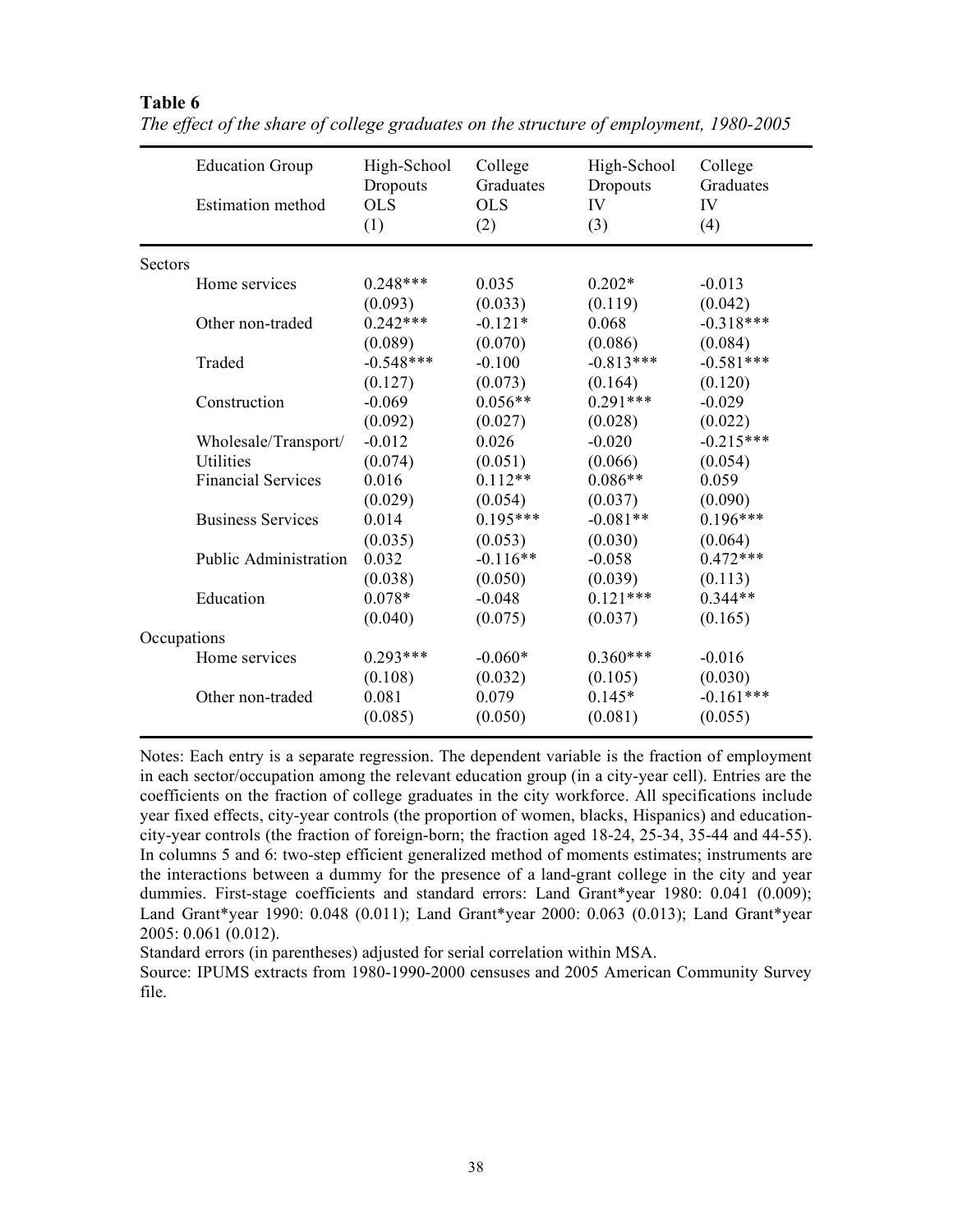|                                                                                                                                | (1)            | (2)                                      | (3)                                    | (4)                                    | (5)                                   |
|--------------------------------------------------------------------------------------------------------------------------------|----------------|------------------------------------------|----------------------------------------|----------------------------------------|---------------------------------------|
| Regressors                                                                                                                     |                |                                          |                                        |                                        |                                       |
| $[\Delta Q_{ct}(.85) - \Delta Q_{ct}(.5)]$                                                                                     | .035<br>(.048) | $-.364**$ $-.474**$<br>(.158)            | (.23)                                  | $-633**$<br>(.27)                      | .111<br>(.325)                        |
| Home <sup>I</sup> Share <sub>t-1</sub><br>$[\Delta Q_{ct}(85)$ - $\Delta Q_{ct}(50)]$ * Home <sup>l</sup> Share <sub>t-1</sub> |                | $-.050$<br>(.063)<br>4.280***<br>(1.623) |                                        | $-0.042$<br>(0.06)<br>3.719<br>(1.697) |                                       |
| $Home^O\_Share_{t-1}$<br>$[\Delta Q_{ct}(85)$ - $\Delta Q_{ct}(50)]$ * Home <sup>O</sup> Share <sub>t-1</sub>                  |                |                                          | $-.052$<br>(.085)<br>4.909**<br>(2.16) |                                        |                                       |
| other $NT^I$ Share <sub>t-1</sub><br>$[\Delta Q_{ct}(85)$ - $\Delta Q_{ct}(50)]$ * otherNT <sup>1</sup> Share <sub>t-1</sub>   |                |                                          |                                        | 0.083<br>(0.06)<br>1.408<br>(1.161)    |                                       |
| CollegeShare <sub>t-1</sub><br>$[\Delta Q_{ct}(85)$ - $\Delta Q_{ct}(50)]$ * CollegeShare <sub>t-1</sub>                       |                |                                          |                                        |                                        | $-018$<br>(.031)<br>$-.291$<br>(.589) |

**Table 7** *Determinants of Relative Wage Growth at the bottom of the distribution*

Notes: The dependent variable is the change in log real hourly wages at the  $15<sup>th</sup>$  percentile of the wage distribution net of change in log real hourly wages at the median. 242 MSA's and three periods (1980- 1990, 1990-2000, 2000-2005) are considered, for a total of 726 observations in each regression. The explanatory variables include the change in log real hourly wages at the  $85<sup>th</sup>$  percentile of the wage distribution net of changes in log real hourly wages at the median wage percentiles  $[\Delta Q_{ct}(85)-\Delta Q_{ct}(50)]$ , the share of college graduates in a city in the base year (1980, 1990 and 2000 respectively), the share of workers with wages below the 15<sup>th</sup> percentile employed in home services (*Home<sup>I</sup>* Share) or in other nontradeable services (*otherNt*<sup>*I*</sup> Share) in the base year. The superscript (I or O) refers on the classification used (industry or occupation). All regressions include period fixed effects.

Robust standard errors (in parentheses).

Source: 1980-1990-2000 censuses and 2005 ACS file.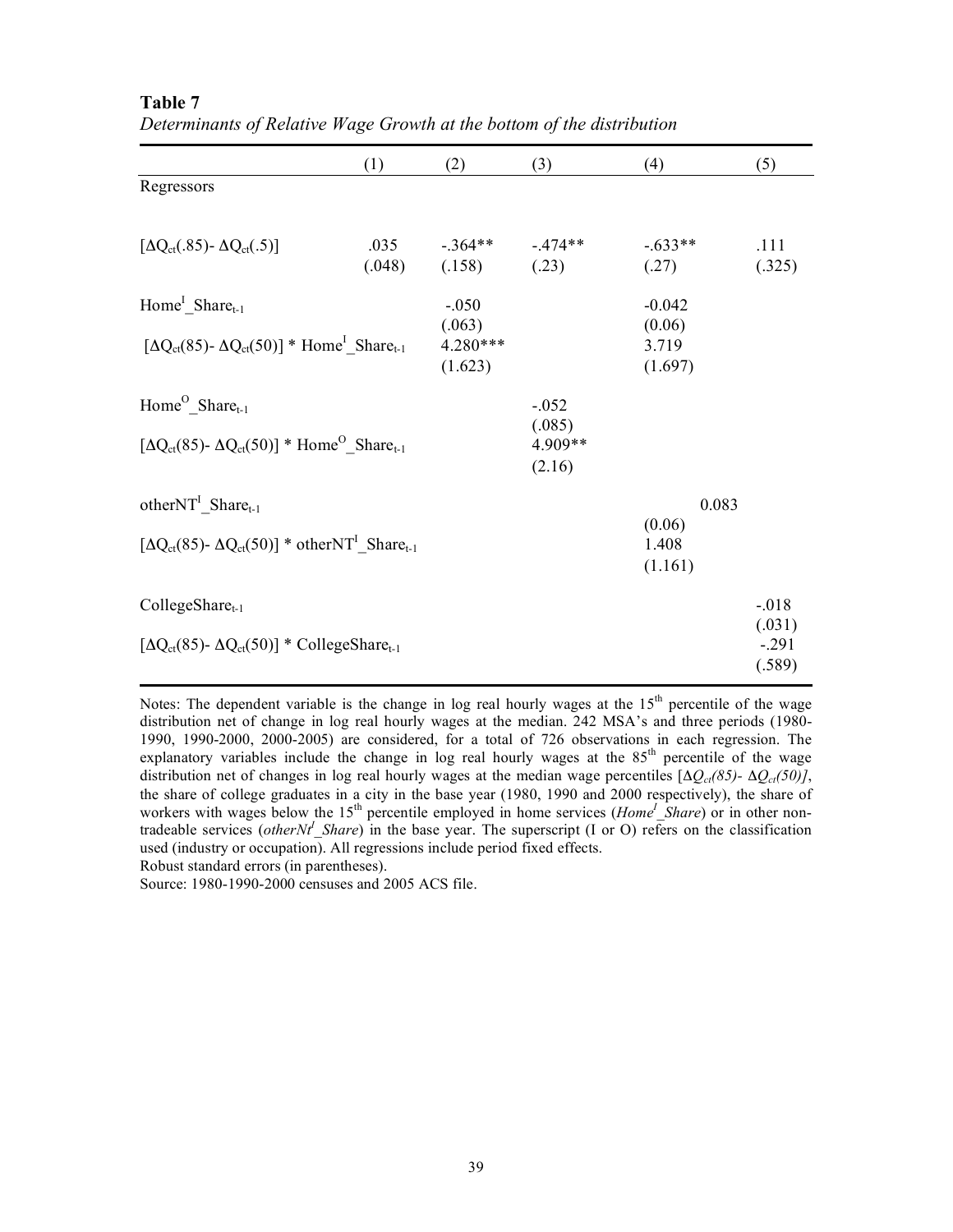**Figure 1** *Low-skill and high-skill intensive services*



Educational composition of employment in different sectors (2000)

Legend: NT: clearly non-traded sectors/occupations, of which NT Home includes services that can be thought as substitutes of home production (e.g. personal and cleaning services); TR: clearly traded (agriculture, mining and manufacturing); CO: construction; WT: wholesale, transportation, utilities; FI: financial services; BS: business services; PA: Public Administration; ED: education (see Tables A1-A2).

Source: 2000 census.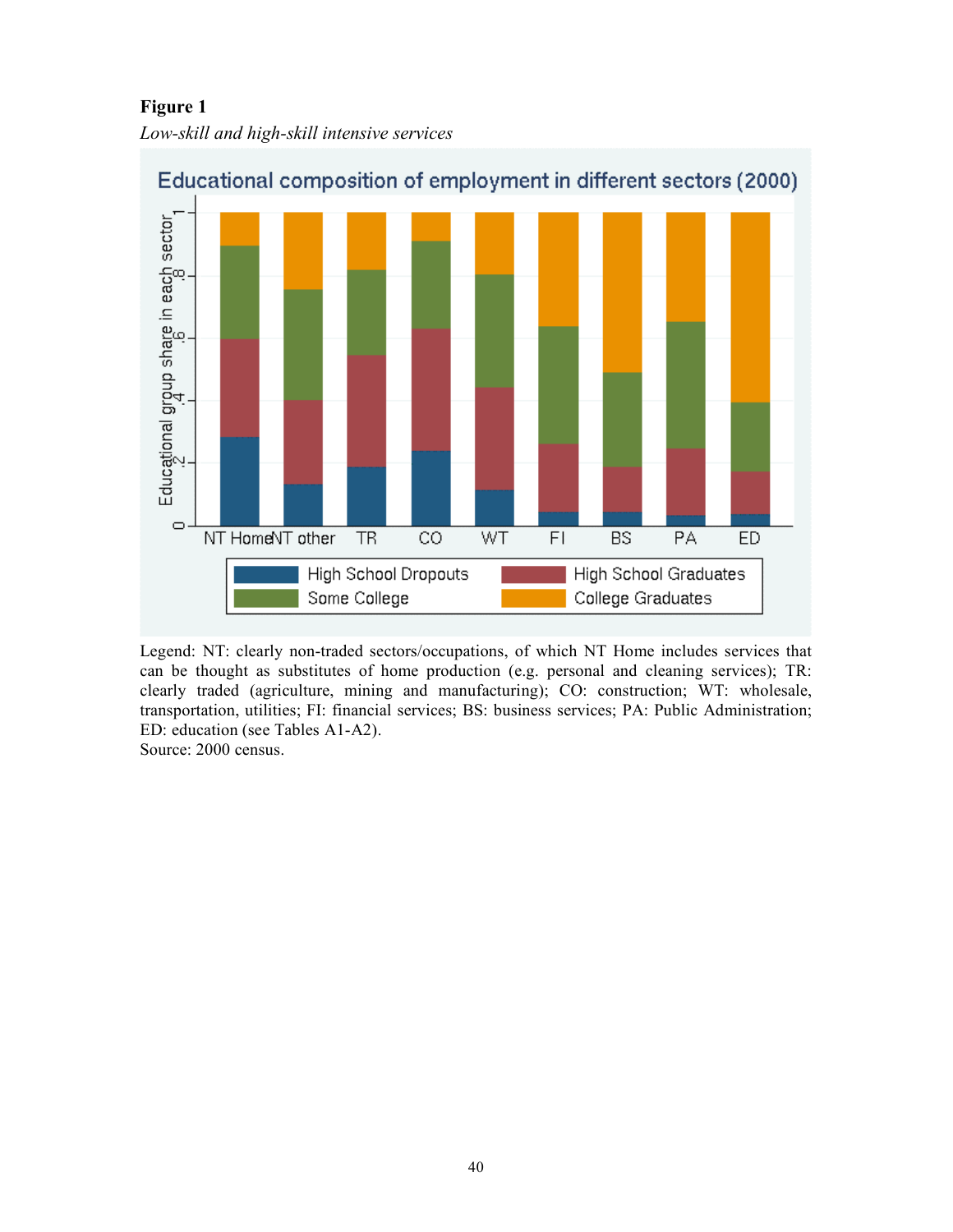**Figure 2**

*Immigrant intensive sectors*



Legend: NT: clearly non-traded sectors/occupations, of which NT Home includes services that can be thought as substitutes of home production (e.g. personal and cleaning services); TR: clearly traded (agriculture, mining and manufacturing); CO: construction; WT: wholesale, transportation, utilities; FI: financial services; BS: business services; PA: Public Administration; ED: education (see Tables A1-A2).

Source: 2000 census.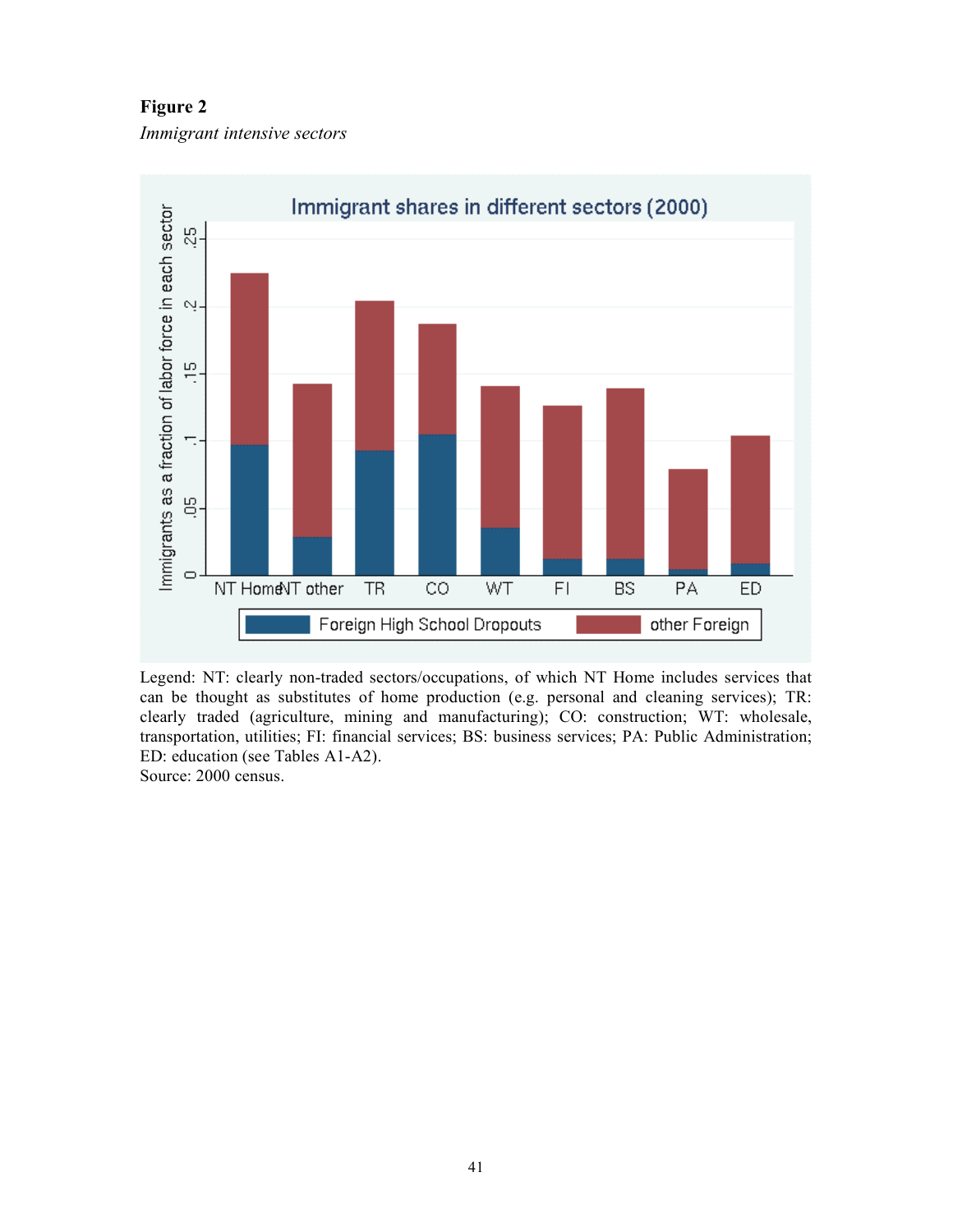**Figure 3**

*Are home production substitutes superior goods?*



Note: All figures are weighted using weights provided by the Bureau of Labor Statistics. The sample is restricted to households headed by individuals at least 18 and no more than 65 who worked for salary in the twelve months before the interview.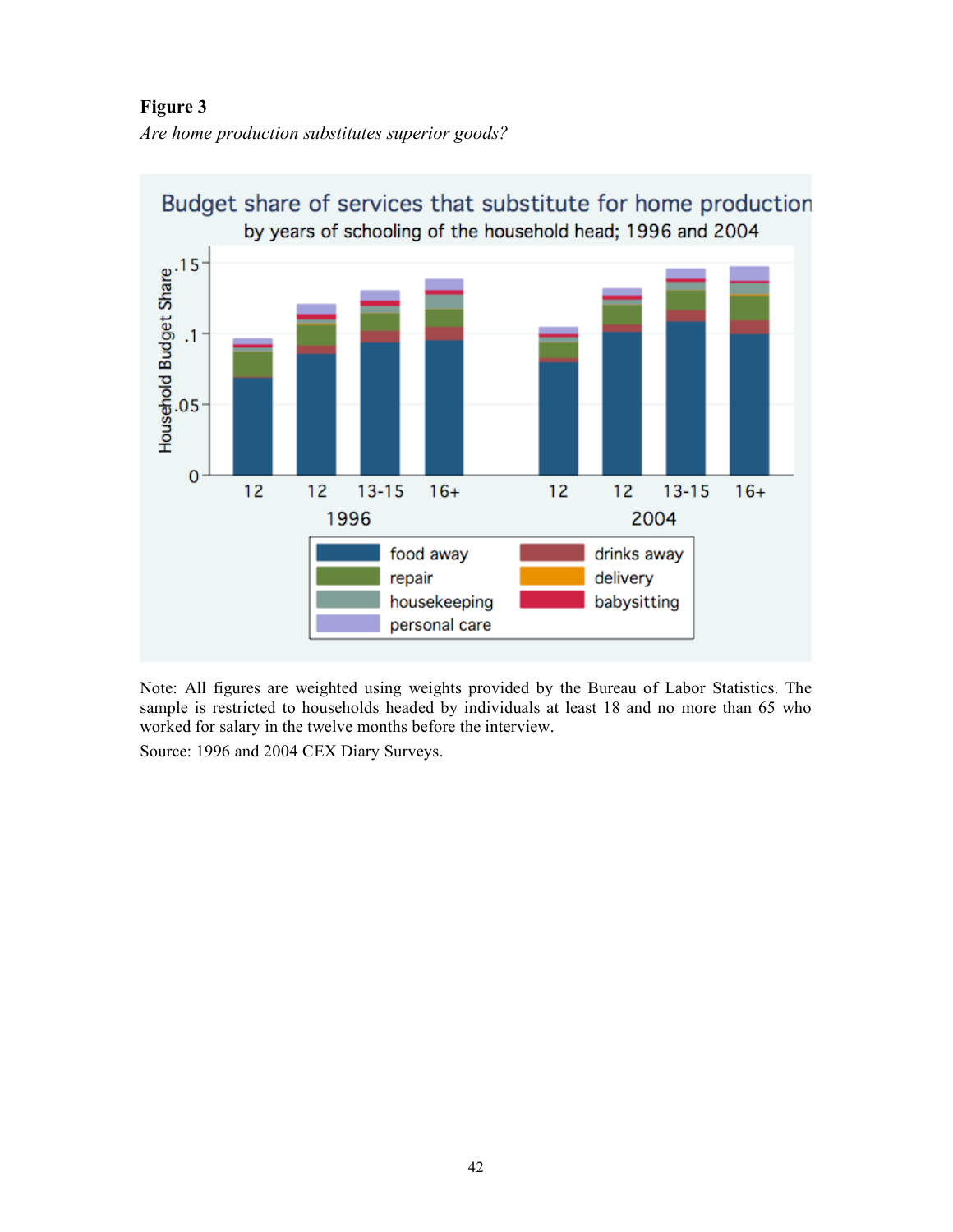**Figure 4**

*Differences across family types*



Budget share of services that substitute for home production

Note: All figures are weighted using weights provided by the Bureau of Labor Statistics. The sample is restricted to households headed by individuals at least 18 and no more than 65 who worked for salary in the twelve months before the interview.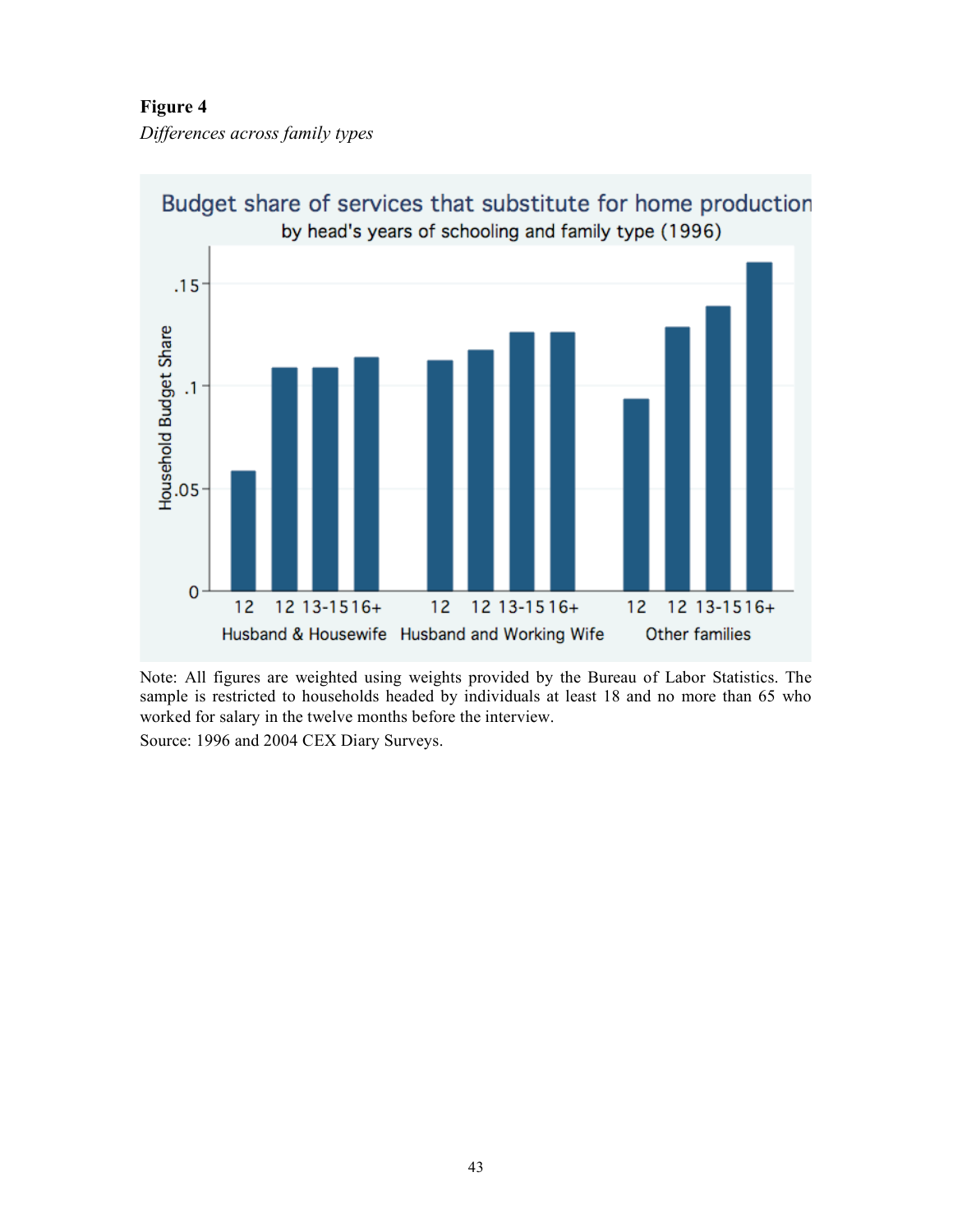# **Figure 5**

*Correlation between log hourly wages of the head and household budget share in home services*



Note: OLS fit and 95% confidence interval. The slope coefficient is 0.006 in both years (standard errors of .003 and 0.002 in 1996 and 2004 respectively).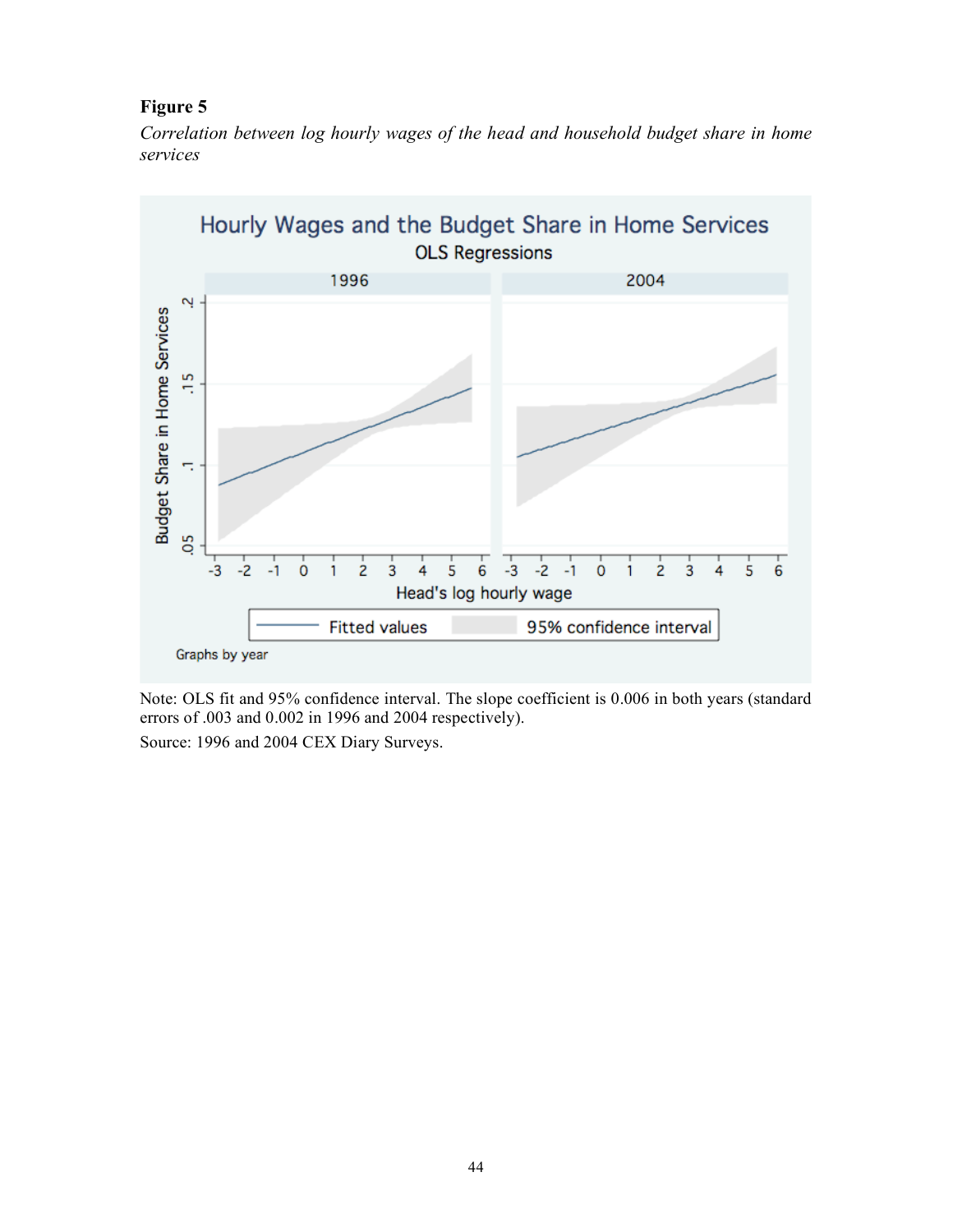**Table A1**

|  |  | Assigning traded/non-traded status to industries |  |  |  |  |
|--|--|--------------------------------------------------|--|--|--|--|
|--|--|--------------------------------------------------|--|--|--|--|

| Category (IPUMS variable OCC1990)               | Codes             | Classification                  |
|-------------------------------------------------|-------------------|---------------------------------|
| Agriculture, Forestry and Fisheries             | $10 - 32$         | <b>TR</b>                       |
| Mining                                          | $40 - 50$         | <b>TR</b>                       |
| Construction                                    | 60                | CO                              |
| Manufacturing                                   | 100-392           | <b>TR</b>                       |
| Transportation                                  | 400, 410-432      | <b>WT</b>                       |
| Except: Bus service and urban transit           | 401               | NT other                        |
| <b>Taxi and limousine service</b>               | 402               | <b>NT</b> Home                  |
| Communications                                  | 440-442           | <b>WT</b>                       |
| <b>Utilities and Sanitary Services</b>          | 450-472           | <b>WT</b>                       |
| <b>Wholesale Trade</b>                          | 500-571           | <b>WT</b>                       |
| <b>Retail Trade</b>                             | 580-691           | NT other                        |
| <b>Except: Eating and Drinking Places</b>       | 641               | <b>NT</b> Home                  |
| Finance, insurance and real estate              | 700-712           | FI                              |
| <b>Business and Repair Services</b>             | 721, 731-732, 741 | <b>BS</b>                       |
| <b>Except: Services to buildings</b>            | 722               | <b>NT</b> Home                  |
| <b>Detective and Protective Services</b>        | 740               | <b>NT</b> Home                  |
| <b>Automotive Rental and Leasing</b>            | 742-751           | NT other                        |
| <b>Other Repair Services</b>                    | 752-760           | <b>NT</b> Home                  |
| <b>Personal Services</b>                        | 761-791           | <b>NT</b> Home                  |
| <b>Entertainment and Recreation services</b>    | 800-810           | <b>NT</b> Home                  |
| <b>Health and Social Services</b>               |                   | 812-40,852, 861, 870-81NT other |
| <b>Except: Child Care Services</b>              | 862-863           | <b>NT</b> Home                  |
| <b>Legal Services</b>                           | 841               | <b>BS</b>                       |
| <b>Educational Services</b>                     | 842-851, 860      | ED                              |
| Engineering, Management & Professional Services | 882-893           | <b>BS</b>                       |
| Public Administration                           | 900-932           | PA                              |

Notes: The codes refer to the IPUMS variable IND1990, which is a modified version of the 1990 Census Bureau industry classification scheme and provides a consistent set of industries codes for Census years 1980, 1990 and 2000, and for the American Community Service data from 2001 on. IND1990 was created in the IPUMS using a series of technical papers published by the Census Bureau that provide detailed analyses of how the industrial coding scheme for each census year differed from the scheme used during the previous census year. These industrial "crosswalks" are based on samples of cases that are "double coded" into the industrial schemes of the current and previous census year. The original Census Bureau crosswalks are available via links, at http://usa.ipums.org/usa/chapter4/chapter4.shtml#crosswalks

Legend: NT: clearly non-traded; TR: clearly traded; CO: construction; WT: wholesale, transport and utilities; FI: financial services; BS: business services; PA: Public Administration; ED: education.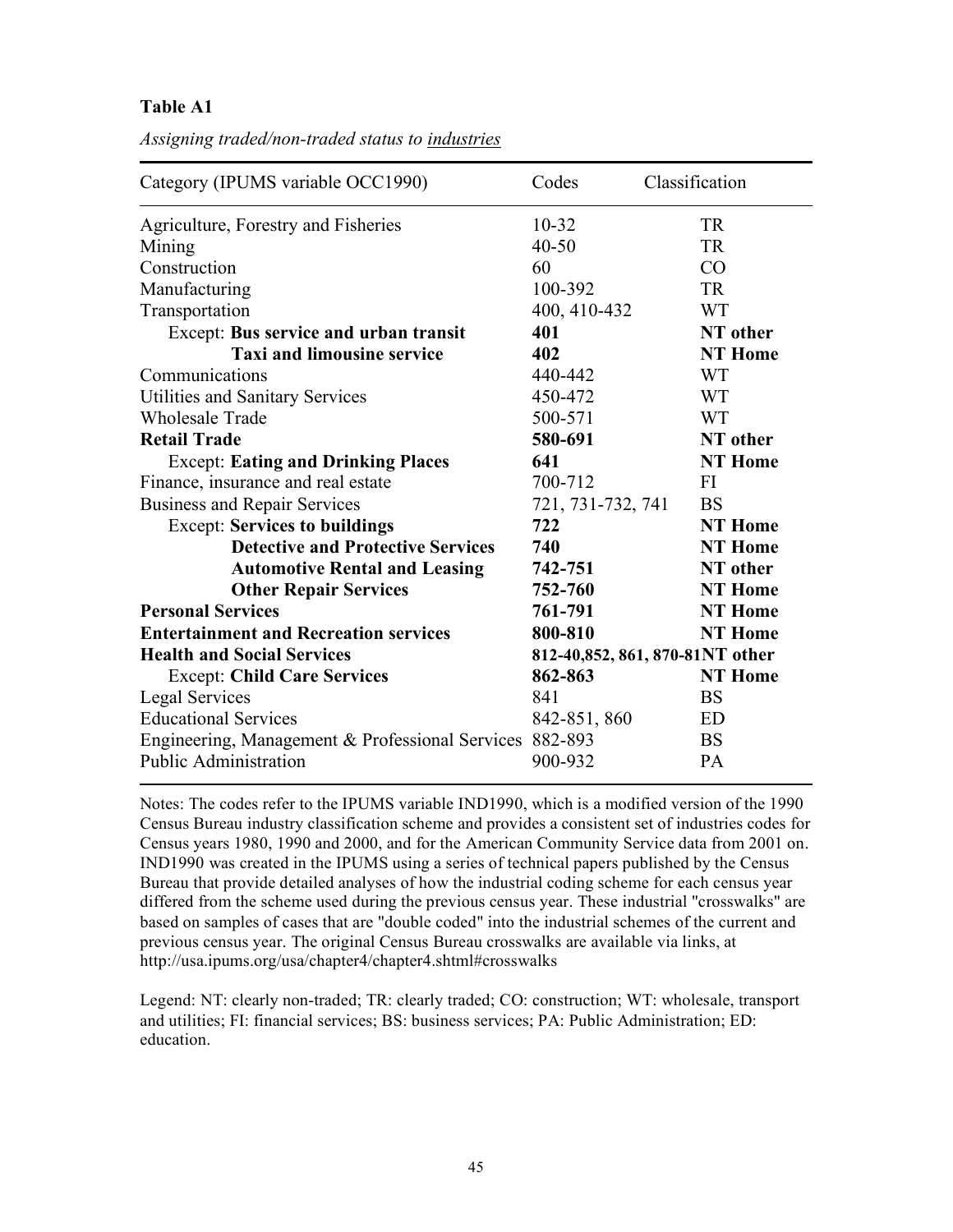### **Table A2**

| Occupations that deliver market substitutes for home production |  |  |
|-----------------------------------------------------------------|--|--|
|-----------------------------------------------------------------|--|--|

| Category (IPUMS variable OCC1990)                                          | Codes                    |
|----------------------------------------------------------------------------|--------------------------|
| <b>NT</b> Home                                                             |                          |
| Private household occupations                                              | $405 - 407$              |
| Protective service occupations<br>Food preparation and service occupations | $415 - 427$<br>434 - 444 |
| Cleaning and building service occupations (except households)              | $448 - 455$              |
| Personal service occupations<br>Gardeners                                  | $456 - 465$<br>486       |
| Animal caretakers (except on farms)<br>Laundry workers                     | 487<br>748               |
| Taxi cab drivers and chauffeurs                                            | 809                      |
| Garbage and recyclable material collectors                                 | 875                      |
| NT other                                                                   |                          |
| Sales occupations                                                          | $243 - 283$              |
| Information clerks                                                         | $316 - 323$              |
| Health service occupations                                                 | 445 - 447                |
| Washing, cleaning and pickling machine operators                           | 764                      |
| Bus drivers                                                                | $808 - 813$              |
| Freight, stock and material handlers (except garbage collectors)           | $875 - 889$              |

Notes: The codes refer to the IPUMS variable OCC1990, which is a modified version of the 1990 Census Bureau occupational classification scheme that provides a consistent set of occupations codes for Census years 1980, 1990 and 2000, and for the American Community Service data from 2001 on.

Specifics on the methods applied to insure consistency can be found in the BLS Working Paper "Proposed Category System for 1960-2000 Census Occupations", Peter B. Meyer and Anastasiya M. Osborne, U.S. Bureau of Labor Statistics, Working Paper 383, September 2005, available at http://usa.ipums.org/usa/chapter4/OCCBLS\_paper.pdf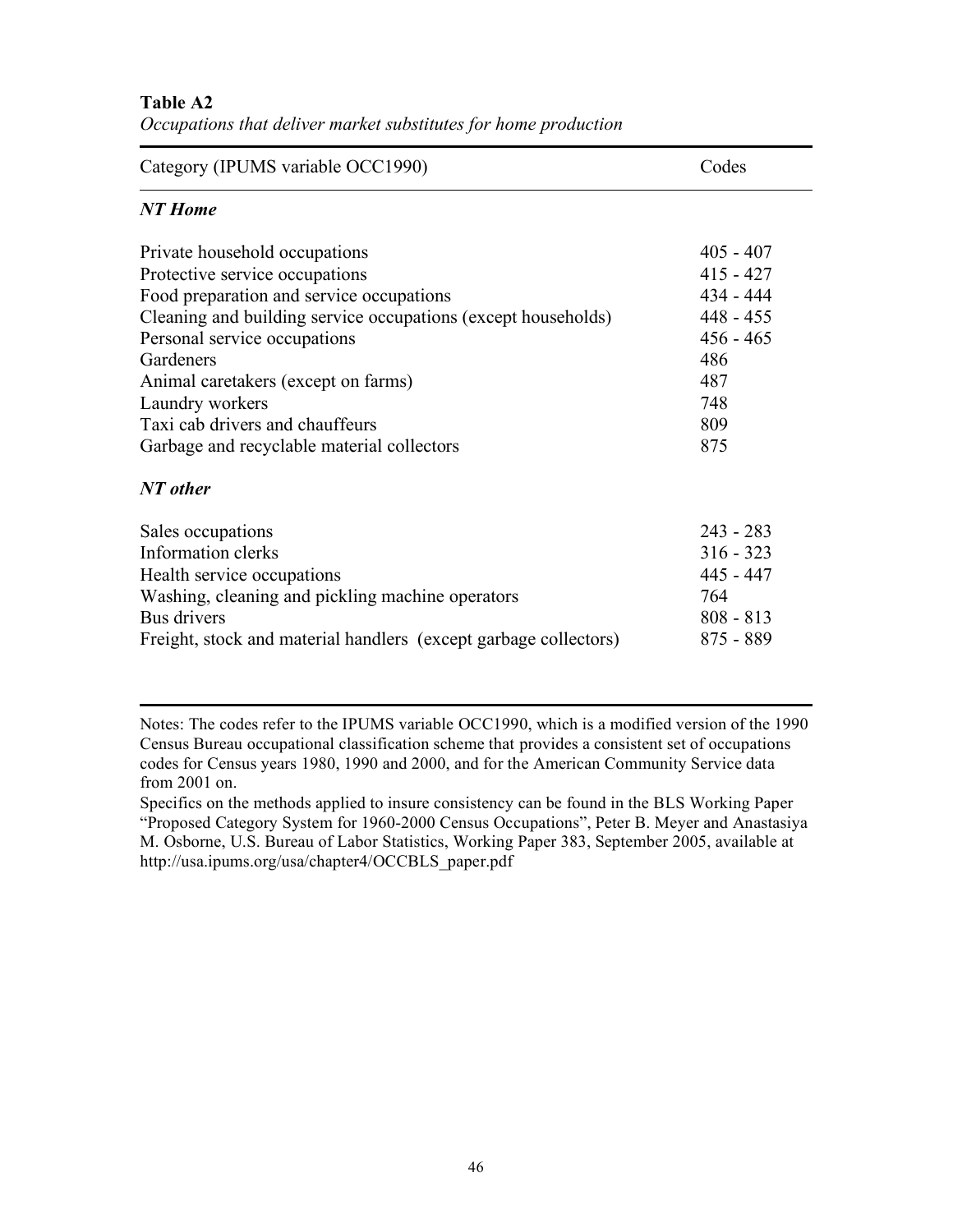| Category                    | Universal Classification code (UCC): 1996 files                                                                                                                                                                                                                                                                                                                                                                                                                                                                                                                                                                                                                                                                                                                                                                                                                                                                                                                                                                                                                                                                                                                                                                                                                                                                  |
|-----------------------------|------------------------------------------------------------------------------------------------------------------------------------------------------------------------------------------------------------------------------------------------------------------------------------------------------------------------------------------------------------------------------------------------------------------------------------------------------------------------------------------------------------------------------------------------------------------------------------------------------------------------------------------------------------------------------------------------------------------------------------------------------------------------------------------------------------------------------------------------------------------------------------------------------------------------------------------------------------------------------------------------------------------------------------------------------------------------------------------------------------------------------------------------------------------------------------------------------------------------------------------------------------------------------------------------------------------|
| Food away from Home         | 190110 Lunch at restaurants, cafes, etc<br>190210 Dinner at restaurants, cafes, etc<br>190310 Snacks and non alcoholic beverages, including tip<br>190320 Breakfast and brunch at restaurants, cafes, etc<br>190901 Food or board, at school and rooming/boarding houses                                                                                                                                                                                                                                                                                                                                                                                                                                                                                                                                                                                                                                                                                                                                                                                                                                                                                                                                                                                                                                         |
| Drink away from Home        | 200510 Beer and ale away from home<br>200520 Wine away from home<br>200530 Other alcoholic beverages away from home                                                                                                                                                                                                                                                                                                                                                                                                                                                                                                                                                                                                                                                                                                                                                                                                                                                                                                                                                                                                                                                                                                                                                                                              |
| Repair and Maintenance      | 230000 Repair, maintenance, and improvements for built in<br>dishwasher, garbage disposal, and range hood<br>230110 Maintenance of property, including items such as ceiling<br>repair, black top, brick, or masonry work, air conditioner repair,<br>roof and awning repair, house painting, papering, chimney<br>cleaning, electrical inspection, furnace inspection and repair,<br>wiring, pest control, carpenter, plumber, etc<br>230140 Repair disposal, dishwasher, range hood<br>270210 Water and sewerage maintenance<br>270410 Garbage, trash collection<br>270900 Septic tank cleaning<br>340610 Repair of television, radio, and sound equipment,<br>excluding installed in vehicles<br>340620 Repair of household appliances; including stove,<br>vacuum, washer, dryer, sewing machine, refrigerator, and<br>calculator; excluding garbage disposal, range hood, and built-in<br>dishwasher<br>340630 Furniture repair, refurnishing, or reupholstery<br>340903 Miscellaneous home services and small repair jobs not<br>already specified<br>340913 Repair and alterations of miscellaneous household<br>equipment, furnishings, and textiles<br>440110 Shoe repair and other shoe services<br>440130 Alteration, repair, tailoring of apparel and accessories<br>440150 Watch and jewelry repair |
| <b>Delivery Services</b>    | 340120 Delivery services                                                                                                                                                                                                                                                                                                                                                                                                                                                                                                                                                                                                                                                                                                                                                                                                                                                                                                                                                                                                                                                                                                                                                                                                                                                                                         |
| <b>Babysitting Services</b> | 340210 Babysitting or other home care for children                                                                                                                                                                                                                                                                                                                                                                                                                                                                                                                                                                                                                                                                                                                                                                                                                                                                                                                                                                                                                                                                                                                                                                                                                                                               |
| Housekeeping Services       | 340310 Housekeeping service, such as housekeeping, cooking,<br>maid service, interior decorating, and carpet and upholstery<br>cleaning services<br>340410 Gardening and lawn care services, such as mowing, tree<br>services, fertilizing, and yard work                                                                                                                                                                                                                                                                                                                                                                                                                                                                                                                                                                                                                                                                                                                                                                                                                                                                                                                                                                                                                                                        |

**Table A3** *Assigning expenditure items to non-traded service categories*